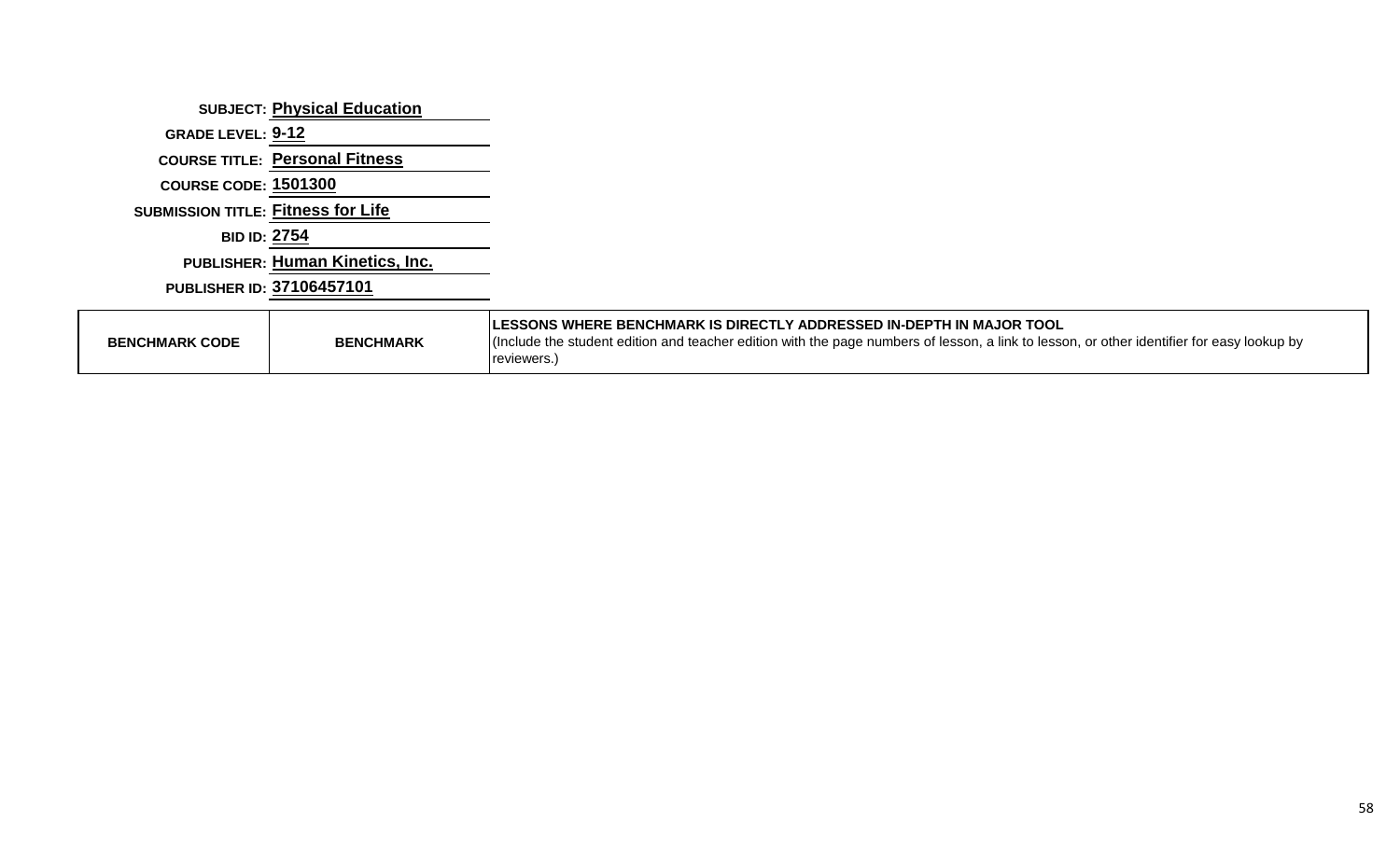| HE.912.B.6.4: | Formulate an effective long-term  | 53 (web icon for Goal Setting lesson, web topic 2: Goal Setting)                                           |
|---------------|-----------------------------------|------------------------------------------------------------------------------------------------------------|
|               | personal health plan.             | 61 (web icon for Program Planning lesson, web topic 2: Steps in Program Planning)                          |
|               |                                   | 61-66 (entire lesson, Program Planning)                                                                    |
|               | Remarks/Examples: Stress          | 144-147 (all pages, Preparing Moderate Physical Activity Plan)                                             |
|               | reduction, weight management,     | 188-192 (all pages, Preparing a Vigorous Physical Activity Plan)                                           |
|               | healthier eating habits, improved | 265-267 (all pages, Preparing a Muscle Fitness Exercise Program)                                           |
|               | physical fitness, and individual  | (288-291 (all pages, Preparing a Flexibility Exercise Program)                                             |
|               | responsibilities for protecting   | 327-333 (entire lesson, Physical Activity and Fitness Assessment)                                          |
|               | health.                           | 395-398 (entire lesson, Managing Stress)                                                                   |
|               |                                   | 414-415 (all pages, Healthy Lifestyle Planning)                                                            |
|               |                                   | $34-35$ (steps 4, 5, and 6)                                                                                |
|               |                                   | 43 (Stages of Change for a Healthy Lifestyle)                                                              |
|               |                                   | 46 (table, second $#1$ )                                                                                   |
|               |                                   | 53 (first paragraph)                                                                                       |
|               |                                   | 150 (entire feature, Your Moderate Physical Activity Plan)                                                 |
|               |                                   | 195 (entire feature, Your Vigorous Physical Activity Plan)                                                 |
|               |                                   | [268 (web icon for Ergogenic Aids and Muscle Fitness Exercise Planning lesson, web topic 3: Periodization) |
|               |                                   | [270 (entire feature, Your Muscle Fitness Exercise Plan)                                                   |
|               |                                   | [299 (entire feature, Your Flexibility Exercise Plan)                                                      |
|               |                                   | 337 (table, row 6 - Goal setting and self-planning)                                                        |
|               |                                   | 342 (entire feature, Your Physical Activity Plan)                                                          |
|               |                                   | 373 (web icon for A Healthy Diet lesson, web topic 4: Food Logs)                                           |
|               |                                   | 382 (Nutrition Advertising Strategies and Tactics)                                                         |
|               |                                   | 419 (entire feature, Your Healthy Lifestyle Plan)                                                          |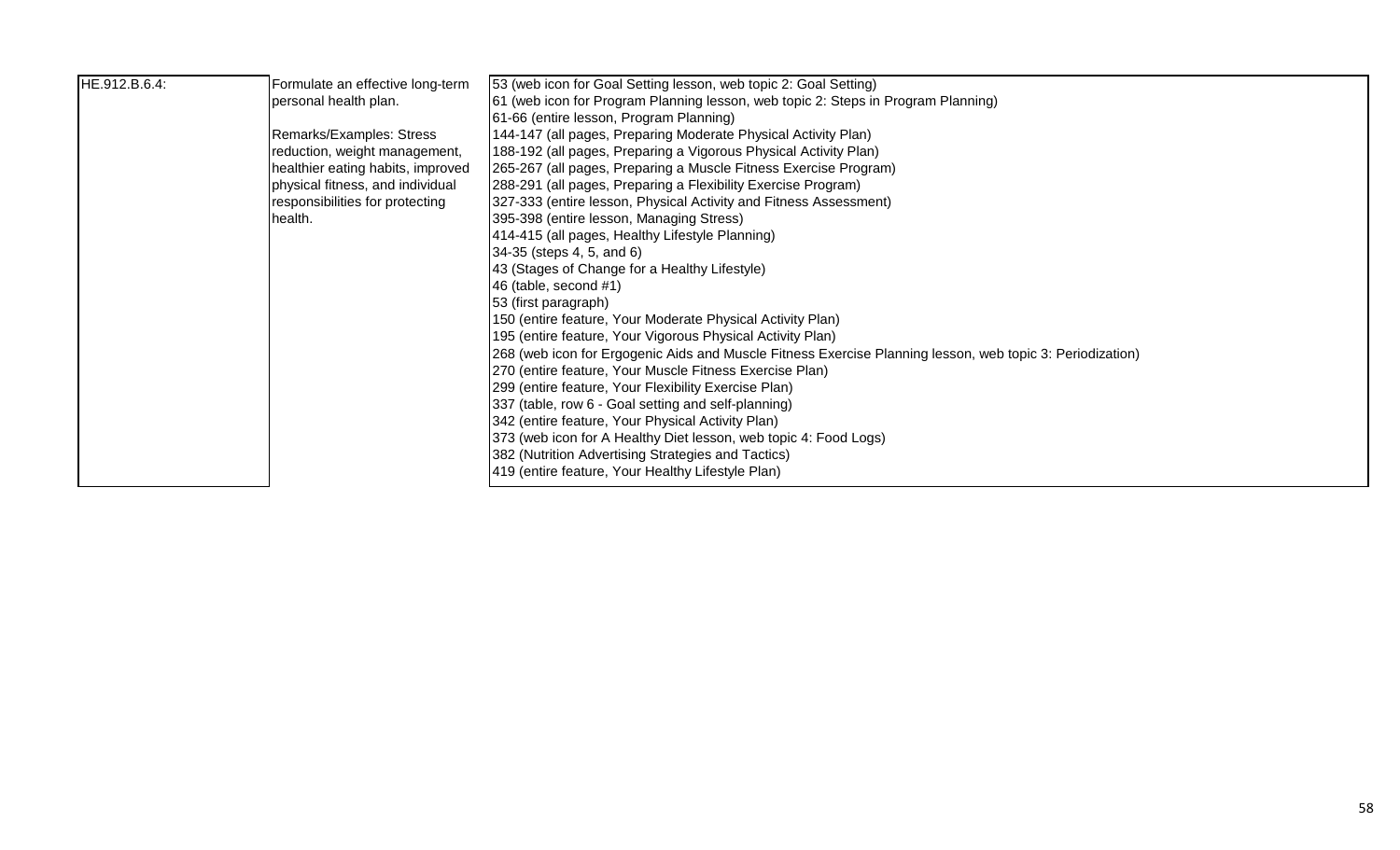| HE.912.C.1.1: | Predict how healthy behaviors can                                 | Taking Charge feature for every chapter:  |
|---------------|-------------------------------------------------------------------|-------------------------------------------|
|               | affect health status.                                             | 24 (Learning to Self-Assess)              |
|               |                                                                   | 48 (Building Knowledge and Understanding) |
|               | Remarks/Examples: Making                                          | 67 (Setting Goals)                        |
|               | positive choices/avoiding risky                                   | 88 (Reducing Risk Factors)                |
|               | behaviors: healthy food, substance 106 (Learning to Self-Monitor) |                                           |
|               | abuse, and healthy relationship                                   | 131 (Improving Performance Skills)        |
|               | skills; regular medical and dental                                | 148 (Learning to Manage Time)             |
|               | screenings; regular physical                                      | 170 (Self-Confidence)                     |
|               | activity; and workplace safety.                                   | 193 (Activity Participation)              |
|               |                                                                   | 241 (Preventing Relapse)                  |
|               |                                                                   | 269 (Finding Social Support)              |
|               |                                                                   | 298 (Overcoming Barriers)                 |
|               |                                                                   | 322 (Improving Physical Self-Perception)  |
|               |                                                                   | 340 (Changing Attitudes)                  |
|               |                                                                   | 358 (Learning to Think Critically)        |
|               |                                                                   | 384 (Saying No)                           |
|               |                                                                   | 402 (Managing Competitive Stress)         |
|               |                                                                   | 418 (Thinking Success)                    |
|               |                                                                   | 433 (Developing Tactics)                  |
|               |                                                                   | 450 (Positive Self-Talk)                  |
|               |                                                                   | 468 (Conflict Resolution)                 |
|               |                                                                   |                                           |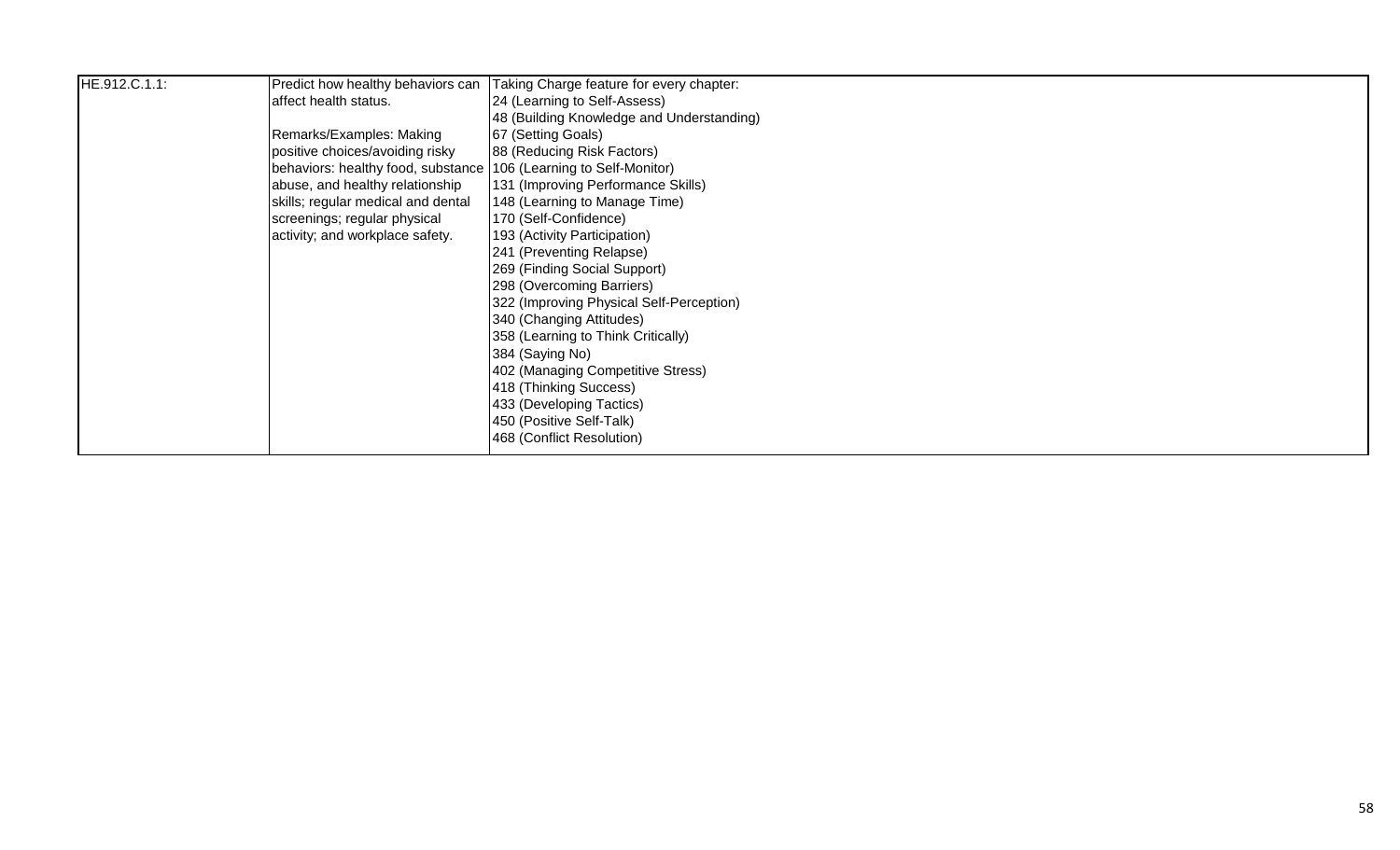| HE.912.C.1.1: | Self-Management feature for every chapter:              |
|---------------|---------------------------------------------------------|
| (continued)   | 24-25 (Skills for Learning to Self-Assess)              |
|               | 48-49 (Skills for Building Knowledge and Understanding) |
|               | 67-68 (Skills for Setting Goals)                        |
|               | 88-89 (Skills for Reducing Risk Factors)                |
|               | 106-107 (Skills for Learning to Self-Monitor)           |
|               | 131-132 (Skills for Improving Performance)              |
|               | 148-149 (Skills for Managing Time)                      |
|               | 170-171 (Skills for Building Self-Confidence)           |
|               | 193-194 (Skills for Choosing Good Activities)           |
|               | 241 (Skills for Preventing Relapse)                     |
|               | 269 (Skills for Finding Social Support)                 |
|               | 298 (Skills for Overcoming Barriers)                    |
|               | 322-323 (Skills for Self-Perception)                    |
|               | 340-341 (Skills for Building Positive Attitudes)        |
|               | 358-359 (Skills for Thinking Critically)                |
|               | 384-385 (Skills for Saying No)                          |
|               | 402-403 (Skills to Manage Competitive Stress)           |
|               | 418 (Skills for Thinking Success)                       |
|               | 433 (Skills for Developing Tactics)                     |
|               | 450-451 (Skills for Positive Self-Talk)                 |
|               | 468 (Skills for Conflict Resolution)                    |
|               |                                                         |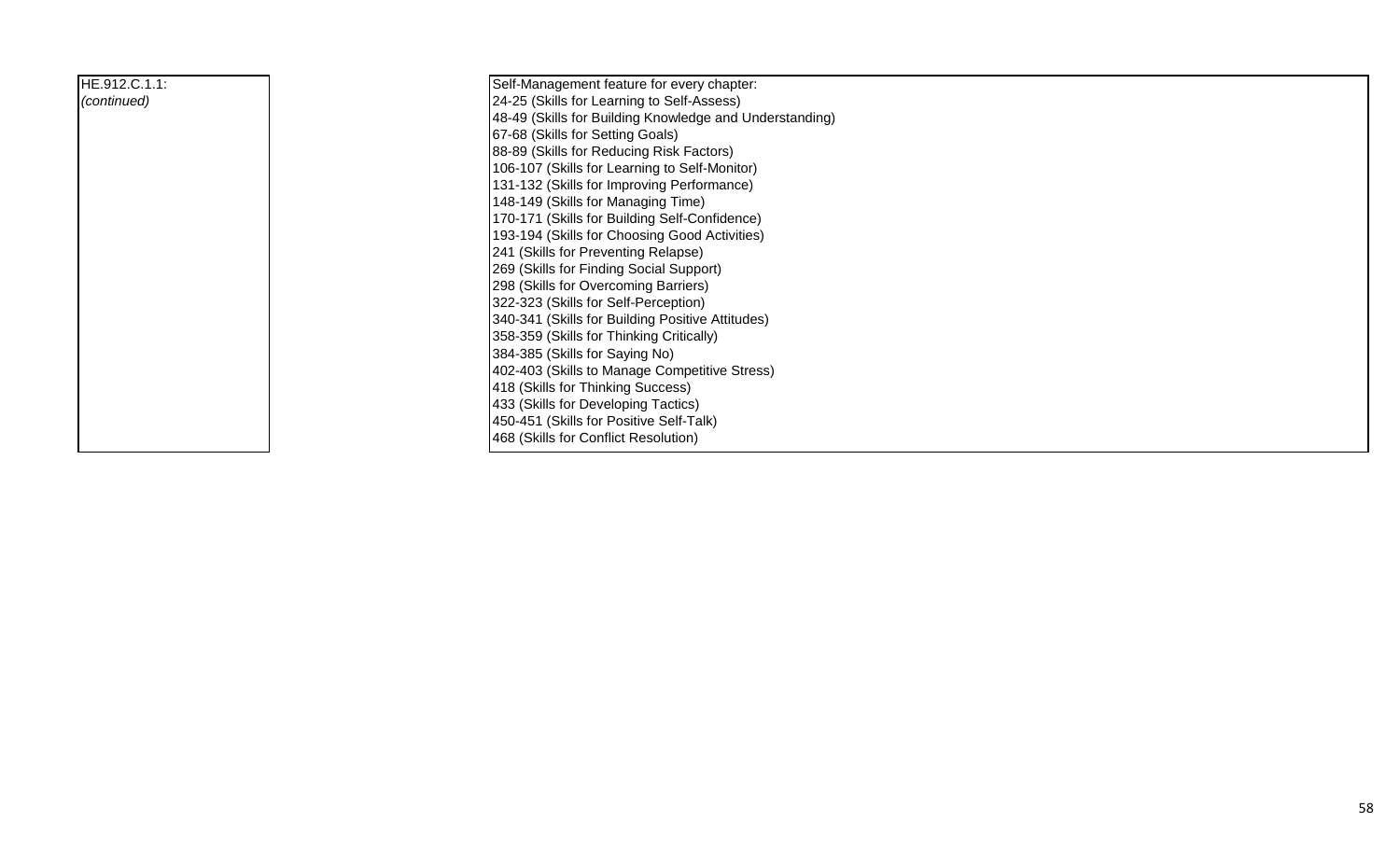| HE.912.C.1.1: | 30 (Environmental and Health Care Determinants)                                                     |
|---------------|-----------------------------------------------------------------------------------------------------|
| (continued)   | 30 (Social and Individual Determinants)                                                             |
|               | 31 (Healthy Lifestyle Choices)                                                                      |
|               | [31 (web icon for lesson 1, web topic 2: Be Active, Stay Healthy!)                                  |
|               | 33-35 (Stairway to Lifetime Fitness, Health, and Wellness)                                          |
|               | 43-44 (Stages of Change for a Healthy Lifestyle)                                                    |
|               | 45-47 (Self-Management Skills)                                                                      |
|               | 82-87 (entire lesson, Health and Wellness Benefits)                                                 |
|               | 84 (web icon for lesson 2, web topic 4: Risk Factors)                                               |
|               | [93-99 (entire lesson, How Much Physical Activity Is Enough?)                                       |
|               | 126 (list of guidelines to prevent injury)                                                          |
|               | 127-130 (Risky Exercises; Concussions and Other Sport Injuries)                                     |
|               | 139-142 (all pages, How Much Moderate Physical Activity Is Enough?)                                 |
|               | 154-158 (all headings, Benefits of Physical Activity and Cardiorespiratory Endurance)               |
|               | [246-250 (all pages, Back Problems; Posture Problems; Back and Posture Improvement and Maintenance) |
|               | 261-264 (all pages, Ergogenic Aids)                                                                 |
|               | 273-275 (all headings, Benefits of Good Flexibility)                                                |
|               | 349-350 (all headings, Health Quackery)                                                             |
|               | 368 (table)                                                                                         |
|               | 392 (Step 3: Understand the Effects of Stress)                                                      |
|               | 407-412 (entire lesson, Lifestyle Choices for Fitness, Health, and Wellness)                        |
| HE.912.C.1.1: | 18 (Personal Health and Community Health)                                                           |
| (continued)   | 32 (all headings)                                                                                   |
|               | 33 (first column)                                                                                   |
|               | 145 (web icon for lesson 2, web topic 2: Get Started With Moderate Physical Activity)               |
|               | 154 (web icon for lesson 1, web topic 2: Making My Body Make Stuff!)                                |
|               | 160 (How Much Cardiorespiratory Endurance Is Enough?)                                               |
|               | 192 (Consumer Corner)                                                                               |
|               | 305 (Body Fatness, Health, and Wellness)                                                            |
|               | 305 (web icon for lesson 1, web topic 3: Eating Disorders)                                          |
|               | 320 (web icon for lesson 2, web topic 2: How Physical Activity Helps You Maintain a Healthy Weight) |
|               | [332 (web icon for lesson 1, web topic 3: Exercise and the Brain)                                   |
|               | 348 (Science in Action)                                                                             |
|               | 369 (table and Science in Action)                                                                   |
|               | 370 (Food Groups)                                                                                   |
|               | 372 (table)                                                                                         |
|               | 378 (web icon for lesson 2, web topic 2: Serving Sizes)                                             |
|               | 380 (table)                                                                                         |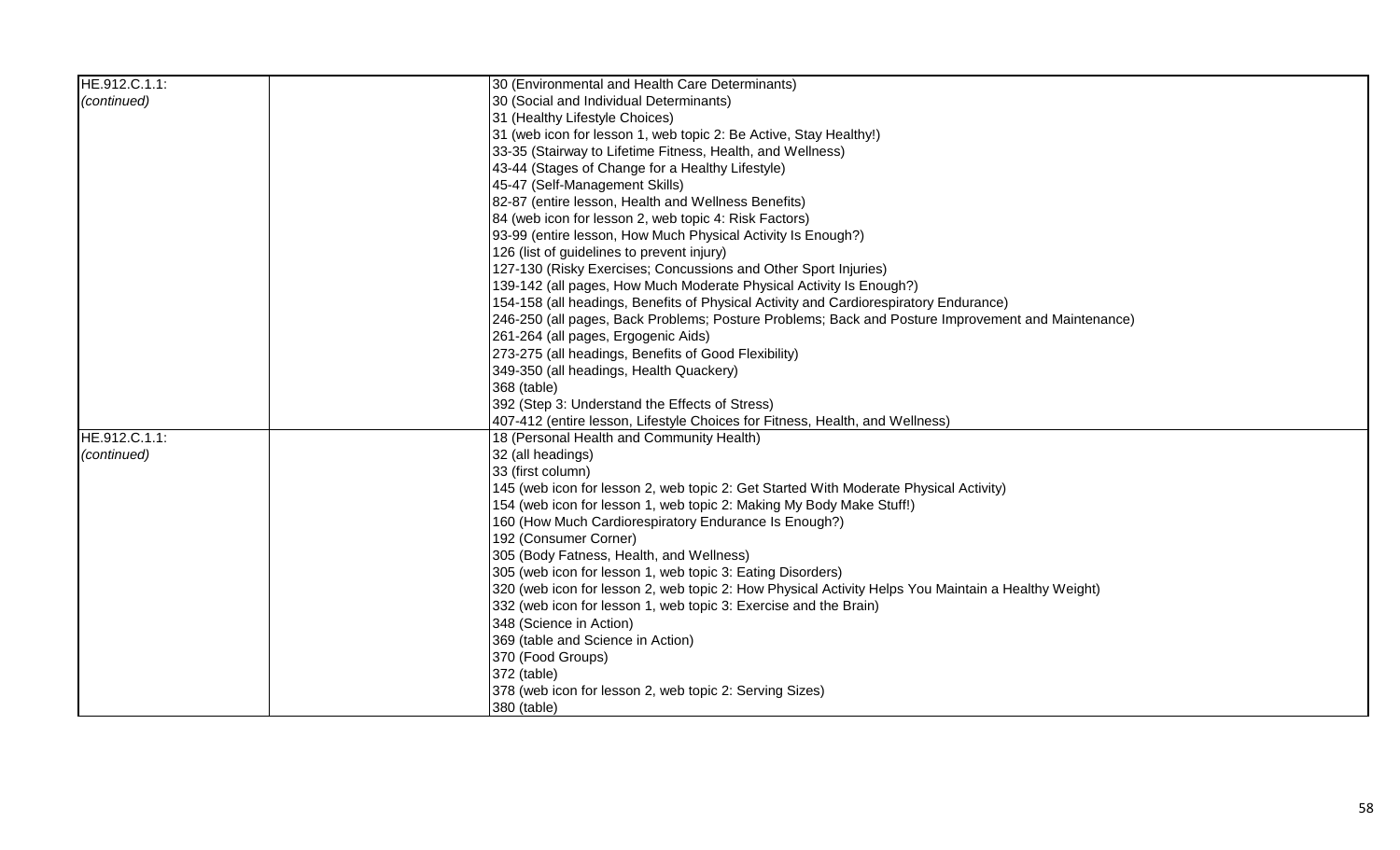| HE.912.C.1.3: | Evaluate how environment and                                     | 74 (Readiness for Extreme Environmental Conditions)                                               |
|---------------|------------------------------------------------------------------|---------------------------------------------------------------------------------------------------|
|               | personal health are interrelated.                                | 74 (web icon for lesson 1, web topic 3: Hold Your Breath: When Exercising Outdoors Is a Bad Idea) |
|               |                                                                  | 74-76 (Hot, Humid Weather)                                                                        |
|               | Remarks/Examples: Food options                                   | [76-77 (Cold, Windy, and Wet Weather)                                                             |
|               | within a community; prenatal-care                                | [77-78 (Pollution and Altitude)                                                                   |
|               | services; availability of recreational   78 (General Readiness)  |                                                                                                   |
|               | facilities; air quality; weather-safety  79 (Fitness Technology) |                                                                                                   |
|               | awareness; and weather, air, and                                 | 129-130 (Concussions and Other Sport Injuries)                                                    |
|               | water conditions.                                                | 148-149 (Managing Time)                                                                           |
|               |                                                                  | 241-242 (Preventing Relapse)                                                                      |
|               |                                                                  | 249 (Mechanics of Lifting)                                                                        |
|               |                                                                  | 263 (Health and Fitness in a Bottle)                                                              |
|               |                                                                  | 269 (Finding Social Support)                                                                      |
|               |                                                                  | 298 (Overcoming Barriers)                                                                         |
|               |                                                                  | 307 (Media Misrepresentation)                                                                     |
|               |                                                                  | 338 (web icon for lesson 2, web topic 2: Attitudes and Physical Activity)                         |
|               |                                                                  | 356-357 (Evaluating Internet Resources)                                                           |
|               |                                                                  | 369 (Vitamin and Mineral Supplements)                                                             |
|               |                                                                  | 371 (The Ideal Diet?)                                                                             |
|               |                                                                  | 382 (Nutrition Advertising Strategies and Tactics)                                                |
|               |                                                                  | 384-385 (Saying No)                                                                               |
|               |                                                                  | 390 (Step 1: Identifying Stress and Stressors in Your Life)                                       |
|               |                                                                  | 392 (Step 3: Understand the Effects of Stress)                                                    |
|               |                                                                  | 397 (Prevention of Cyberbullying)                                                                 |
|               |                                                                  | 398 (Social and Spiritual Coping)                                                                 |
|               |                                                                  | 411-412 (The Environment and Fitness, Health, and Wellness)                                       |
|               |                                                                  | 413 (Healthy Lifestyle Questionnaire)                                                             |
|               |                                                                  | 459 (Diversity: Respect for Others)                                                               |
|               |                                                                  | 464 (Organizing for Participation)                                                                |
|               |                                                                  | 466 (Fitness Technology: Social Support)                                                          |
|               |                                                                  | 467 (Helping Others in Physical Activity)                                                         |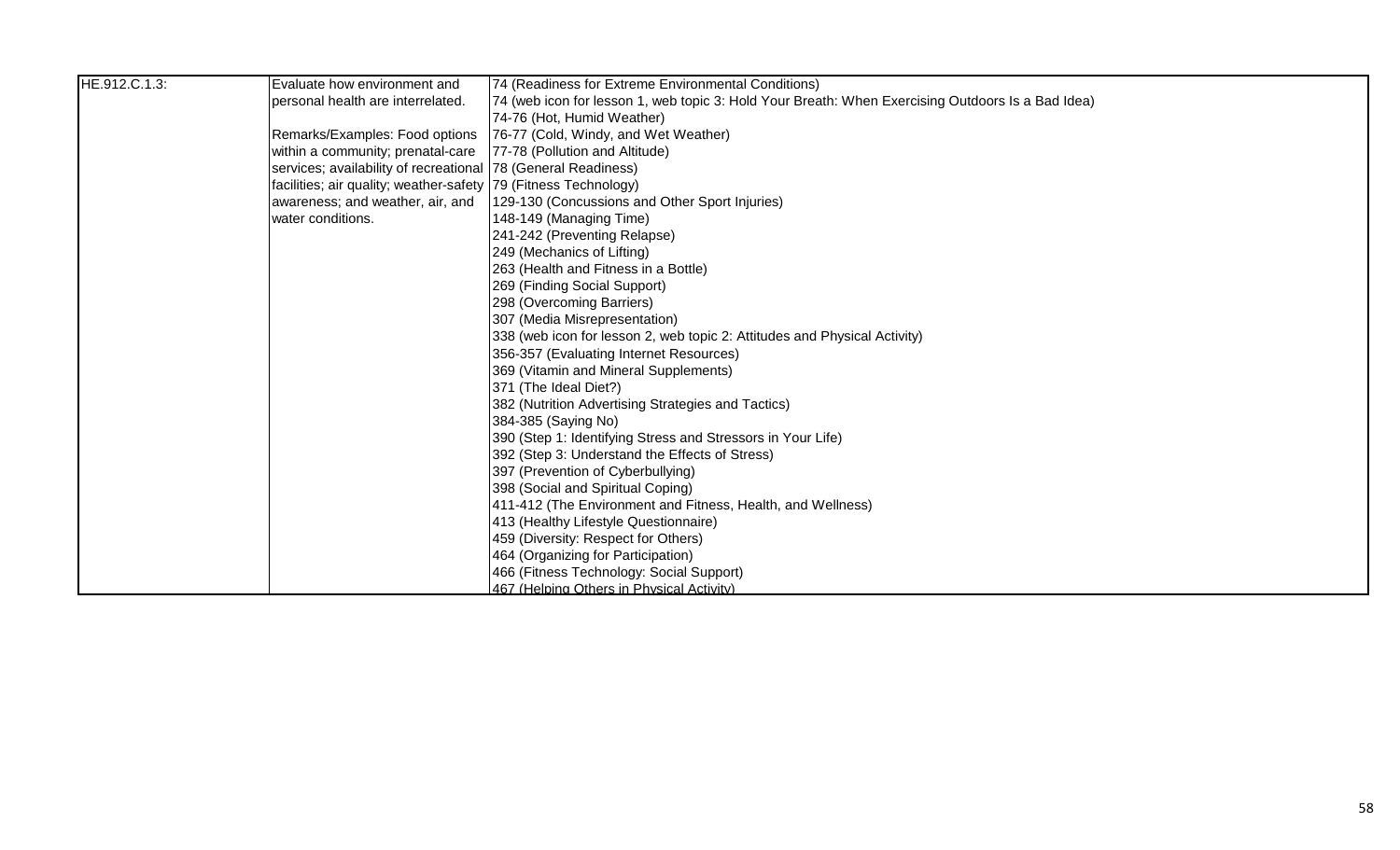| HE.912.C.1.3: |                                                                  | 30 (Environmental and Health Care Determinants)                                                     |
|---------------|------------------------------------------------------------------|-----------------------------------------------------------------------------------------------------|
| (continued)   |                                                                  | 30 (Social and Individual Determinants)                                                             |
|               |                                                                  | 105 (Environment)                                                                                   |
|               |                                                                  | 140 (Science in Action)                                                                             |
|               |                                                                  | 141 (Fit Fact)                                                                                      |
|               |                                                                  | 147 (Fit Fact)                                                                                      |
|               |                                                                  | 264 (Other Supplements)                                                                             |
|               |                                                                  | 287 (Fit Fact)                                                                                      |
|               |                                                                  | 305 (web icon for lesson 1, web topic 3: Eating Disorders)                                          |
|               |                                                                  | 307 (web icon for lesson 1, web topic 4: Media Distortions of the Body)                             |
|               |                                                                  | 351 (Fitness Technology)                                                                            |
|               |                                                                  | 353 (Evaluating Health Clubs)                                                                       |
|               |                                                                  | 355 (Evaluating Books and Articles)                                                                 |
|               |                                                                  | 355-356 (Evaluating Exercise Videos)                                                                |
|               |                                                                  | 381 (What's in Your Food?)                                                                          |
|               |                                                                  | 393 (Depression Among Teens)                                                                        |
|               |                                                                  | 402 (Managing Competitive Stress)                                                                   |
|               |                                                                  | 408 (Fit Fact)                                                                                      |
|               |                                                                  | 409 (Fit Fact)                                                                                      |
|               |                                                                  | 409 (Avoid Destructive Habits)                                                                      |
|               |                                                                  | 409 (Adopt Good Safety Practices)                                                                   |
|               |                                                                  | 431 (TV Tactics-Creating Needs)                                                                     |
|               |                                                                  | 460 (Bullying)                                                                                      |
| HE.912.C.1.4: | Propose strategies to reduce or                                  | 31 (web icon for lesson 1, web topic 2: Be Active, Stay Healthy!)                                   |
|               | prevent injuries and health                                      | 74-79 (all headings)                                                                                |
|               | problems.                                                        | 74 (web icon for lesson 1, web topic 3: Hold Your Breath: When Exercising Outdoors Is a Bad Idea)   |
|               |                                                                  | 75 (Science Prepares Us for Safe Exercise)                                                          |
|               | Remarks/Examples: Mandatory                                      | 79 (High-Tech Exercise Clothing)                                                                    |
|               | passenger-restraint/helmet laws,                                 | 88-89 (Reducing Risk Factors)                                                                       |
|               | refusal skills, mandatory                                        | 124-130 (entire lesson, Physical Activity and Injury)                                               |
|               | immunizations, healthy relationship 241-242 (Preventing Relapse) |                                                                                                     |
|               | skills, and improved inspection of                               | 246-250 (all headings)                                                                              |
|               | food sources.                                                    | 249 (The Mechanics of Lifting)                                                                      |
|               |                                                                  | 275 (Fit Fact)                                                                                      |
|               |                                                                  | 298 (Overcoming Barriers)                                                                           |
|               |                                                                  | 320 (web icon for lesson 2, web topic 2: How Physical Activity Helps You Maintain a Healthy Weight) |
|               |                                                                  | 384-385 (Saying No)                                                                                 |
|               |                                                                  | 397 (Prevention of Cyberbullying)                                                                   |
|               |                                                                  | 408-412 (Making Healthy Lifestyle Choices)                                                          |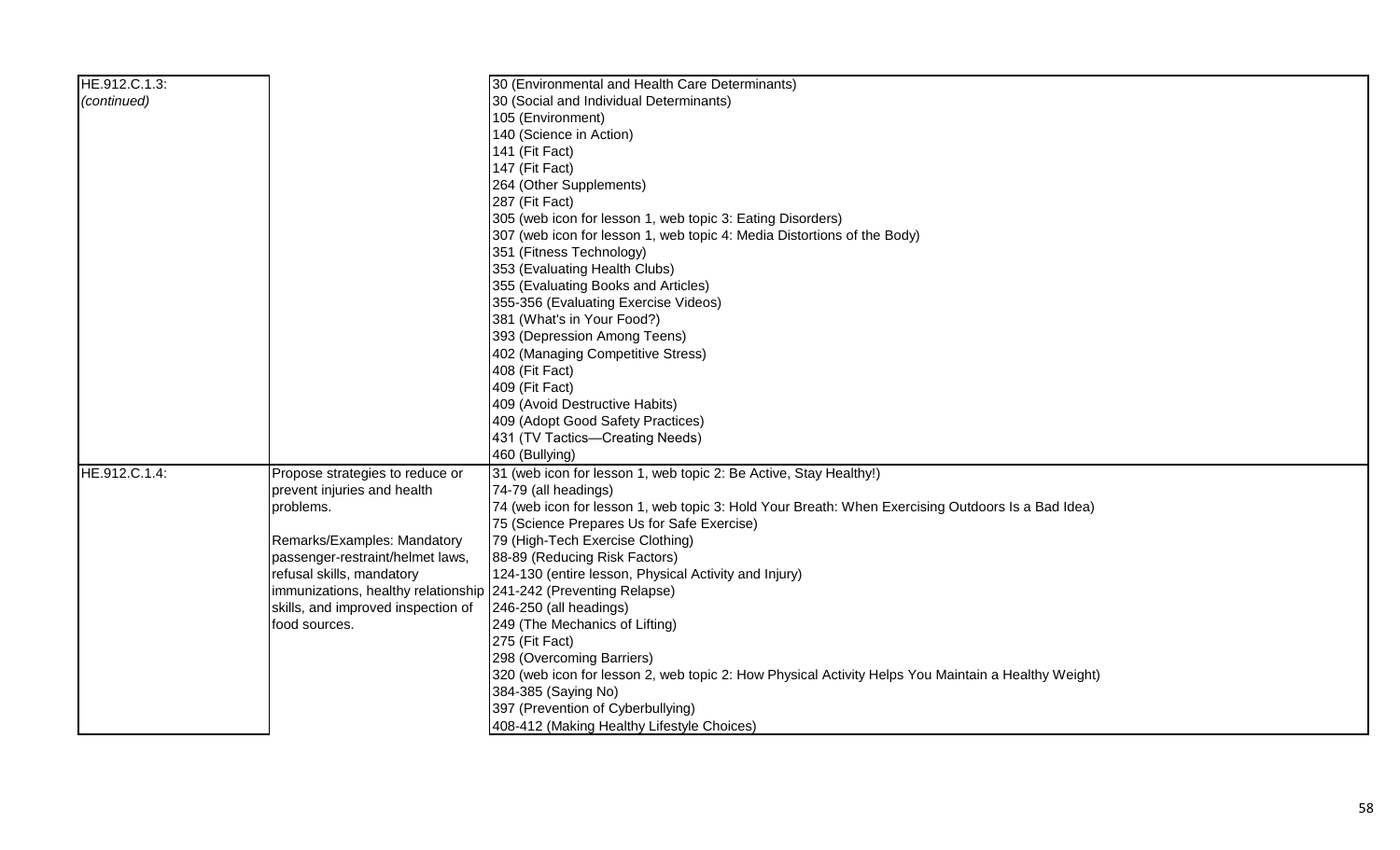| HE.912.C.1.4: | 73 (web icon for lesson 1, web topic 2: Medical Readiness for Physical Activity and Sport)      |
|---------------|-------------------------------------------------------------------------------------------------|
| (continued)   | 83 (web icon for lesson 2, web topic 3: The ABCs of AEDs)                                       |
|               | 84 (web icon for lesson 2, web topic 4: Risk Factors)                                           |
|               | 87 (Overuse Injuries)                                                                           |
|               | 98 (Flexibility Exercises)                                                                      |
|               | 124 (web icon for lesson 2, web topic 2: That's Gonna Leave a Mark!)                            |
|               | 130 (web icon for lesson 2, web topic 3: Concussions)                                           |
|               | 145 (web icon for lesson 1, web topic 2: Get Started With Moderate Physical Activity)           |
|               | 176 (Aerobic Dance)                                                                             |
|               | 184 (Assessing Jogging Techniques)                                                              |
|               | 207 (Isokinetic Exercise Machines)                                                              |
|               | 218 (web icon for lesson 2, web topic 2: Milo of Crotona: Progression and Overload Illustrated) |
|               | 220 (web icon for lesson 2, web topic 3: Resistance Training for Youth)                         |
|               | 224 (Building Power)                                                                            |
|               | 245 (introductory paragraph)                                                                    |
|               | 263 (web icon for lesson 2, web topic 2: Health and Fitness in a Bottle)                        |
|               | 275 (Rehabilitation From Injury and Medical Problems)                                           |
|               | 275 (web icon for lesson 1, web topic 2: Physical and Occupational Therapy)                     |
|               | 276 (Range-of-Motion Exercise)                                                                  |
|               | 286 (web icon for lesson 2, web topic 2: Yoga and Tai Chi)                                      |
|               | 287 (web icon for lesson 2, web topic 3: Safe Flexibility for You and Your Elders)              |
|               | 307 (web icon for lesson 1, web topic 4: Media Distortions of the Body)                         |
|               | 332 (web icon for lesson 1, web topic 3: Exercise and the Brain)                                |
|               | 408 (Fit Fact)                                                                                  |
|               | 408 (Sleep Tracking)                                                                            |
|               | 409 (Fit Fact)                                                                                  |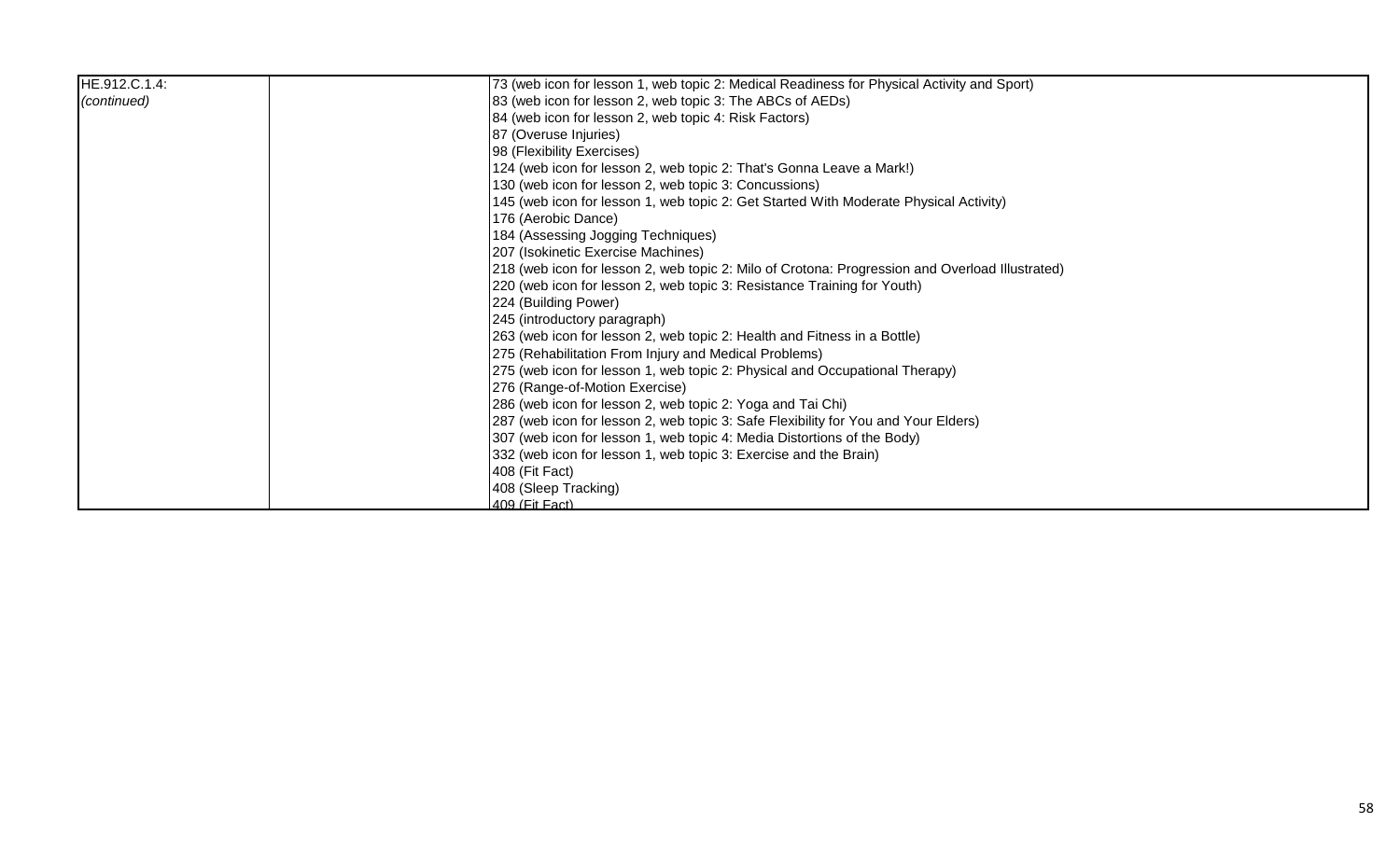| HE.912.C.2.2: | Compare how peers influence                                          | 170-171 (Self-Confidence)                                                                              |
|---------------|----------------------------------------------------------------------|--------------------------------------------------------------------------------------------------------|
|               | healthy and unhealthy behaviors.                                     | 269 (Finding Social Support)                                                                           |
|               |                                                                      | 322-323 (Self-Perception)                                                                              |
|               |                                                                      | Remarks/Examples: Binge drinking 338 (web icon for lesson 2, web topic 3: Changing Negative Attitudes) |
|               | and social groups, sexual coercion 397 (Prevention of Cyberbullying) |                                                                                                        |
|               | [pressure, force, or manipulation]                                   | 398 (Social Coping)                                                                                    |
|               | by a dating partner, students'                                       | 412 (Social Environment)                                                                               |
|               | recommendations for school                                           | 416 (Consumer Communities)                                                                             |
|               |                                                                      | vending machines, healthy lifestyle, 455-460 (entire lesson, Social Interactions in Physical Activity) |
|               | review trends in current and                                         | 457 (Group Cohesiveness)                                                                               |
|               | emerging diseases, and use of                                        | 462 (introduction)                                                                                     |
|               | helmets and seatbelts.                                               | 464 (Organizing for Participation)                                                                     |
|               |                                                                      | 465 (Daring to Try)                                                                                    |
|               |                                                                      | 466 (Fitness Technology)                                                                               |
|               |                                                                      | 467 (Helping Others in Physical Activity)                                                              |
|               |                                                                      | 468 (Conflict Resolution)                                                                              |
|               |                                                                      | 469 (Team Building)                                                                                    |
|               |                                                                      | 6 (Exercise Sociology)                                                                                 |
|               |                                                                      | 30-31 (Social and Individual Determinants)                                                             |
|               |                                                                      | 46 (table: Finding social support; Resolving conflicts)                                                |
|               |                                                                      | 47 (Skills That Help You Maintain Changes)                                                             |
|               |                                                                      | 105 (Environment)                                                                                      |
|               |                                                                      | 305 (web icon for lesson 1, web topic 3: Eating Disorders)                                             |
|               |                                                                      | 307 (web icon for lesson 1, web topic 4: Media Distortions of the Body)                                |
|               |                                                                      | 337 (table: Finding social support; Resolving conflicts)                                               |
|               |                                                                      | 338 (Physical activities are a great way to meet people)                                               |
|               |                                                                      | 341 (Be active with friends)                                                                           |
|               |                                                                      | 392 (Social Stressors)                                                                                 |
|               |                                                                      | 413 (Social wellness score)                                                                            |
|               |                                                                      |                                                                                                        |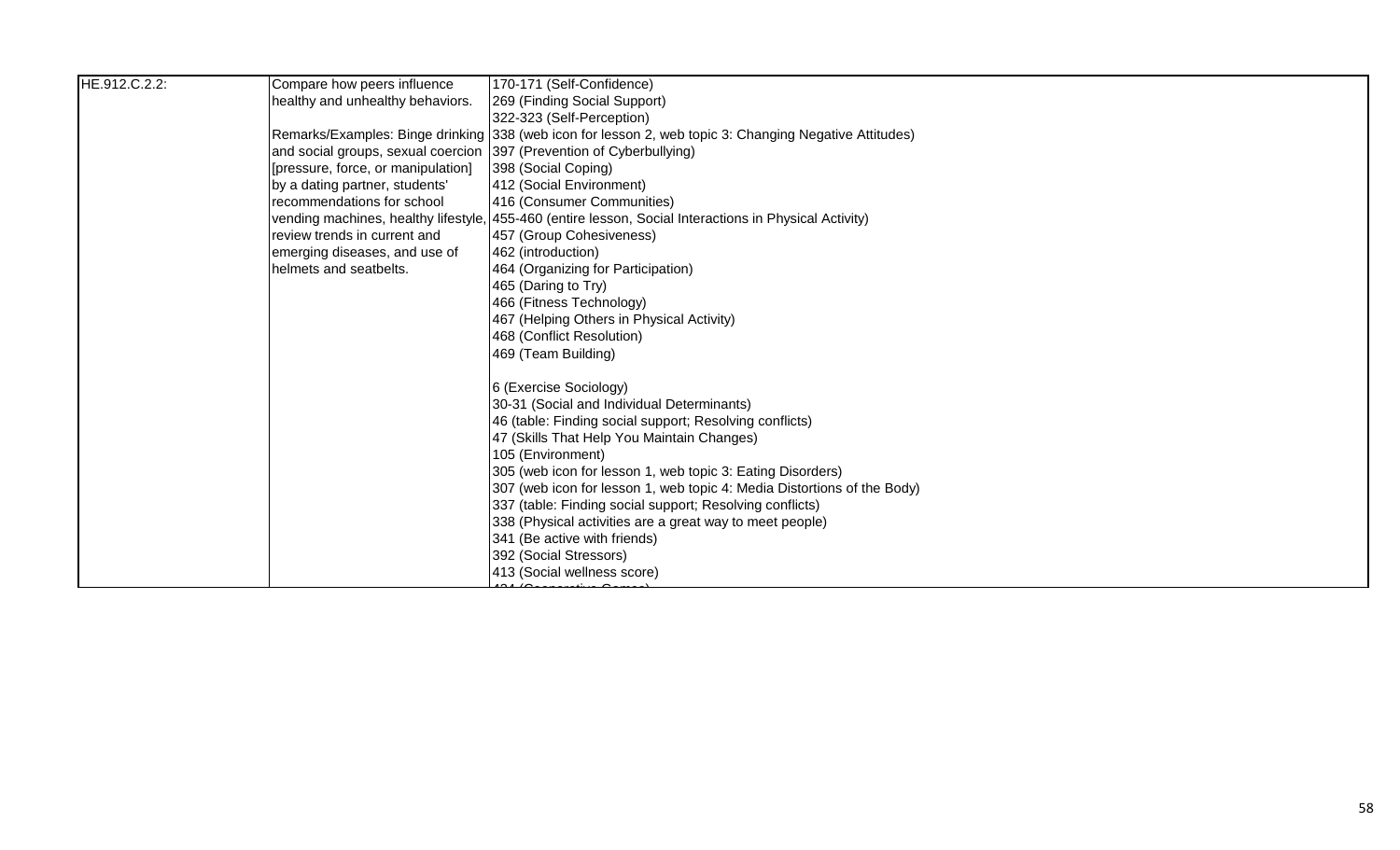| HE.912.C.2.5: | Evaluate the effect of media on    | 7 (World Wide Web)                                                       |
|---------------|------------------------------------|--------------------------------------------------------------------------|
|               | personal and family health.        | 7 (web icon for lesson 1, web topic 3: World Wide Web)                   |
|               |                                    | 65 (Consumer Corner: Too Good to Be True)                                |
|               | Remarks/Examples: Compares         | 65 (web icon for lesson 2, web topic 3: Don't Get Played!)               |
|               | brand-name/store-brand items in    | 307 (Science in Action: Media Misrepresentation)                         |
|               | home, analyzes television viewing  | 307 (web icon for lesson 1, web topic 4: Media Distortions of the Body)  |
|               | habits, identifies effective PSAs, | 345-351 (entire lesson, Health and Fitness Quackery)                     |
|               | consumer skills, advertisements of | 347 (Reliable Consumer Groups)                                           |
|               | health-related community           | 349 (Science in Action: Sport and Energy Drinks)                         |
|               | resources, participation in risky  | 354 (Fit Fact)                                                           |
|               |                                    | behaviors, and deconstructs media 355 (Evaluating Books and Articles)    |
|               | to identify promotion of unhealthy | 355-356 (Evaluating Exercise Videos)                                     |
|               | stereotypes, and normalization of  | 356-357 (Evaluating Internet Resources)                                  |
|               | violence.                          | 357 (Fit Fact)                                                           |
|               |                                    | 431 (Consumer Corner: TV Tactics—Creating Needs)                         |
|               |                                    | 466 (Fitness Technology: Social Support)                                 |
|               |                                    | 263 (web icon for lesson 2, web topic 2: Health and Fitness in a Bottle) |
|               |                                    | 305 (web icon for lesson 1, web topic 3: Eating Disorders)               |
|               |                                    | 345 (figure: weight loss ad)                                             |
|               |                                    | 354 (web icon for lesson 2, web topic 2: Exercise Equipment)             |
|               |                                    | 359 (Academic Connection: Critical Thinking Skills)                      |
|               |                                    | 397 (Fitness Technology: Prevention of Cyberbullying)                    |
|               |                                    | 416 (Consumer Corner: Consumer Communities)                              |
|               |                                    | 435 (Project)                                                            |
|               |                                    | 468 (Conflict Resolution)                                                |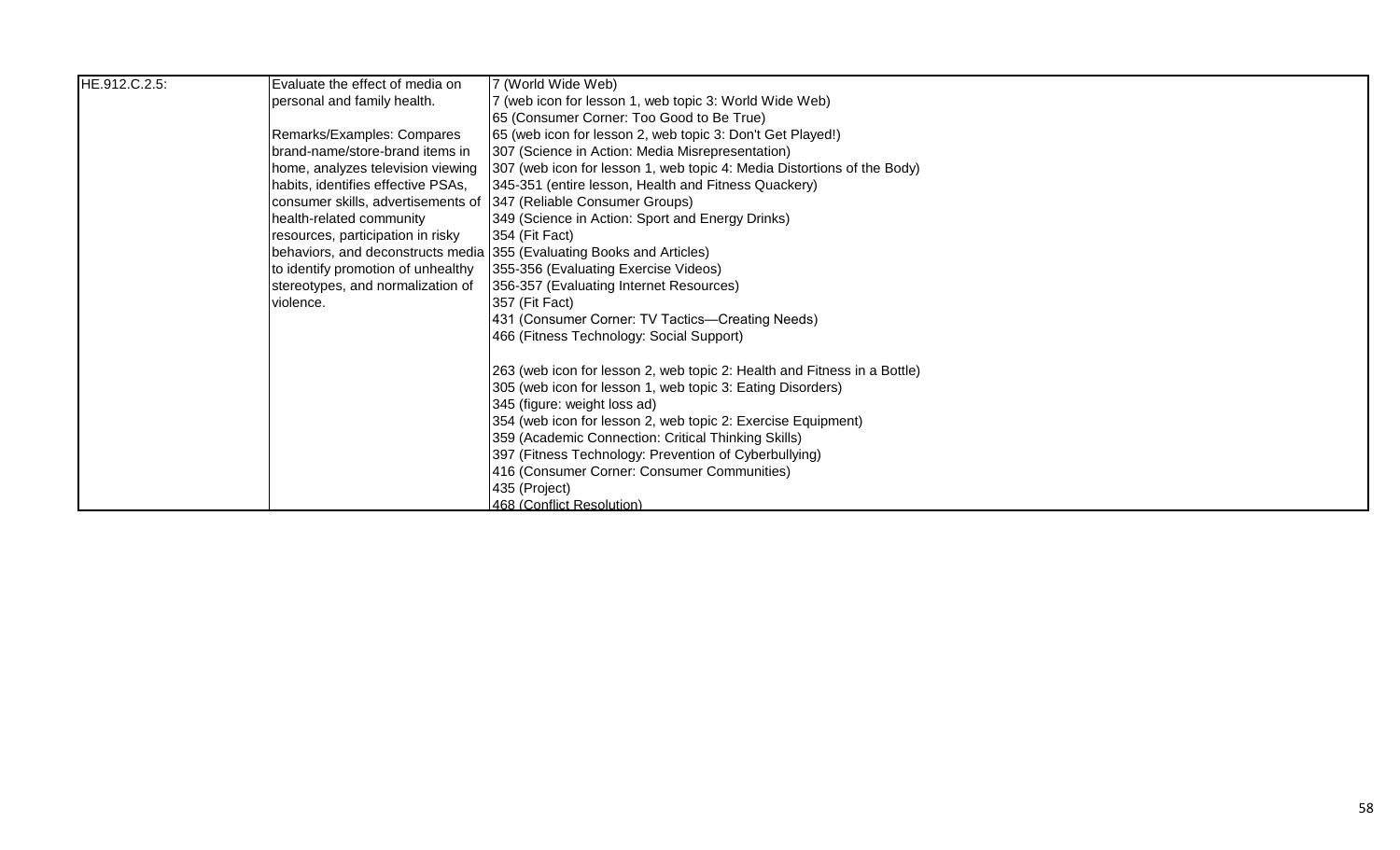| HE.912.P.7.1: | Analyze the role of individual        | 8-9 (Science in Action: Guidelines for Warming Up and Cooling Down)                                 |
|---------------|---------------------------------------|-----------------------------------------------------------------------------------------------------|
|               | responsibility in enhancing health.   | 24-25 (Learning to Self-Assess)                                                                     |
|               |                                       | 29-31 (Determinants of Fitness, Health, and Wellness)                                               |
|               |                                       | Remarks/Examples: Food choices, 33-35 (Stairway to Lifetime Fitness, Health, and Wellness)          |
|               | media messages, future impact of      | 43-47 (entire lesson, Learning Self-Management Skills)                                              |
|               | lifestyle choices, individual         | 43 (web icon for lesson 2, web topic 2: What Stage Are You At?)                                     |
|               | responsibility for health protection, | 48-49 (Buliding Knowledge and Understanding)                                                        |
|               | and stress management.                | 53-56 (entire lesson, Goal Setting)                                                                 |
|               |                                       | 61-66 (entire lesson, Program Planning)                                                             |
|               |                                       | 144-147 (entire lesson, Preparing a Moderate Physical Activity Plan)                                |
|               |                                       | 188-192 (Preparing a Vigorous Physical Activity Plan)                                               |
|               |                                       | 263 (web topic for lesson 2, web topic 2: Health and Fitness in a Bottle)                           |
|               |                                       | 265-267 (Planning a Muscle Fitness Exercise Plan)                                                   |
|               |                                       | 288-291 (Planning a Flexibility Exercise Program)                                                   |
|               |                                       | 327-333 (entire lesson, Physical Activity and Fitness Assessment)                                   |
|               |                                       | 345-357 (entire chapter, Making Good Consumer Choices)                                              |
|               |                                       | 358-359 (Learning to Think Critically)                                                              |
|               |                                       | 365-372 (entire lesson, A Healthy Diet)                                                             |
|               |                                       | 377-383 (entire lesson, Making Healthy Food Choices)                                                |
|               |                                       | 389-393 (entire lesson, Facts About Stress)                                                         |
|               |                                       | 395-398 (Managing Stress, all pages)                                                                |
|               |                                       | 399-401 (Relaxation Exercises for Stress Management)                                                |
|               |                                       | 402-403 (Managing Competitive Stress)                                                               |
|               |                                       | 407-412 (entire lesson, Lifestyle Choices for Fitness, Health, and Wellness)                        |
|               |                                       | 414-417 (entire lesson, Healthy Lifestyle Planning and Career Opportunities)                        |
| HE.912.P.7.1: |                                       | 3 (The Scientific Method)                                                                           |
| (continued)   |                                       | 7 (Fitness Technology: World Wide Web)                                                              |
|               |                                       | 65 (Consumer Corner)                                                                                |
|               |                                       | 73 (web icon for lesson 1, web topic 2: Medical Readiness for Physical Activity and Sport)          |
|               |                                       | 84 (web icon for lesson 2, web topic 4: Risk Factors)                                               |
|               |                                       | 150 (Your Moderate Physical Activity Plan)                                                          |
|               |                                       | 195 (Your Vigorous Physical Activity Plan)                                                          |
|               |                                       | 270 (Your Muscle Fitness Exercise Plan)                                                             |
|               |                                       | 299 (Your Flexibility Exercise Plan)                                                                |
|               |                                       | 320 (web icon for lesson 2, web topic 2: How Physical Activity Helps You Maintain a Healthy Weight) |
|               |                                       | 337 (table)                                                                                         |
|               |                                       | 342 (Your Physical Activity Plan)                                                                   |
|               |                                       | 370 (web icon for lesson 1, web topic 3: Nutrition Guidelines)                                      |
|               |                                       | 378 (web icon for lesson 2, web topic 2: Serving Sizes)                                             |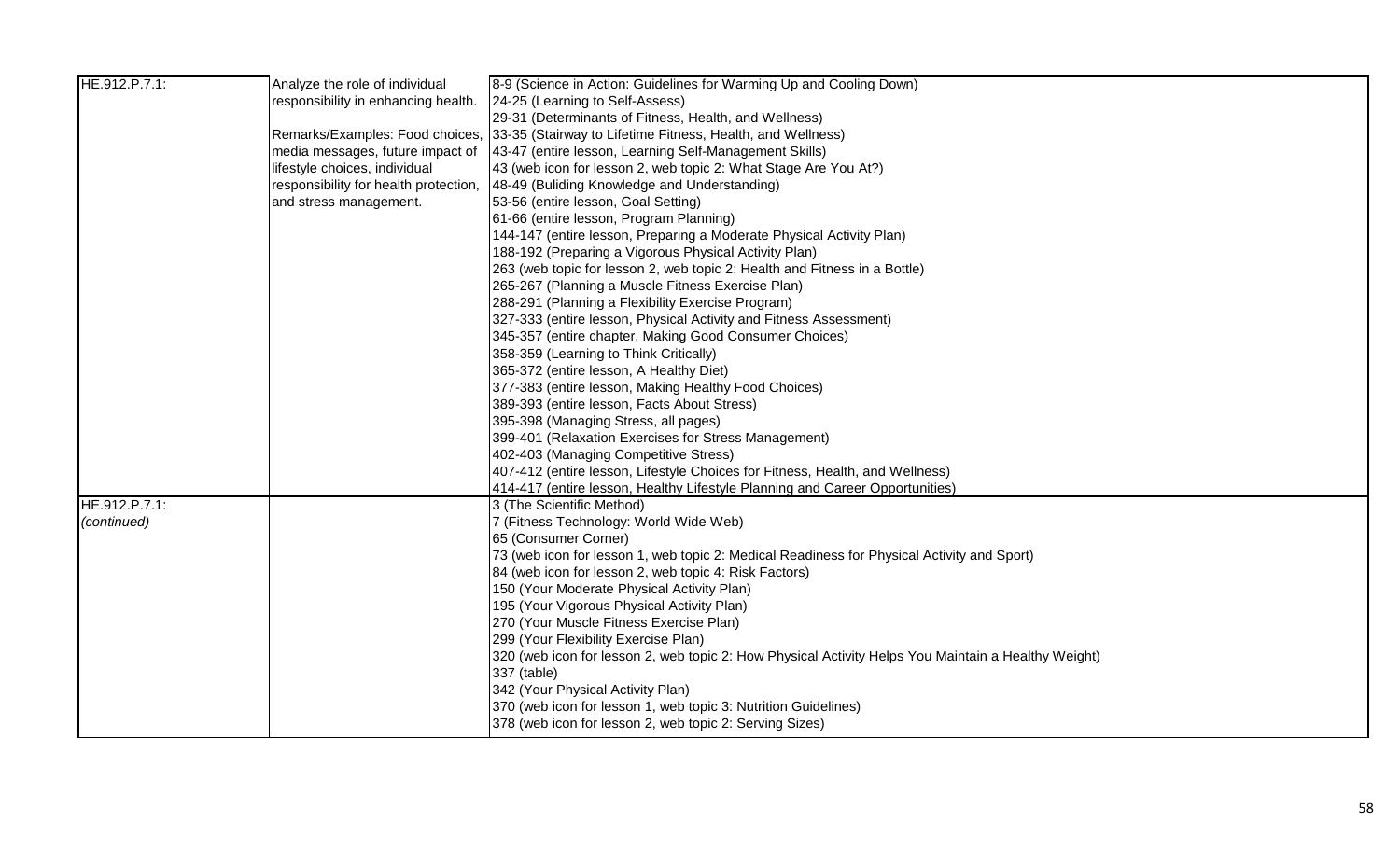| HE.912.P.7.2: | Evaluate healthy practices and     | Self-Assessment for every chapter:                                |
|---------------|------------------------------------|-------------------------------------------------------------------|
|               | behaviors that will maintain or    | 11-16 (Physical Fitness Challenges)                               |
|               | improve health and reduce health   | 36-42 (Practicing Physical Fitness Tests)                         |
|               | risks.                             | 57-60 (Assessing Muscle Fitness)                                  |
|               |                                    | 80-81 (Body Composition and Flexibility)                          |
|               | Remarks/Examples: Lifestyle        | 100-101 (PACER and Trunk Lift)                                    |
|               | choices: drug use/abuse, healthy   | 119-123 (Assessing Skill-Related Physical Fitness)                |
|               | diet, controlling modes of         | 143 (Walking Test)                                                |
|               | transmission of infectious agents, | 161-162 (Step Test and One-Mile Run Test)                         |
|               | riding with impaired drivers,      | 184-185 (Assessing Jogging Techniques)                            |
|               | seeking mental-health services     | 210-217 (Muscle Fitness Testing)                                  |
|               | when needed, sexual behavior,      | 258-260 (Healthy Back Test)                                       |
|               | and engaging in healthy            | 282-285 (Arm, Leg, and Trunk Flexibility)                         |
|               | relationships.                     | 312-316 (Body Measurements)                                       |
|               |                                    | 334-335 (Your Personal Fitness Test Battery)                      |
|               |                                    | 352 (Assessing Your Posture)                                      |
|               |                                    | 373-376 (Energy Balance)                                          |
|               |                                    | 394 (Identifying Signs of Stress)                                 |
|               |                                    | 413 (Healthy Lifestyle Questionnaire)                             |
|               |                                    | 428 (Assessing Game Strategy and Tactics)                         |
|               |                                    | 442 (Analyzing Basic Skills)                                      |
|               |                                    | 461 (Modifying Rules in Games)                                    |
|               |                                    |                                                                   |
|               |                                    | 35 (Fitness Technology: Fitnessgram)<br>73-74 (Medical Readiness) |
|               |                                    | 74-78 (Readiness for Extreme Environmental Conditions)            |
|               |                                    | 84 (web icon for lesson 2, web topic 4: Risk Factors)             |
|               |                                    | 88-89 (Reducing Risk Factors)                                     |
|               |                                    | 89 (Academic Connection: Statistics)                              |
|               |                                    | 94-95 (FITT Formula)                                              |
|               |                                    | 98 (web icon for lesson 1, web topic 3: Activitygram)             |
|               |                                    | 102-103 (Fitness Standards and Rating Categories)                 |
|               |                                    |                                                                   |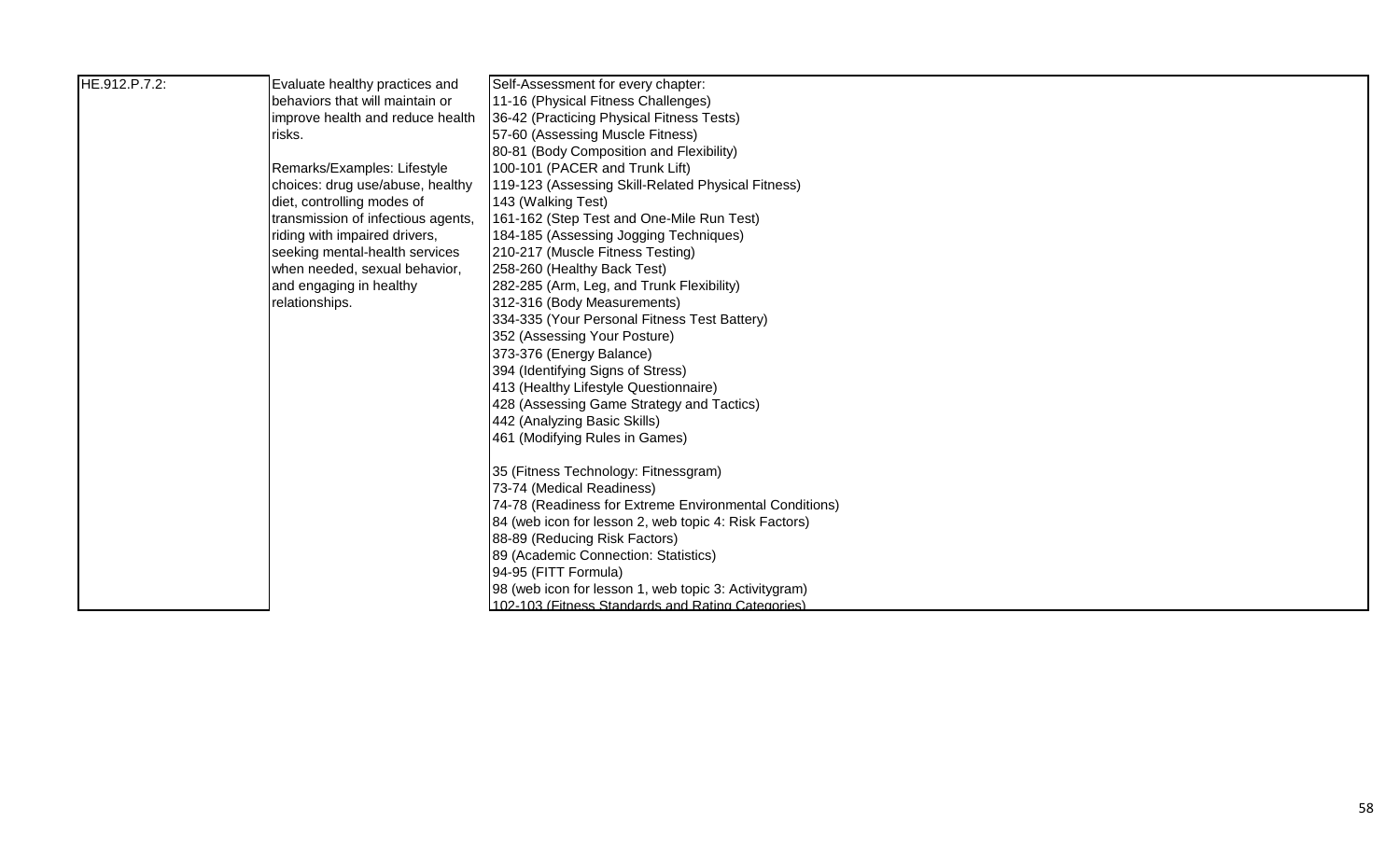| HE.912.P.7.2: | 106-107 (Learning to Self-Monitor)                                           |
|---------------|------------------------------------------------------------------------------|
| (continued)   | 112-113 (Assessing Skill-Related Fitness)                                    |
|               | 113 (Motion Analysis System)                                                 |
|               | 124-126 (Common Injuries; Preventing Injury)                                 |
|               | 127-129 (Risky Exercises)                                                    |
|               | 130 (Putting Technology Into Action)                                         |
|               | 141-142 (Counting Steps and Movement; Counting Physical Activity Calories)   |
|               | 142 (Pedometers and Accelerometers)                                          |
|               | 148-149 (Learning to Manage Time)                                            |
|               | 158-159 (Cardiorespiratory Assessment)                                       |
|               | 160 (How Much Cardiorespiratory Endurance Is Enough?)                        |
|               | 160 (Science in Action: Aerobic Capacity)                                    |
|               | 208-209 (Muscle Fitness Assessment)                                          |
|               | 249 (The Mechanics of Lifting)                                               |
|               | 269 (Skills for Finding Social Support)                                      |
|               | 306-308 (Laboratory Measurements for Assessing Body Composition)             |
|               | 308-310 (Nonlaboratory Measures)                                             |
|               | 310-311 (What Is My Ideal Body Weight?)                                      |
|               | 319 (table: Energy Expenditure)                                              |
|               | 321 (Calculating Your Daily Calorie Expenditure)                             |
|               | 353 (Evaluating Health Clubs)                                                |
|               | 355 (Evaluating Books and Articles)                                          |
|               | 355-356 (Evaluating Exercise Videos)                                         |
|               | 356-357 (Evaluating Internet Resources)                                      |
|               | 365-372 (entire lesson, A Healthy Diet)                                      |
|               | 369 (Vitamin and Mineral Supplements)                                        |
|               | 377-383 (entire lesson, Making Healthy Food Choices)                         |
|               | 390-392 (Step 1: Identifying Stress; Step 2: Identifying Causes of Stress)   |
|               | 395-398 (entire lesson, Managing Stress)                                     |
|               | 402-403 (Managing Competitive Stress)                                        |
|               | 407-412 (entire lesson, Lifestyle Choices for Fitness, Health, and Wellness) |
|               | 416 (Consumer Corner: Consumer Communities)                                  |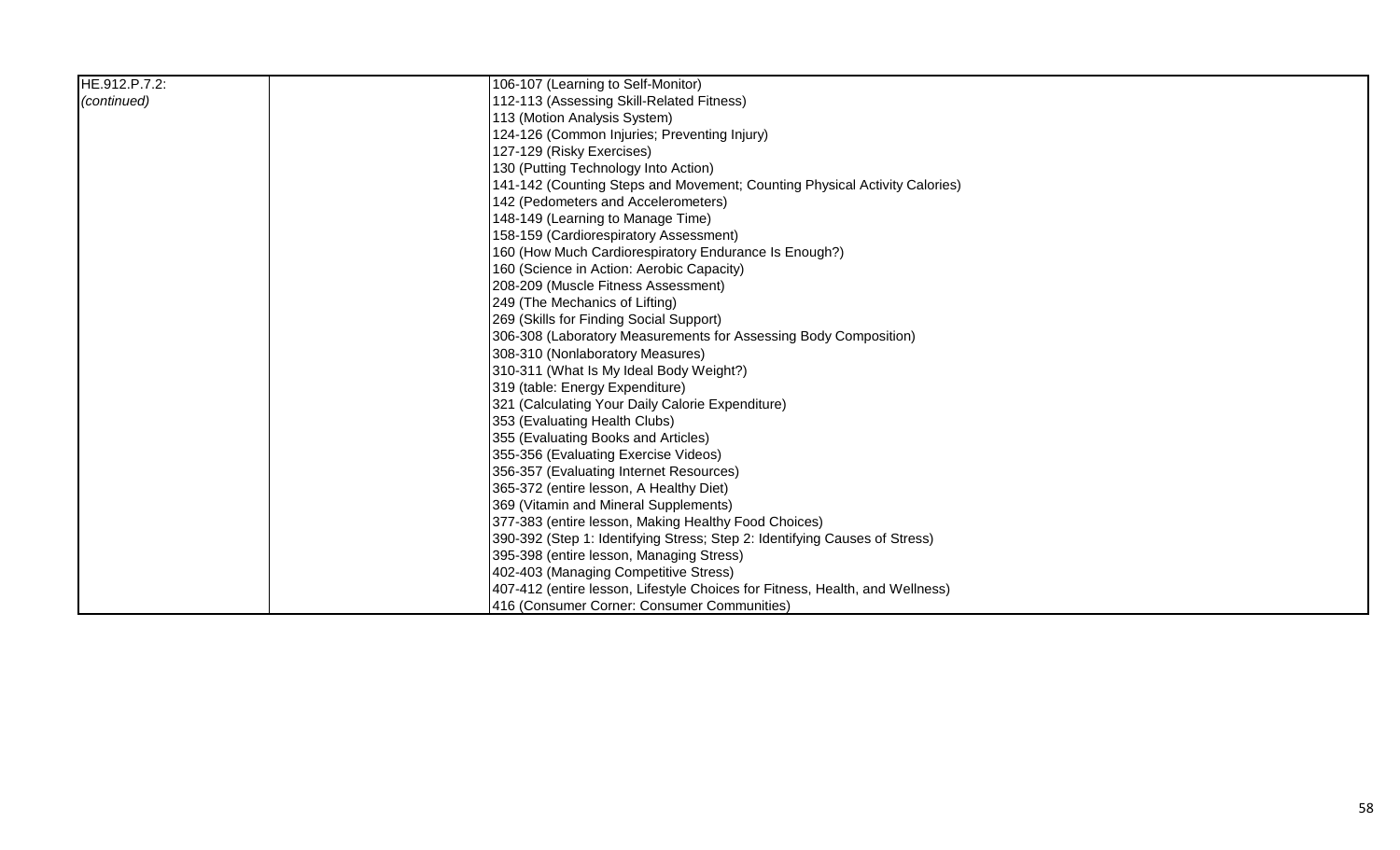| HE.912.P.7.2: | 3 (The Scientific Method)                                                                                  |
|---------------|------------------------------------------------------------------------------------------------------------|
| (continued)   | 43 (web icon for lesson 2, web topic 2: What Stage Are You At?)                                            |
|               | 55 (Fitness Technology: Smartphones and Tablet Computers)                                                  |
|               | 61 (Step 1: Determine Your Personal Needs)                                                                 |
|               | 64 (Step 5: Keep a Log and Evaluate Your Program)                                                          |
|               | 82 (web icon for lesson 2, web topic 2: Heartbroken: The Truth About America's Number 1 Killer)            |
|               | 88 (Skills for Reducing Risk Factors)                                                                      |
|               | 124 (web icon for lesson 2, web topic 2: That's Gonna Leave a Mark!)                                       |
|               | 130 (web icon for lesson 2, web topic 3: Concussions)                                                      |
|               | 131-132 (Improving Performance Skills)                                                                     |
|               | 140 (table: FIT Formulas for Health and Wellness Benefits From Moderate Physical Activity)                 |
|               | 142 (web icon for lesson 1, web topic 3: Keeping Track of Physical Activity)                               |
|               | 144 (Step 1: Determine Your Personal Needs)                                                                |
|               | 147 (Step 5: Keep a Log and Evaluate Your Program)                                                         |
|               | 147 (web icon for lesson 1, web topic 3: Logging Your Behaviors)                                           |
|               | 154 (web icon for lesson 1, web topic 2: Making My Body Make Stuff!)                                       |
|               | 188 (Step 1: Determine Your Personal Needs)                                                                |
|               | 241 (Preventing Relapse)                                                                                   |
|               | 243 (Project)                                                                                              |
|               | 248 (Healthy Back Test)                                                                                    |
|               | 265 (Step 1: Determine Your Personal Needs)                                                                |
|               | 269 (Skills for Finding Social Support)                                                                    |
|               | 278 (table: FIT Formula and Fitness Target Zones for Stretching Exercise)                                  |
|               | 279 (Fitness Tecnology: Goniometers)                                                                       |
|               | 286 (web icon for lesson 2, web topic 2: Yoga and Tai Chi)                                                 |
|               | 287 (web icon for lesson 2, web topic 3: Safe Flexibility for You and Your Elders)                         |
|               | 288 (Step 1: Determine Your Personal Needs)                                                                |
| HE.912.P.7.2: | 307 (web icon for lesson 1, web topic 4: Media Distortions of the Body)                                    |
| (continued)   | 318 (table: FIT Formula for Fat Control)                                                                   |
|               | 320 (web icon for lesson 2, web topic 2: How Physical Activity Helps You Maintain a Healthy Weight)        |
|               | 327 (Step 1: Determine Your Personal Needs)                                                                |
|               | 332 (web icon for lesson 1, web topic 3: Exercise and the Brain)                                           |
|               | 333 (Fitness Technology: Swim Watches)                                                                     |
|               | 337 (table: Self-Management Skills for Fitness, Health, and Wellness)                                      |
|               | 358-359 (Skills for Thinking Critically)<br>370 (web icon for lesson 1, web topic 3: Nutrition Guidelines) |
|               | 373 (web icon for lesson 1, web topic 4: Food Logs)                                                        |
|               | 404 (Taking Action: Relaxation Exercises)                                                                  |
|               | 414 (Step 1: Determine Your Personal Needs)                                                                |
|               | 431 (Step 2: Collect New Information)                                                                      |
|               |                                                                                                            |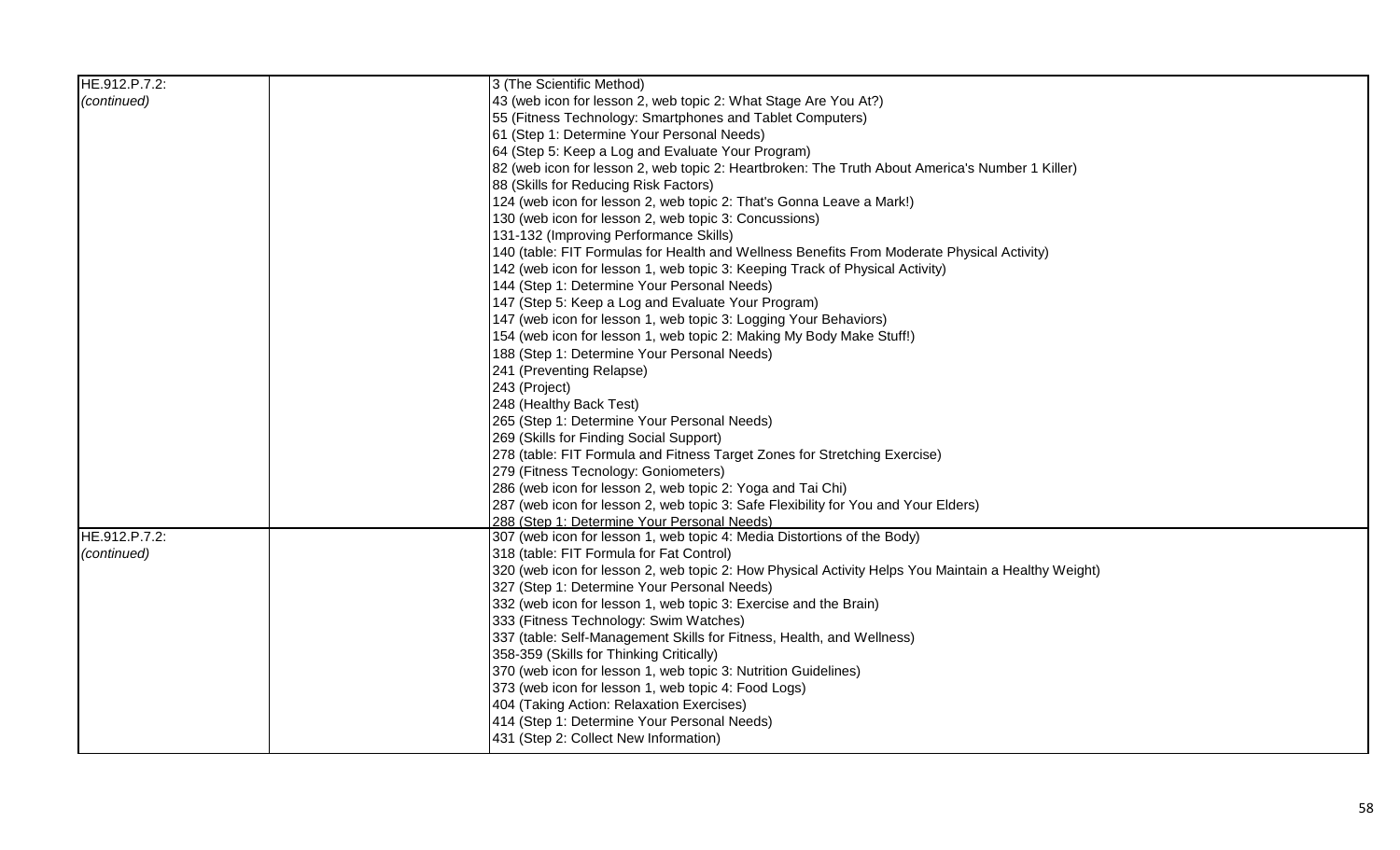| LACC.1112.RST.3.7: | Integrate and evaluate multiple                        | Projects for every chapter:                                   |
|--------------------|--------------------------------------------------------|---------------------------------------------------------------|
|                    | sources of information presented in 27 (adults survey) |                                                               |
|                    | diverse formats and media (e.g.,                       | 51 (create ad campaign)                                       |
|                    | quantitative data, video,                              | 70 (prepare advice booklet)                                   |
|                    | multimedia) in order to address a                      | 91 (gather data, give a speech)                               |
|                    | question or solve a problem.                           | 109 (investigate and prepare directory)                       |
|                    |                                                        | 134 (evaluate magazine articles and report)                   |
|                    |                                                        | 151 (develop questionnaire, conduct survey)                   |
|                    |                                                        | 173 (create poster, slides, or video)                         |
|                    |                                                        | 196 (create aerobic exercise routine)                         |
|                    |                                                        | 243 (plan a health activity for teachers)                     |
|                    |                                                        | 271 (prepare newspaper article)                               |
|                    |                                                        | 300 (interview older adults and report)                       |
|                    |                                                        | 325 (investigate and prepare poster)                          |
|                    |                                                        | 343 (prepare Fitnessgram report)                              |
|                    |                                                        | 361 (evaluate club or media information)                      |
|                    |                                                        | 387 (evaluate nutrition guidelines)                           |
|                    |                                                        | 405 (keep a stress journal and brochure)                      |
|                    |                                                        | 420 (attend or start wellness committee)                      |
|                    |                                                        | 435 (investigate, prepare blog or podcast)                    |
|                    |                                                        | 453 (prepare exercise break, present to class)                |
|                    |                                                        | 470 (prepare community directory)                             |
|                    |                                                        | 3 (The Scientific Method)                                     |
|                    |                                                        | 4 (web icon for lesson 1, web topic 2: The Scientific Method) |
|                    |                                                        | 7 (Fitness Technology: World Wide Web)                        |
|                    |                                                        | 7 (web icon for lesson 1, web topic 3: World Wide Web)        |
|                    |                                                        | 24-25 (Learning to Self-Assess)                               |
|                    |                                                        | 33-35 (Stairway to Lifetime Fitness, Health, and Wellness)    |
|                    |                                                        | 35 (Fitness Technology: Fitnessgram)                          |
|                    |                                                        | 48-49 (Building Knowledge and Understanding)                  |
|                    |                                                        | 55 (Fitness Technology: Smartphones and Tablet Computers)     |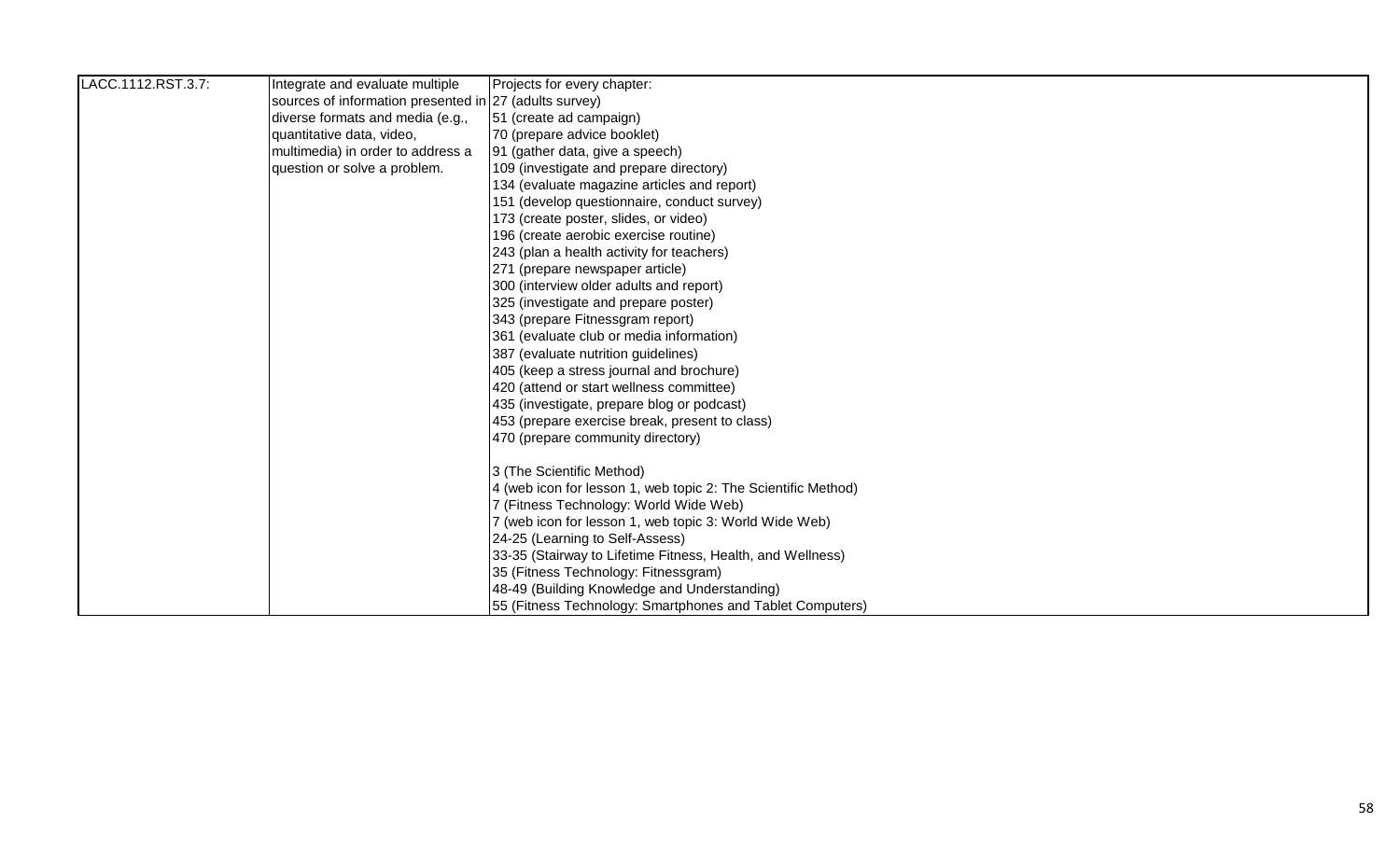| LACC.1112.RST.3.7: | 65 (Consumer Corner: Too Good to Be True)                                                  |
|--------------------|--------------------------------------------------------------------------------------------|
| (continued)        | 65 (web icon for lesson 2, web topic 3: Don't Get Played!)                                 |
|                    | 89 (Academic Connection: Statistics)                                                       |
|                    | 98 (Fitness Technology: Activitygram)                                                      |
|                    | 107 (Academic Connection: Percentages)                                                     |
|                    | 113 (Fitness Technology: Motion Analysis Systems)                                          |
|                    | 117 (Science in Action: Feedback)                                                          |
|                    | 130 (Consumer Corner: Putting Technology Into Action)                                      |
|                    | 142 (Fitness Technology: Pedometers and Accelerometers)                                    |
|                    | 157 (Fitness Technology: Heart Rate Monitors)                                              |
|                    | 177 (Fitness Technology: Global Positioning System)                                        |
|                    | 192 (Consumer Corner: Using the Web for Fitness, Health, and Wellness Information)         |
|                    | 261-264 (Ergogenic Aids)                                                                   |
|                    | 263 (Consumer Corner: Health and Fitness in a Bottle)                                      |
|                    | 307 (Science in Action: Media Misrepresentation)                                           |
|                    | 332 (Science in Action: Exercise and Academics)                                            |
|                    | 345-351 (entire lesson, Health and Fitness Quackery)                                       |
|                    | 347 (Consumer Corner: Reliable Consumer Groups)                                            |
|                    | 348 (Science in Action: Sport and Energy Drinks)                                           |
|                    | 353-357 (entire lesson, Evaluating Health Clubs, Equipment, Media, and Internet Materials) |
|                    | 358-359 (Learning to Think Critically)                                                     |
|                    | 359 (Academic Connection: Critical Thinking Skills)                                        |
|                    | 378-379 (Food Labels)                                                                      |
|                    | 380-382 (Common Food Myths)                                                                |
|                    | 381 (Fitness Technology: What's in Your Food?)                                             |
|                    | 397 (Fitness Technology: Prevention of Cyberbullying)                                      |
|                    | 403 (Academic Connection: Literacy)                                                        |
|                    | 416 (Consumer Corner: Consumer Communities)                                                |
|                    | 431 (Consumer Corner: TV Tactics—Creating Needs)                                           |
|                    | 464 (Organizing for Participation)                                                         |
|                    | 466 (Fitness Technology: Social Support)                                                   |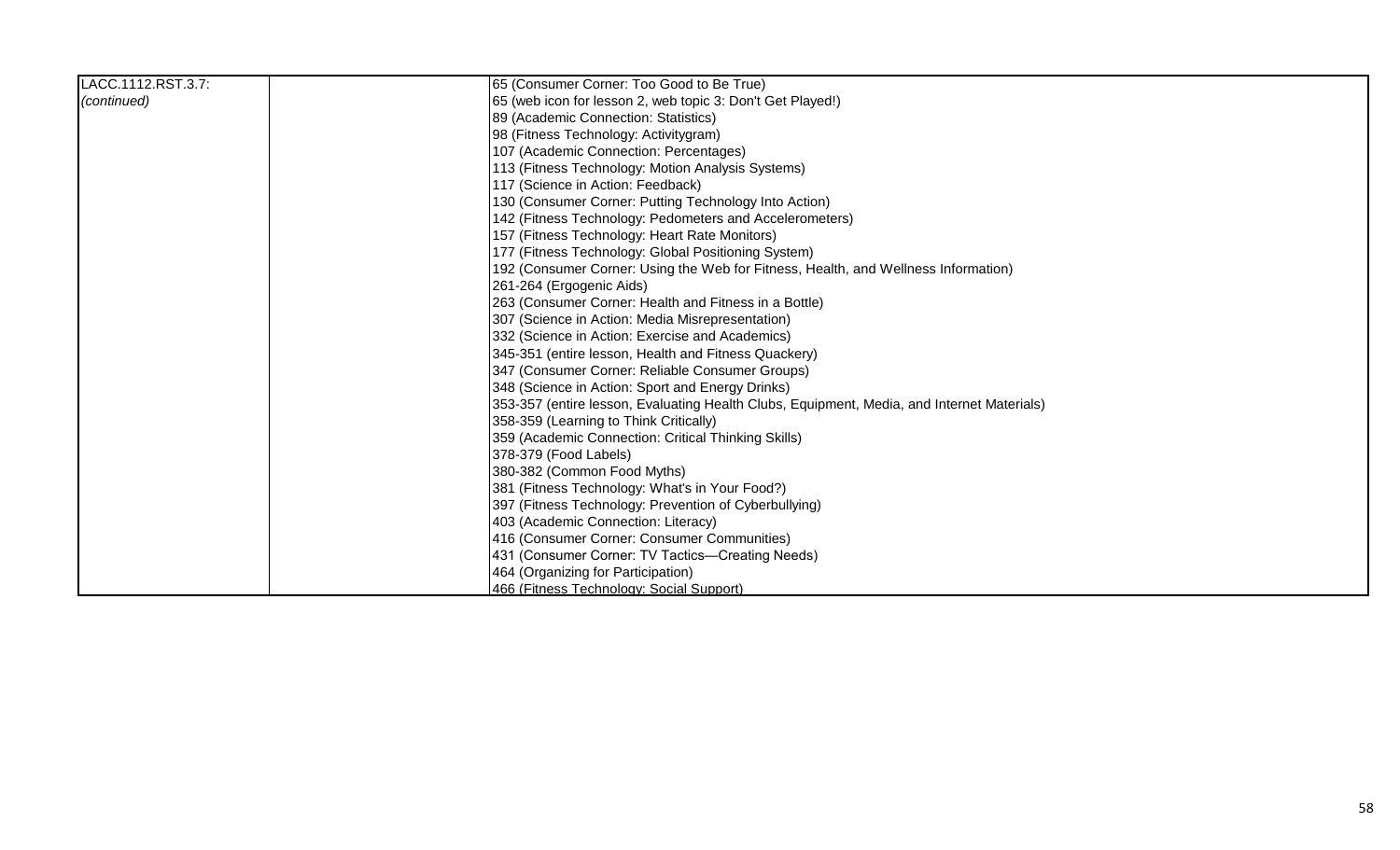| LACC.1112.RST.3.7: | 46 (table: Self-Management Skills for Fitness, Health, and Wellness)        |
|--------------------|-----------------------------------------------------------------------------|
| (continued)        | 75 (Science in Action: Science Prepares Us for Safe Exercise)               |
|                    | 140 (Science in Action: Sedentary Living)                                   |
|                    | 192 (web icon for lesson 2, web topic 4: Health on the Web)                 |
|                    | 204 (Science in Action: Resistance Exercise Among Youth)                    |
|                    | 220 (Fit Fact)                                                              |
|                    | 246 (Fitness Technology: Exercise Machines With Memory)                     |
|                    | $ 275$ (Fit Fact)                                                           |
|                    | 307 (web icon for lesson 1, web topic 4: Media Distortions of the Body)     |
|                    | 310 (Fitness Technology: Bioelectrical Impedance Analysis)                  |
|                    | 333 (Fitness Technology: Swim Watches)                                      |
|                    | 369 (Science in Action: Vitamin and Mineral Supplements)                    |
|                    | 382 (Nutrition Advertising Strategies and Tactics)                          |
|                    | 382 (web icon for lesson 2, web topic 3: Nutrition Resources)               |
|                    | 393 (Science in Action: Depression Among Teens)                             |
|                    | 393 (Step 5: Get Help)                                                      |
|                    | 408 (Fitness Technology: Sleep Tracking)                                    |
|                    | 410 (Seek and Follow Appropriate Medical Advice)                            |
|                    | 411 (Science in Action: The Evolution of CPR)                               |
|                    | 424 (Fit Fact)                                                              |
|                    | 425 (Science in Action: Top 10 Reasons for High-Quality Physical Education) |
|                    | 440 (Science in Action: Biomechanical Analysis)                             |
|                    | 446 (Fitness Technology: Movement Analysis Apps)                            |
|                    | 458 (Fit Fact)                                                              |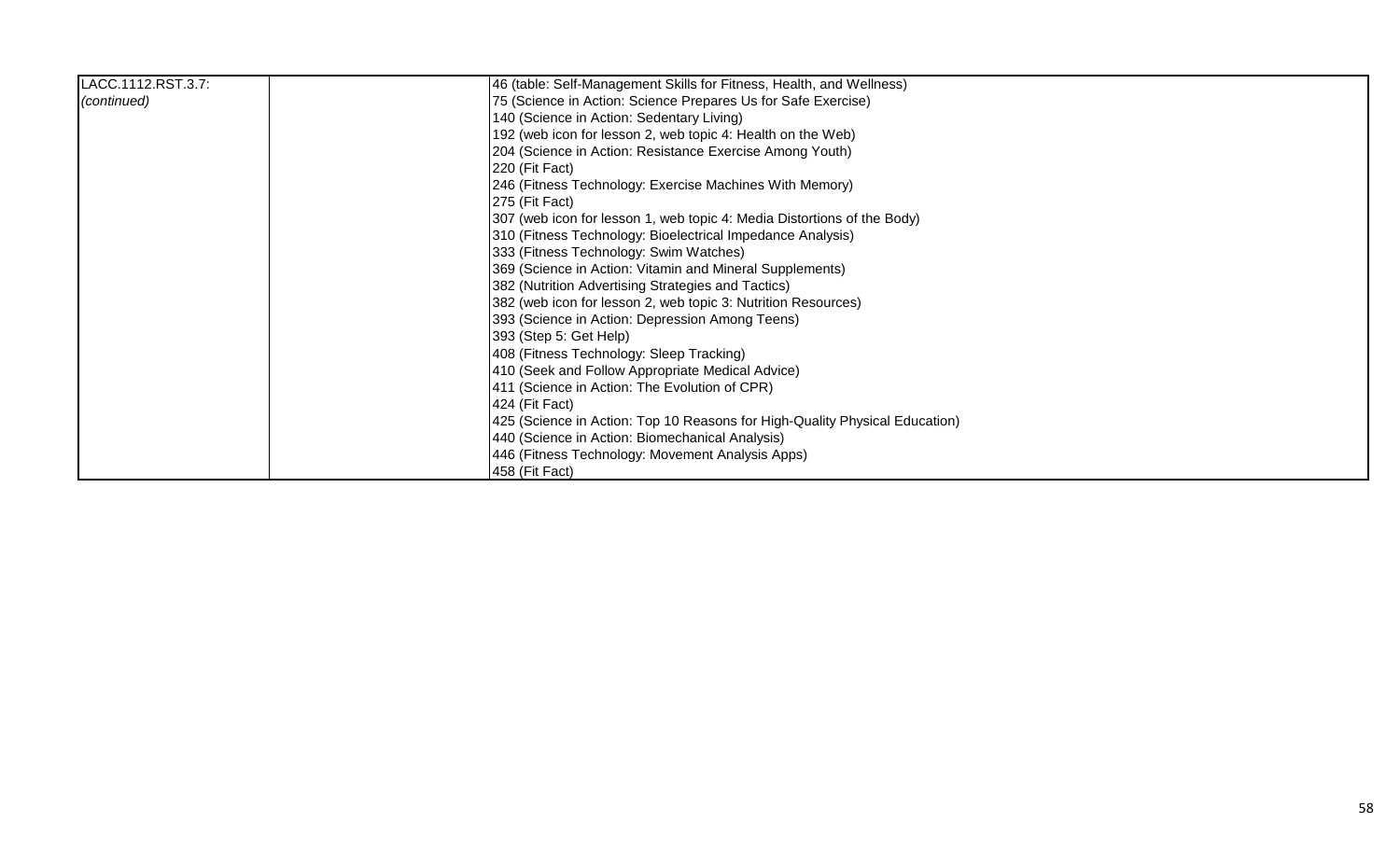| LACC.910.L.3.4: |                                                                 | Determine or clarify the meaning of 3, 17, 29, 43, 53, 61, 73, 82, 93, 102, 111, 124, 137, 144, 153, 163, 175, 186, 201, 218, 245, 261, 273, 286, 303, 317, 327, 336, 345, 353, 365, |
|-----------------|-----------------------------------------------------------------|--------------------------------------------------------------------------------------------------------------------------------------------------------------------------------------|
|                 | unknown and multiple-meaning                                    | 377, 389, 395, 407, 414, 423, 429, 437, 443, 455, 462 (Lesson Vocabulary in every lesson; also key words highlighted in text of each lesson.                                         |
|                 | words and phrases based on                                      | Key terms are included in the glossary as well as online at the student website.)                                                                                                    |
|                 | grades 9-10 reading and content,                                | 471-478 (Glossary)                                                                                                                                                                   |
|                 | choosing flexibly from a range of                               | 19 (Fit Fact: cardiorespiratory endurance)                                                                                                                                           |
|                 | strategies.                                                     | 49 (Academic Connection: Accurate Use of Words)                                                                                                                                      |
|                 | a. Use context (e.g., the overall                               | 68 (Academic Connection: Mnemonics and Acronyms)                                                                                                                                     |
|                 | meaning of a sentence, paragraph,                               | 95 (Fit Fact)                                                                                                                                                                        |
|                 | or text; a word's position or                                   | 97 (Fit Fact)                                                                                                                                                                        |
|                 | function in a sentence) as a clue to  111 (skills/motor skills) |                                                                                                                                                                                      |
|                 | the meaning of a word or phrase.                                | 153 (aerobic capacity)                                                                                                                                                               |
|                 | b. Identify and correctly use                                   | 194 (Academic Connection: Figurative Language)                                                                                                                                       |
|                 | patterns of word changes that                                   | 359 (Academic Connection: Critical Thinking Skills)                                                                                                                                  |
|                 |                                                                 | indicate different meanings or parts 403 (Academic Connection: Literacy)                                                                                                             |
|                 | of speech (e.g., analyze, analysis,                             | 423 (Fit Fact)                                                                                                                                                                       |
|                 | analytical; advocate, advocacy).                                | 423 (introduction)                                                                                                                                                                   |
|                 | c. Consult general and specialized                              | 451 (Academic Connection: Multiple Meanings)                                                                                                                                         |
|                 | reference materials (e.g.,                                      |                                                                                                                                                                                      |
|                 | dictionaries, glossaries,                                       | 6-7 (Motor Learning)                                                                                                                                                                 |
|                 | thesauruses), both print and digital,                           | ,  45 (skill)                                                                                                                                                                        |
|                 | to find the pronunciation of a word                             | 154 (cardiorespiratory endurance/endurance)                                                                                                                                          |
|                 | or determine or clarify its precise                             | 160 (Aerobic Capacity)                                                                                                                                                               |
|                 | meaning, its part of speech, or its                             | 163 (aerobic)                                                                                                                                                                        |
|                 | etymology.                                                      | 181 (Science in Action: Anaerobic Physical Activity)                                                                                                                                 |
|                 | d. Verify the preliminary                                       | 203 (Cardiorespiratory Endurance and Muscular Endurance)                                                                                                                             |
|                 | determination of the meaning of a                               | 365 (web icon for lesson 1, web topic 2: dietitian/nutritionist)                                                                                                                     |
|                 | word or phrase (e.g., by checking                               | 451 (force)                                                                                                                                                                          |
|                 | the inferred meaning in context or                              | 451 (power)                                                                                                                                                                          |
|                 | in a dictionary).                                               | 472 (calorie/kilocalorie)                                                                                                                                                            |
|                 |                                                                 | 473 (ergolytic)                                                                                                                                                                      |
|                 |                                                                 | 474 (force)                                                                                                                                                                          |
|                 |                                                                 |                                                                                                                                                                                      |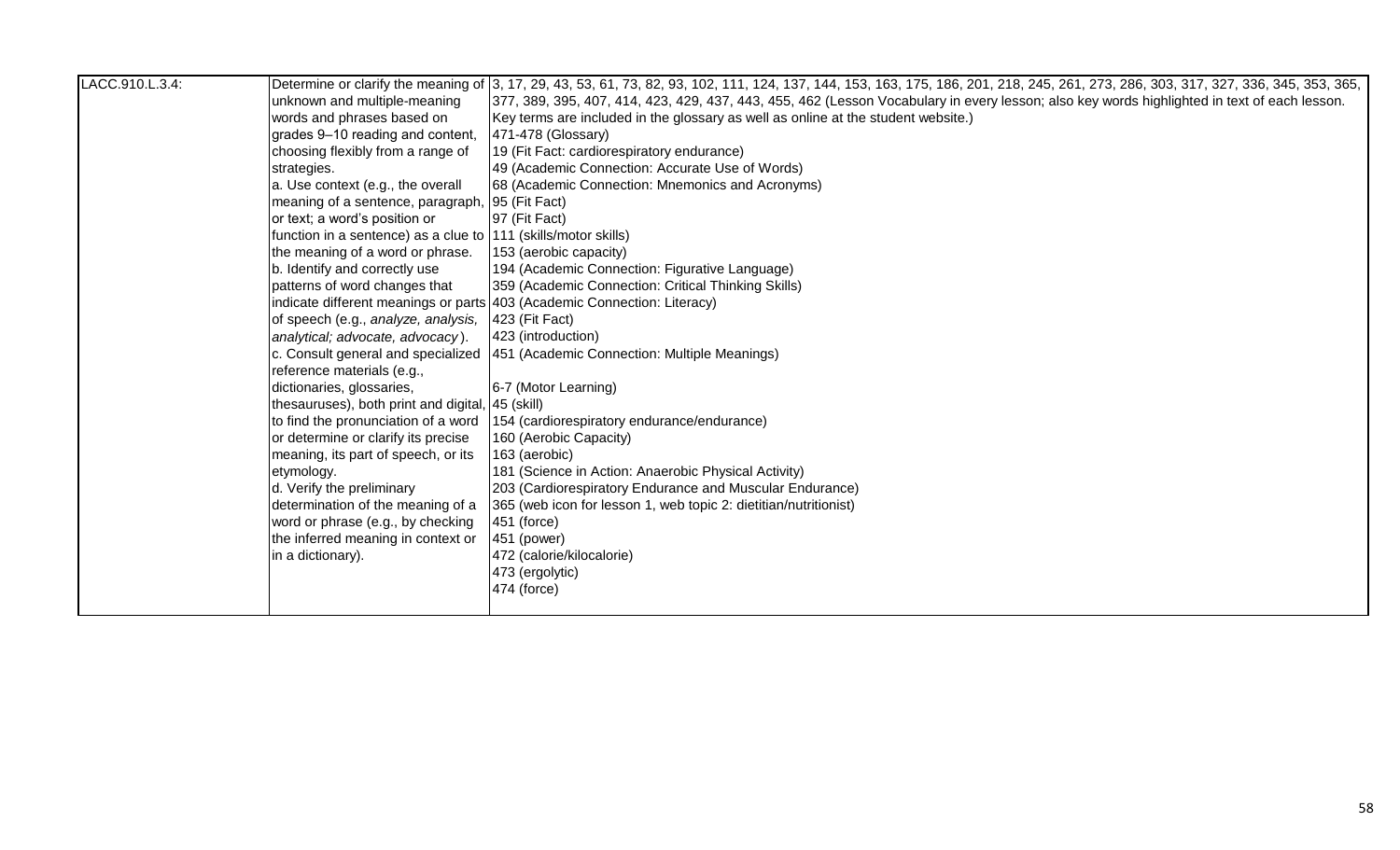| LACC.910.SL.1.1: |                                                                 | Initiate and participate effectively in Taking Charge feature for every chapter:                                                            |
|------------------|-----------------------------------------------------------------|---------------------------------------------------------------------------------------------------------------------------------------------|
|                  | a range of collaborative                                        | 24 (Learning to Self-Assess)                                                                                                                |
|                  | discussions (one-on-one, in                                     | 48 (Building Knowledge and Understanding)                                                                                                   |
|                  | groups, and teacher-led) with                                   | 67 (Setting Goals)                                                                                                                          |
|                  | diverse partners on grades 9-10                                 | 88 (Reducing Risk Factors)                                                                                                                  |
|                  | topics, texts, and issues, building                             | 106 (Learning to Self-Monitor)                                                                                                              |
|                  | on others' ideas and expressing                                 | 131 (Improving Performance Skills)                                                                                                          |
|                  | their own clearly and persuasively.                             | 148 (Learning to Manage Time)                                                                                                               |
|                  | a. Come to discussions prepared,                                | 170 (Self-Confidence)                                                                                                                       |
|                  | having read and researched                                      | 193 (Activity Participation)                                                                                                                |
|                  | material under study; explicitly                                | 241 (Preventing Relapse)                                                                                                                    |
|                  | draw on that preparation by                                     | 269 (Finding Social Support)                                                                                                                |
|                  | referring to evidence from texts                                | 298 (Overcoming Barriers)                                                                                                                   |
|                  | and other research on the topic or                              | 322 (Improving Physical Self-Perception)                                                                                                    |
|                  | issue to stimulate a thoughtful, well- 340 (Changing Attitudes) |                                                                                                                                             |
|                  | reasoned exchange of ideas.                                     | 358 (Learning to Think Critically)                                                                                                          |
|                  | b. Work with peers to set rules for                             | 384 (Saying No)                                                                                                                             |
|                  | collegial discussions and decision-                             | 402 (Managing Competitive Stress)                                                                                                           |
|                  | making (e.g., informal consensus,                               | 418 (Thinking Success)                                                                                                                      |
|                  | taking votes on key issues,                                     | 433 (Developing Tactics)                                                                                                                    |
|                  | presentation of alternate views),                               | 450 (Positive Self-Talk)                                                                                                                    |
|                  | clear goals and deadlines, and                                  | 468 (Conflict Resolution)                                                                                                                   |
|                  | individual roles as needed.                                     | Lesson Plans for every chapter: All pages of each lesson in the student text are used in planned discussions as outlined in the Teacher Web |
|                  | c. Propel conversations by posing                               | Resource Lesson Plans.                                                                                                                      |
|                  | and responding to questions that                                |                                                                                                                                             |
|                  | relate the current discussion to                                | Projects:                                                                                                                                   |
|                  | broader themes or larger ideas;                                 | 27 (adults survey)                                                                                                                          |
|                  | actively incorporate others into the                            | 51 (create ad campaign)                                                                                                                     |
|                  | discussion; and clarify, verify, or                             | 70 (prepare advice booklet)                                                                                                                 |
|                  | challenge ideas and conclusions.                                | 91 (gather data, give a speech)                                                                                                             |
|                  | d. Respond thoughtfully to diverse                              | 109 (investigate and prepare directory)                                                                                                     |
|                  |                                                                 | perspectives, summarize points of 151 (develop questionnaire, conduct survey)                                                               |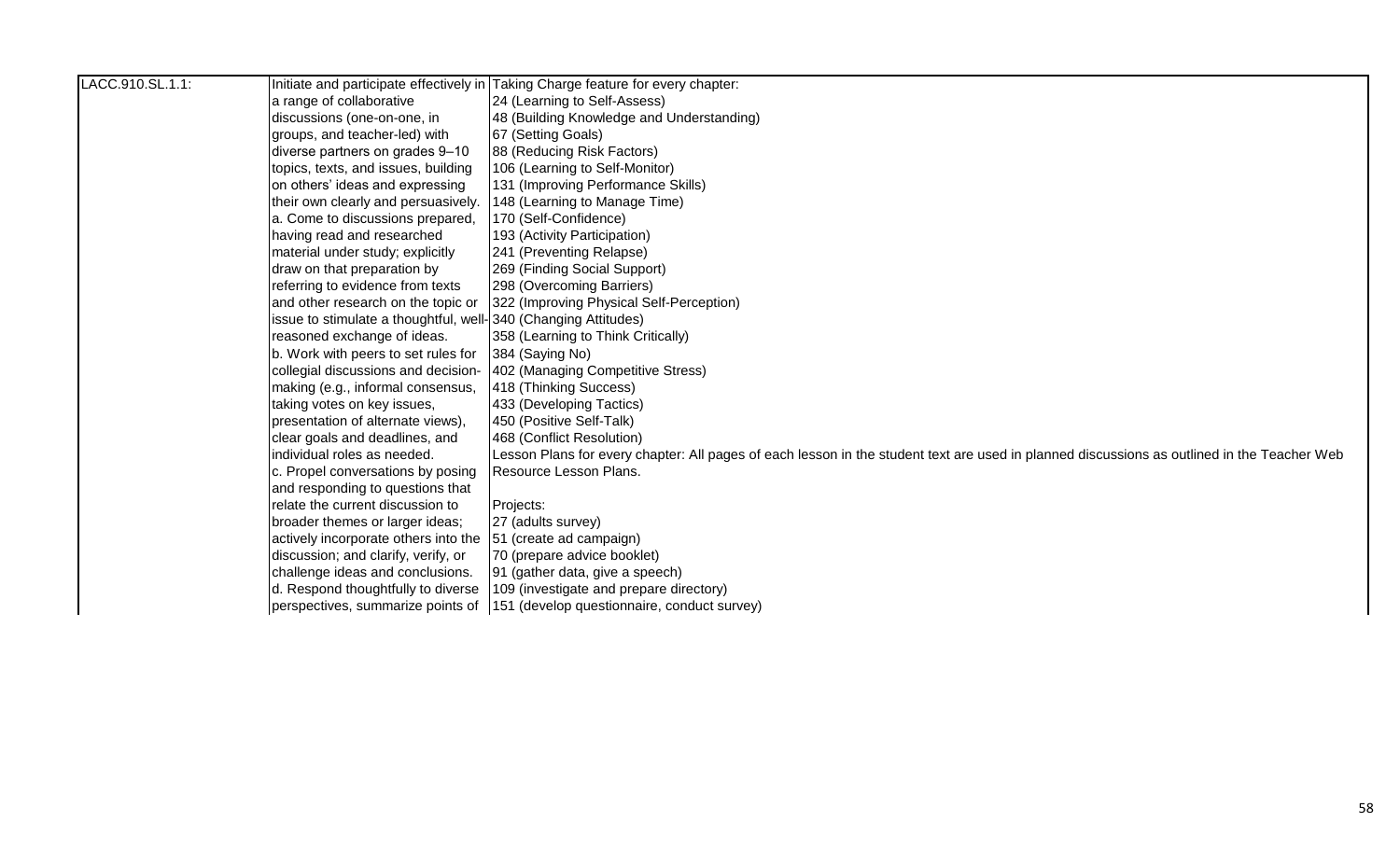|                 | when warranted, qualify or justify<br>of the evidence and reasoning<br>presented.                                                                                                                                                                               | agreement and disagreement, and, 196 (create aerobic exercise routine)<br>243 (plan a health activity for teachers)<br>their own views and understanding 300 (interview older adults and report)<br>and make new connections in light  325 (investigate and prepare poster)<br>361 (evaluate club or media information)<br>420 (attend or start wellness committee)<br>435 (investigate, prepare blog or podcast)<br>453 (prepare exercise break, present to class)<br>470 (prepare community directory)<br>393 (Science in Action: Depression Among Teens)<br>416 (Consumer Communities)                                                                                                                                                                                                                                                                                                                                                                                                                                                                                                                                                                                                                                                                                                                                                                                                                                                                                                                                        |
|-----------------|-----------------------------------------------------------------------------------------------------------------------------------------------------------------------------------------------------------------------------------------------------------------|----------------------------------------------------------------------------------------------------------------------------------------------------------------------------------------------------------------------------------------------------------------------------------------------------------------------------------------------------------------------------------------------------------------------------------------------------------------------------------------------------------------------------------------------------------------------------------------------------------------------------------------------------------------------------------------------------------------------------------------------------------------------------------------------------------------------------------------------------------------------------------------------------------------------------------------------------------------------------------------------------------------------------------------------------------------------------------------------------------------------------------------------------------------------------------------------------------------------------------------------------------------------------------------------------------------------------------------------------------------------------------------------------------------------------------------------------------------------------------------------------------------------------------|
| LACC.910.W.2.6: | Use technology, including the<br>Internet, to produce, publish, and<br>update individual or shared writing<br>products, taking advantage of<br>technology's capacity to link to<br>other information and to display<br>information flexibly and<br>dynamically. | 7 (Fitness Technology: World Wide Web)<br>7 (web icon for lesson 1, web topic 3: World Wide Web)<br>35 (Fitness Technology: Fitnessgram)<br>55 (Fitness Technology: Smartphones and Tablet Computers)<br>65 (Consumer Corner: Too Good to Be True)<br>73 (Medical Readiness)<br>79 (Fitness Technology: High-Tech Exercise Clothing)<br>98 (Fitness Technology: Activitygram)<br>103 (Science in Action: Personal Fitness Assessment)<br>113 (Fitness Technology: Motion Analysis Systems)<br>130 (Consumer Corner: Putting Technology Into Action)<br>142 (Fitness Technology: Pedometers and Accelerometers)<br>157 (Fitness Technology: Heart Rate Monitors)<br>177 (Fitness Technology: Global Positioning System)<br>192 (Consumer Corner: Using the Web for Fitness, Health, and Wellness Information)<br>207 (Fitness Technology: Isokinetic Exercise Machines)<br>246 (Fitness Technology: Exercise Machines With Memory)<br>306-309 (Laboratory Measurements for Assessing Body Composition)<br>310 (Fitness Technology: Bioelectrical Impedance Analysis)<br>333 (Fitness Technology: Swim Watches)<br>347 (Consumer Corner: Reliable Consumer Groups)<br>347 (web icon for lesson 1, web topic 2: Reliable Web Resources)<br>351 (Fitness Technology: Quack Machines)<br>356-357 (Evaluating Internet Resources)<br>381 (Fitness Technology: What's in Your Food?)<br>393 (web icon for lesson 1, web topic 3: Teen Resources (Hotlines and Social Support))<br>397 (Fitness Technology: Prevention of Cyberbullying) |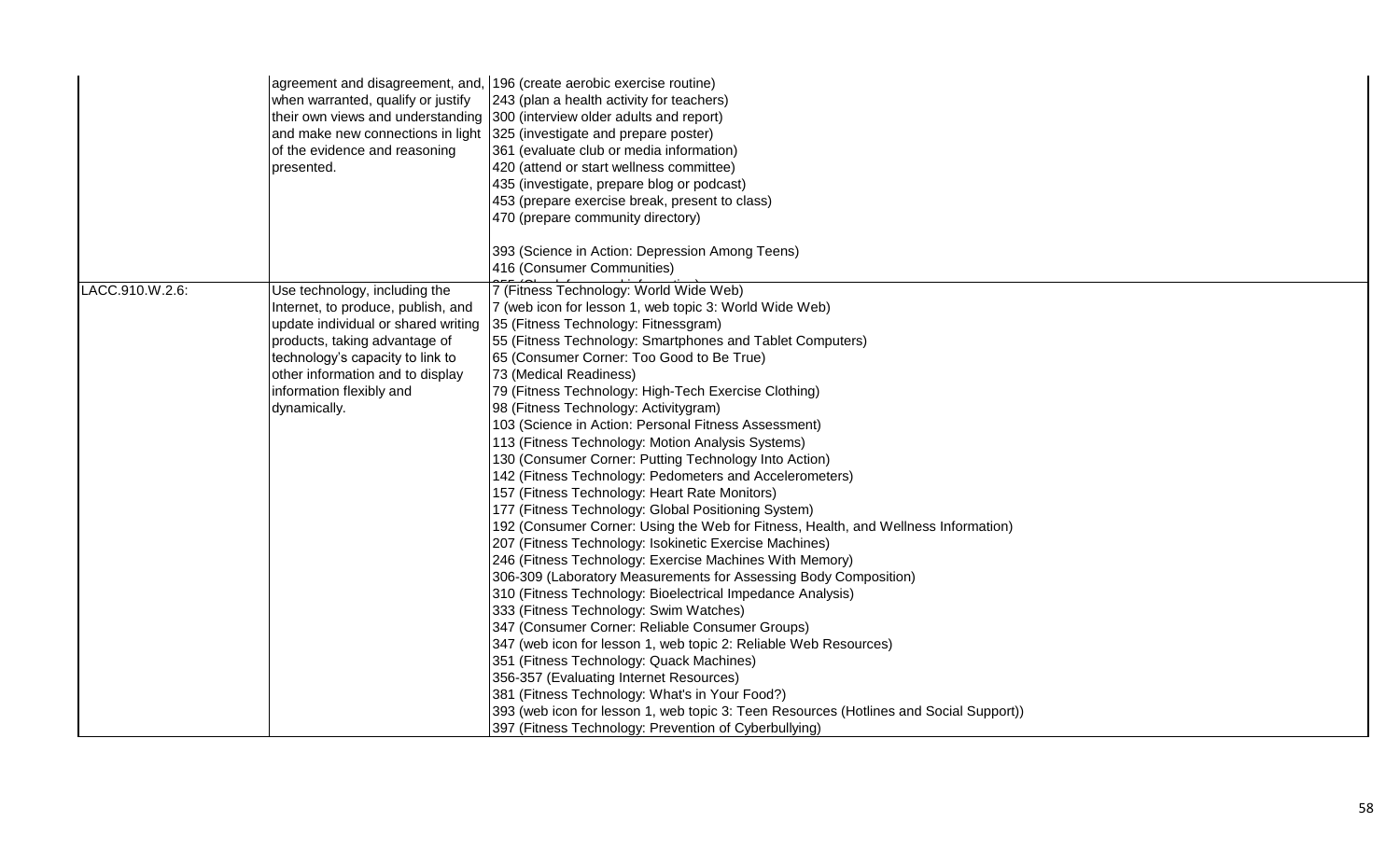| LACC.910.W.2.6:    |                                     | 403 (Academic Connection: Literacy)                                                                                      |
|--------------------|-------------------------------------|--------------------------------------------------------------------------------------------------------------------------|
| (continued)        |                                     | 408 (Fitness Technology: Sleep Tracking)                                                                                 |
|                    |                                     | 416 (Consumer Corner: Consumer Communities)                                                                              |
|                    |                                     | 432 (Fitness Technology: Computers Keep Getting Smarter)                                                                 |
|                    |                                     | 440 (Science in Action: Biomechanical Analysis)                                                                          |
|                    |                                     | 446 (Fitness Technology: Movement Analysis Apps)                                                                         |
|                    |                                     | 466 (Fitness Technology: Social Support)                                                                                 |
|                    |                                     | 55 (web icon for lesson 1, web topic 3: FitPhones?)                                                                      |
|                    |                                     | 142 (web icon for lesson 1, web topic 3: Keeping Track of Physical Activity)                                             |
|                    |                                     | 157 (web icon for lesson 1, web topic 3: Monitoring Heart Rate)                                                          |
|                    |                                     | 189 (web icon for lesson 2, web topic 3: How Hard Is That Activity?)                                                     |
|                    |                                     | 223 (Fit Fact)                                                                                                           |
|                    |                                     | 359 (Academic Connection: Critical Thinking Skills)                                                                      |
|                    |                                     | 382 (web icon for lesson 2, web topic 3: Nutrition Resources)                                                            |
| MACC.912.S-ID.1.2: | Use statistics appropriate to the   | 89 (Academic Connection: Statistics)                                                                                     |
|                    | shape of the data distribution to   | 107 (Academic Connection: Percentages)                                                                                   |
|                    | compare center (median, mean)       | 323 (Academic Connection: Quartiles)                                                                                     |
|                    | and spread (interquartile range,    | 17 (introduction)                                                                                                        |
|                    | standard deviation) of two or more  | 31 (Healthy Lifestyle Choices)                                                                                           |
|                    | different data sets.                | 31 (Fit Fact)                                                                                                            |
|                    |                                     | 85 (Obesity)                                                                                                             |
|                    | Remarks/Examples: In grades 6 -     | 86 (Other Hypokinetic Conditions)                                                                                        |
|                    | 8, students describe center and     | 105 (Fit Fact)                                                                                                           |
|                    | spread in a data distribution. Here | 126 (Use moderation)                                                                                                     |
|                    | they choose a summary statistic     | 140 (Science in Action: Sedentary Living)                                                                                |
|                    |                                     | appropriate to the characteristics of 192 (Consumer Corner: Using the Web for Fitness, Health, and Wellness Information) |
|                    | the data distribution, such as the  | 246 (Back Problems)                                                                                                      |
|                    | shape of the distribution or the    | 261 (introduction)                                                                                                       |
|                    | existence of extreme data points.   | 264 (Fit Fact)                                                                                                           |
|                    |                                     | 303 (Fit Fact)                                                                                                           |
|                    |                                     | 306 (Fit Fact)                                                                                                           |
|                    |                                     | 339 (Fit Fact)                                                                                                           |
|                    |                                     | 408 (Fitness Technology: Sleep Tracking)                                                                                 |
|                    |                                     | 408 (Fit Fact)                                                                                                           |
|                    |                                     | 424 (Fit Fact)                                                                                                           |
|                    |                                     | 458 (Fit Fact)                                                                                                           |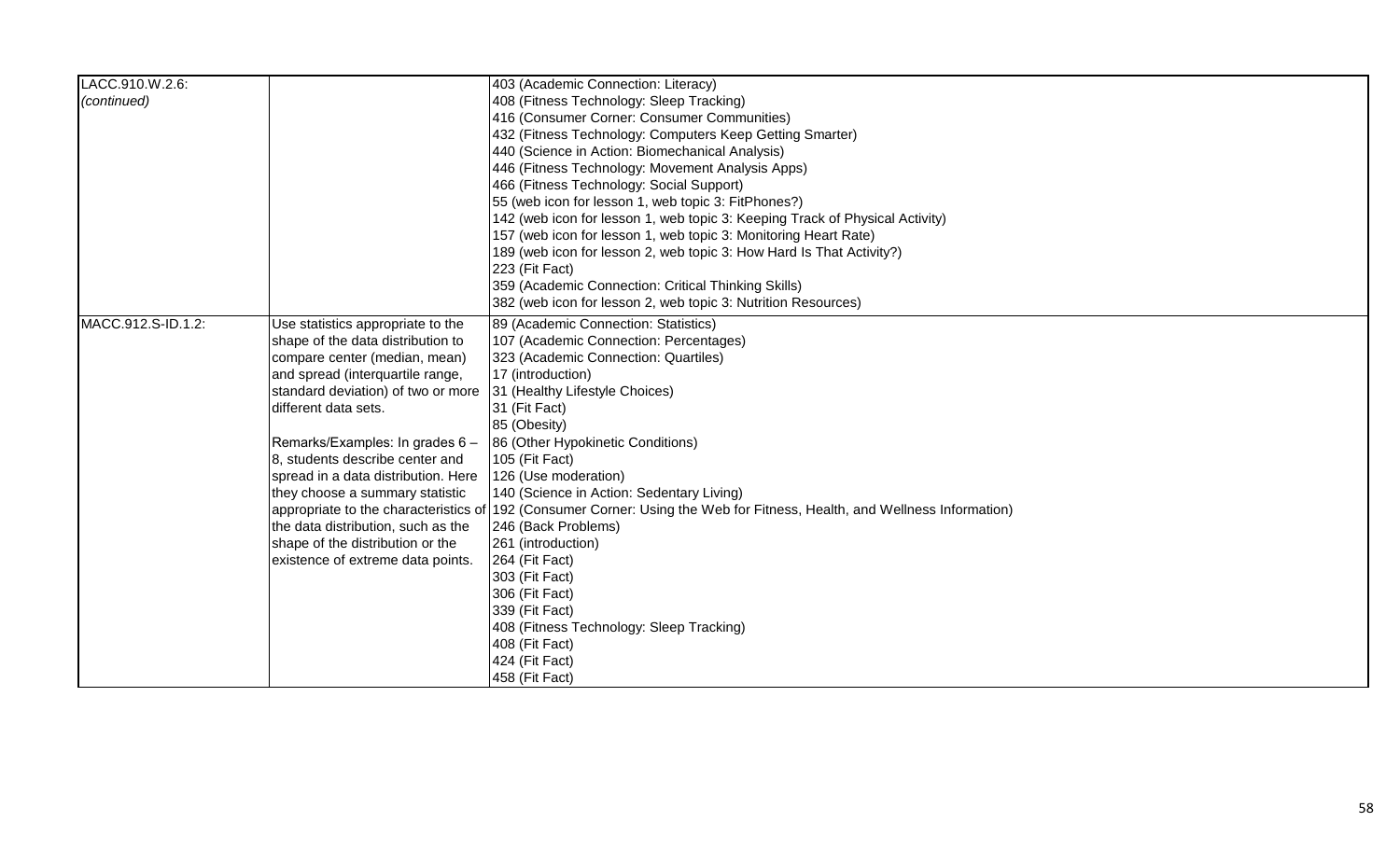| MACC.912.S-MD.2.7: | Analyze decisions and strategies   | 3 (The Scientific Method)                              |
|--------------------|------------------------------------|--------------------------------------------------------|
|                    | using probability concepts (e.g.,  | 24 (Skills for Learning to Self-Assess)                |
|                    | product testing, medical testing,  | 89 (Academic Connection: Statistics)                   |
|                    | pulling a hockey goalie at the end | 107 (Academic Connection: Percentages)                 |
|                    | of a game).                        | 148 (Skills for Managing Time)                         |
|                    |                                    | 298 (Skills for Overcoming Barriers)                   |
|                    |                                    | 323 (Academic Connection: Quartiles)                   |
|                    |                                    | 371-372 (The Ideal Diet?)                              |
|                    |                                    | 377-378 (Servings and Portions)                        |
|                    |                                    | 382-383 (Nutrition Advertising Strategies and Tactics) |
|                    |                                    | 384-385 (Skills for Saying No)                         |
|                    |                                    | 395-398 (entire lesson, Managing Stress)               |
|                    |                                    | 429-432 (entire lesson, Strategy and Tactics)          |
|                    |                                    | 433 (Skills for Developing Tactics)                    |
|                    |                                    | 17 (introduction)                                      |
|                    |                                    | 31 (Healthy Lifestyle Choices)                         |
|                    |                                    | 31 (Fit Fact)                                          |
|                    |                                    | 32 (Feeling Good)                                      |
|                    |                                    | 85 (Obesity)                                           |
|                    |                                    | 86 (Other Hypokinetic Conditions)                      |
|                    |                                    | 105 (Fit Fact)                                         |
|                    |                                    | 126 (Use moderation)                                   |
|                    |                                    | 140 (Science in Action: Sedentary Living)              |
|                    |                                    | 192 (Consumer Corner)                                  |
|                    |                                    | 246 (Back Problems)                                    |
|                    |                                    | 261 (introduction)                                     |
|                    |                                    | 264 (Fit Fact)                                         |
|                    |                                    | 303 (Fit Fact)                                         |
|                    |                                    | 306 (Fit Fact)                                         |
|                    |                                    | 339 (Fit Fact)                                         |
|                    |                                    | 408 (Fitness Technology)                               |
|                    |                                    | 408 (Fit Fact)                                         |
|                    |                                    | 424 (Fit Fact)                                         |
|                    |                                    | 458 (Fit Fact)                                         |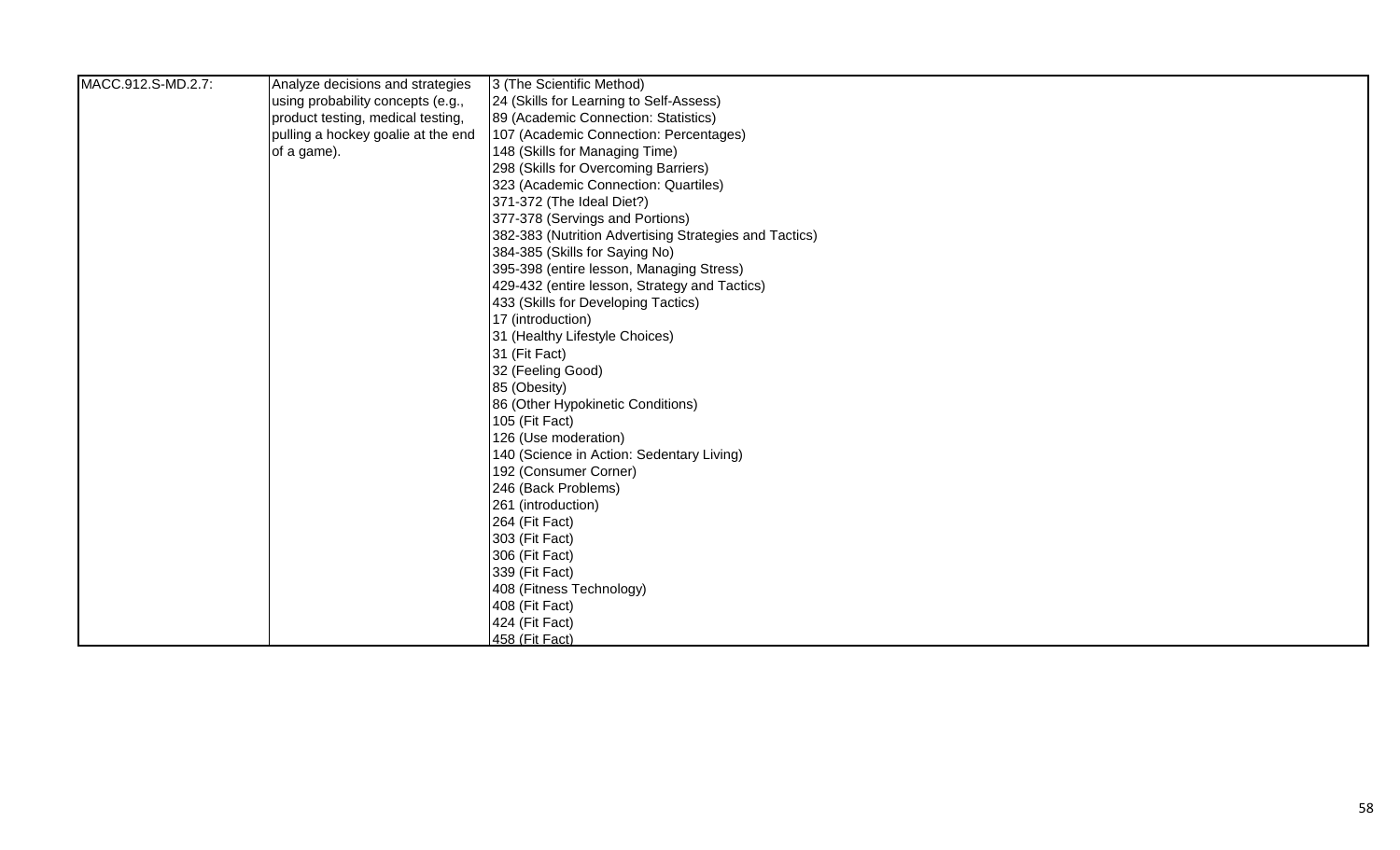| PE.912.C.2.15: | Calculate individual target heart-    | 162 (One-Mile Run)                                                                |
|----------------|---------------------------------------|-----------------------------------------------------------------------------------|
|                | rate zone and analyze how to          | 165 (table)                                                                       |
|                | adjust intensity level to stay within | 165 (Heart Rate and Intensity of Physical Activity)                               |
|                | the desired range.                    | 166 (Determining Maximal Heart Rate)                                              |
|                |                                       | 167-168 (Percent of HRR Method for Determining Target HR)                         |
|                |                                       | 168-169 (Percent of Maximal HR Method for Determining Target HR)                  |
|                |                                       | 169 (Exercise for Ellen)                                                          |
|                |                                       | 172 (Target Heart Rate Workouts)                                                  |
|                |                                       | 181 (Science in Action: Anaerobic Physical Activity)                              |
|                |                                       | 185 (table)                                                                       |
|                |                                       | 185 (Beginner's Jogging Workout)                                                  |
|                |                                       | 55 (web icon for lesson 1, web topic 3: FitPhones?)                               |
|                |                                       | 94-95 (FITT Formula)                                                              |
|                |                                       | 96 (The Physical Activity Pyramid)                                                |
|                |                                       | 97 (Vigorous Aerobics)                                                            |
|                |                                       | 106 (Skills for Learning to Self-Monitor)                                         |
|                |                                       | 130 (Consumer Corner: Putting Technology Into Action)                             |
|                |                                       | 142 (Fitness Technology: Pedometers and Accelerometers)                           |
|                |                                       | 157 (Fitness Technology: Heart Rate Monitors)                                     |
|                |                                       | 157 (web icon for lesson 1, web topic 3: Monitoring Heart Rate)                   |
|                |                                       | 163 (Physical Activity and Cardiorespiratory Endurance)                           |
|                |                                       | 163-164 (How Much Vigorous Activity Is Enough?)                                   |
|                |                                       | 164 (Fit Fact)                                                                    |
|                |                                       | 164 (web icon for lesson 2, web topic 2: How Are You Feeling?)                    |
|                |                                       | 166 (web icon for lesson 2, web topic 3: Calculating Your Target Heart Rate Zone) |
|                |                                       | 175 (Vigorous Aerobic Activity)                                                   |
|                |                                       | 176 (web icon for lesson 1, web topic 2: That's Hot!)                             |
|                |                                       | 176-177 (Circuit Training)                                                        |
|                |                                       | 177 (Dance)                                                                       |
|                |                                       | 177 (Martial Arts Exercise)                                                       |
|                |                                       | 178 (Swimming)                                                                    |
|                |                                       | 386 (Burn It Up Workout)                                                          |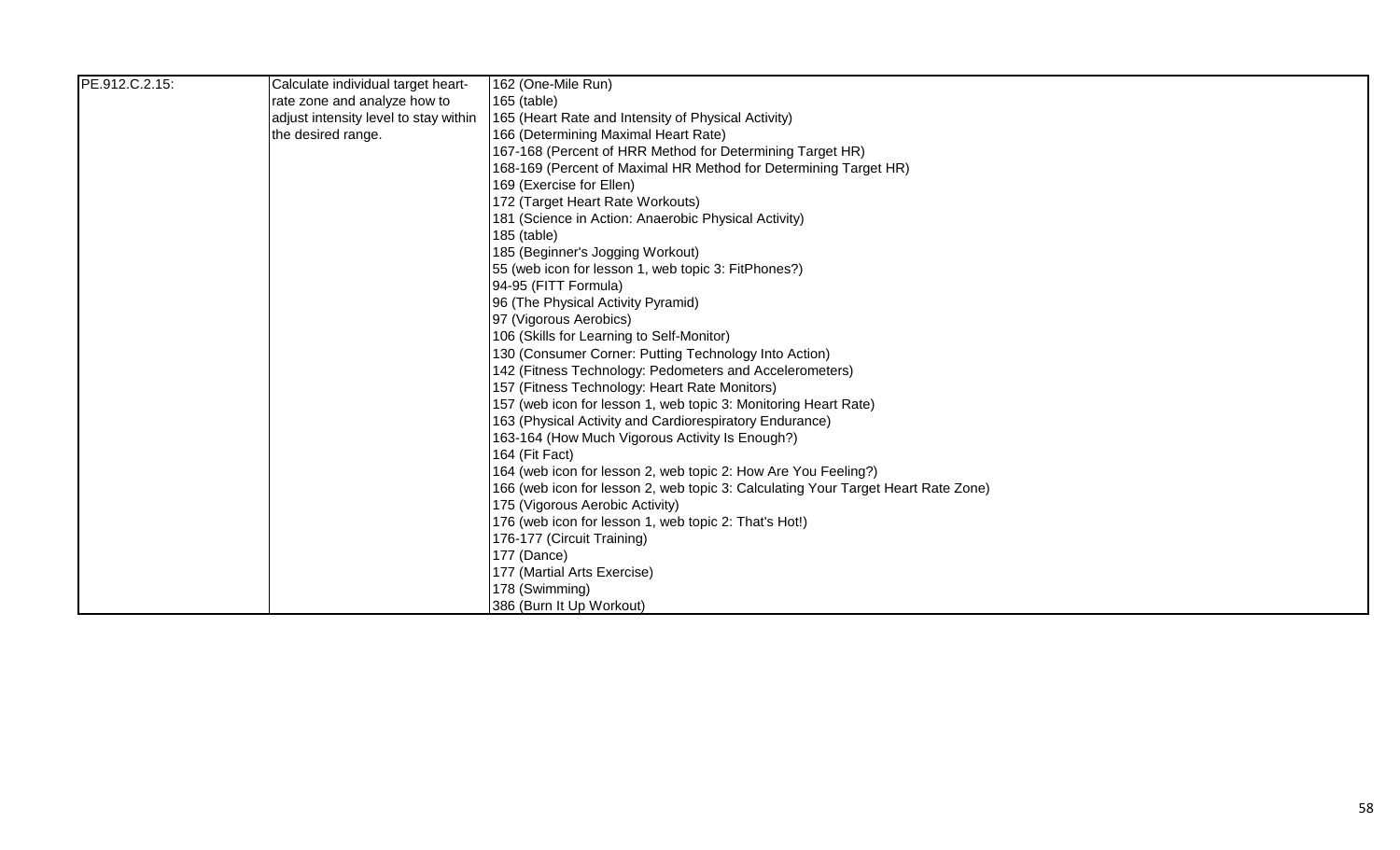| PE.912.C.2.16: | Explain the methods of monitoring  | 157 (web icon for lesson 1, web topic 3: Monitoring Heart Rate)                       |
|----------------|------------------------------------|---------------------------------------------------------------------------------------|
|                | levels of intensity during aerobic | 162 (One-Mile Run)                                                                    |
|                | activity.                          | 164 (web icon for lesson 2, web topic 2: How Are You Feeling?)                        |
|                |                                    | $165$ (table)                                                                         |
|                | Remarks/Examples: Some             | 165 (Heart Rate and Intensity of Physical Activity)                                   |
|                | examples are a talk test, rate of  | 166 (Determining Maximal Heart Rate)                                                  |
|                | perceived exertion and checking    | 167-168 (Percent of HRR Method for Determining Target HR)                             |
|                | one's heart rate/pulse.            | 168-169 (Percent of Maximal HR Method for Determining Target HR)                      |
|                |                                    | 169 (Exercise for Ellen)                                                              |
|                |                                    | 172 (Target Heart Rate Workouts)                                                      |
|                |                                    | 181 (Science in Action: Anaerobic Physical Activity)                                  |
|                |                                    | 185 (table)                                                                           |
|                |                                    | 185 (Beginner's Jogging Workout)                                                      |
|                |                                    | 94-95 (FITT Formula)                                                                  |
|                |                                    | 96 (The Physical Activity Pyramid)                                                    |
|                |                                    | 97 (Vigorous Aerobics)                                                                |
|                |                                    | 106 (Skills for Learning to Self-Monitor)                                             |
|                |                                    | 130 (Consumer Corner: Putting Technology Into Action)                                 |
|                |                                    | 142 (Fitness Technology: Pedometers and Accelerometers)                               |
|                |                                    | 145 (web icon for lesson 1, web topic 2: Get Started With Moderate Physical Activity) |
|                |                                    | 157 (Fitness Technology: Heart Rate Monitors)                                         |
|                |                                    | 163 (Physical Activity and Cardiorespiratory Endurance)                               |
|                |                                    | 163-164 (How Much Vigorous Activity Is Enough?)                                       |
|                |                                    | 164 (Fit Fact)                                                                        |
|                |                                    | 166 (web icon for lesson 2, web topic 3: Calculating Your Target Heart Rate Zone)     |
|                |                                    | 175 (Vigorous Aerobic Activity)                                                       |
|                |                                    | 176 (web icon for lesson 1, web topic 2: That's Hot!)                                 |
|                |                                    | 176-177 (Circuit Training)                                                            |
|                |                                    | 177 (Dance)                                                                           |
|                |                                    | 177 (Martial Arts Exercise)                                                           |
|                |                                    | 178 (Swimming)                                                                        |
|                |                                    | 189 (web icon for lesson 2, web topic 3: How Hard Is That Activity?)                  |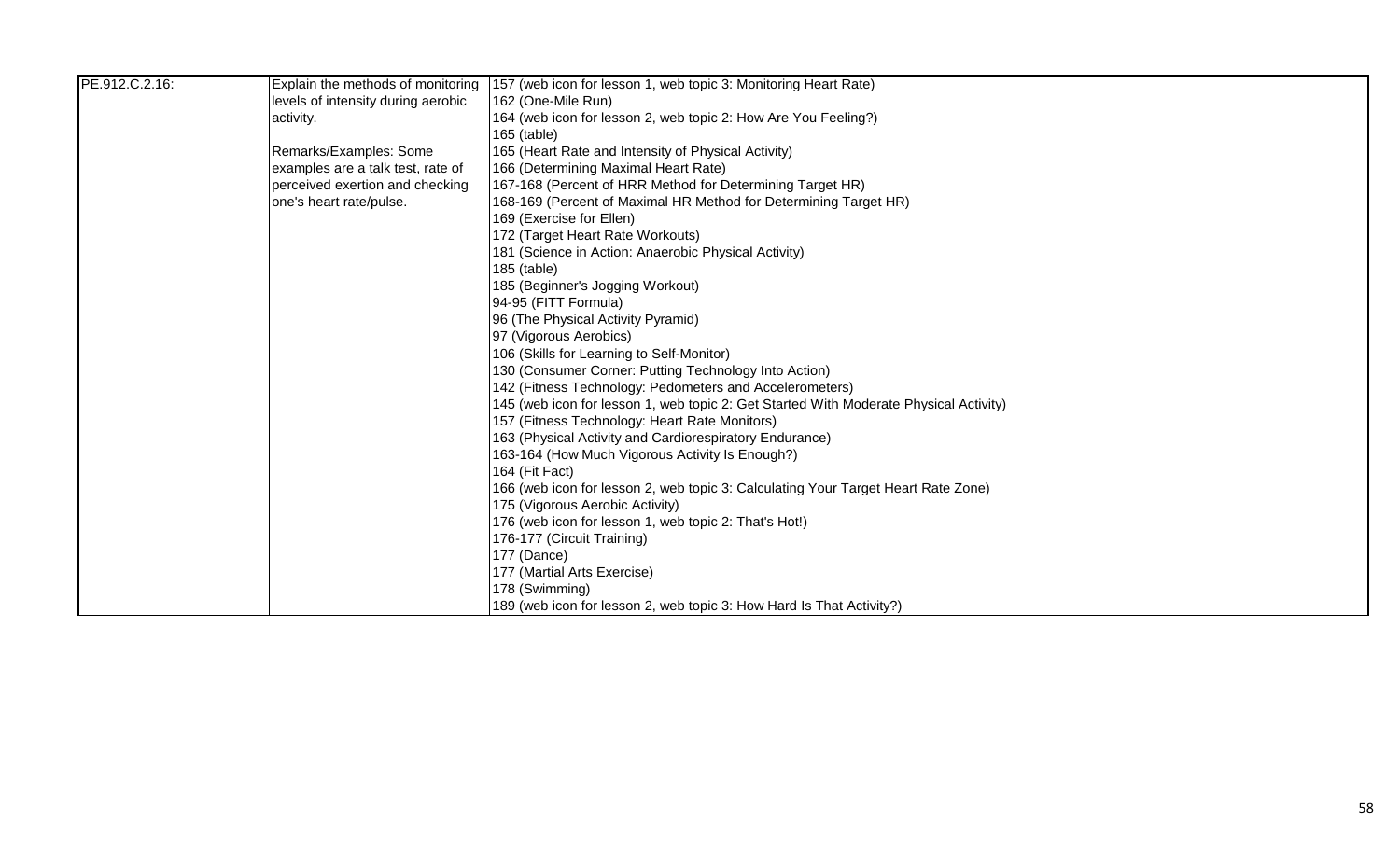| PE.912.C.2.17: | Assess physiological effects of    | 93-95 (Principles of Physical Activity)                                                             |
|----------------|------------------------------------|-----------------------------------------------------------------------------------------------------|
|                | exercise during and after physical | 96-98 (The Physical Activity Pyramid)                                                               |
|                | activity.                          | 124-130 (entire lesson, Physical Activity and Injury)                                               |
|                |                                    | 154-158 (Benefits of Physical Activity and Cardiorespiratory Endurance)                             |
|                | Remarks/Examples: Some             | 154 (web icon for lesson 1, web topic 2: Making My Body Make Stuff!)                                |
|                | examples are breathing, resting    | 160 (Science in Action: Aerobic Capacity)                                                           |
|                | heart rate and blood pressure.     | 181 (Science in Action: Anaerobic Physical Activity)                                                |
|                |                                    | 204 (Science in Action: Resistance Exercise Among Youth)                                            |
|                |                                    | 207-208 (Muscle Fibers)                                                                             |
|                |                                    | 208 (Muscle Hypertrophy)                                                                            |
|                |                                    | 225 (Muscle Bound)                                                                                  |
|                |                                    | 248 (Biomechanical Principles for Lifting, Carrying, and Moving Objects)                            |
|                |                                    | 249 (The Mechanics of Lifting)                                                                      |
|                |                                    | 250 (PRE and Injury)                                                                                |
|                |                                    | 262 (Fit Fact)                                                                                      |
|                |                                    | 274 (Improved Function)                                                                             |
|                |                                    | 318-319 (Physical Activity and Calories)                                                            |
|                |                                    | 319 (table: Energy Expenditure)                                                                     |
|                |                                    | 332 (Science in Action: Exercise and Academics)                                                     |
|                |                                    | 373-375 (Step 2: Estimate Your Calorie Expenditure)                                                 |
|                |                                    | 399-401 (Relaxation Exercises for Stress Management)                                                |
|                |                                    | 139 (web icon for lesson 1, web topic 2: Humans Have Three Gears)                                   |
|                |                                    | 181 (web icon for lesson 1, web topic 3: Bursts of Energy and Interval Training)                    |
|                |                                    | 208 (Fit Fact)                                                                                      |
|                |                                    | 224 (Building Muscle Fitness With Isometric PRE)                                                    |
|                |                                    | 275 (Improved Health and Wellness)                                                                  |
|                |                                    | 305 (Physical Activity)                                                                             |
|                |                                    | 320 (web icon for lesson 2, web topic 2: How Physical Activity Helps You Maintain a Healthy Weight) |
|                |                                    | 321 (Fit Fact)                                                                                      |
|                |                                    | 332 (web icon for lesson 1, web topic 3: Exercise and the Brain)                                    |
|                |                                    | 395 (Do regular physical activity)                                                                  |
|                |                                    | 404 (Relaxation Exercises)                                                                          |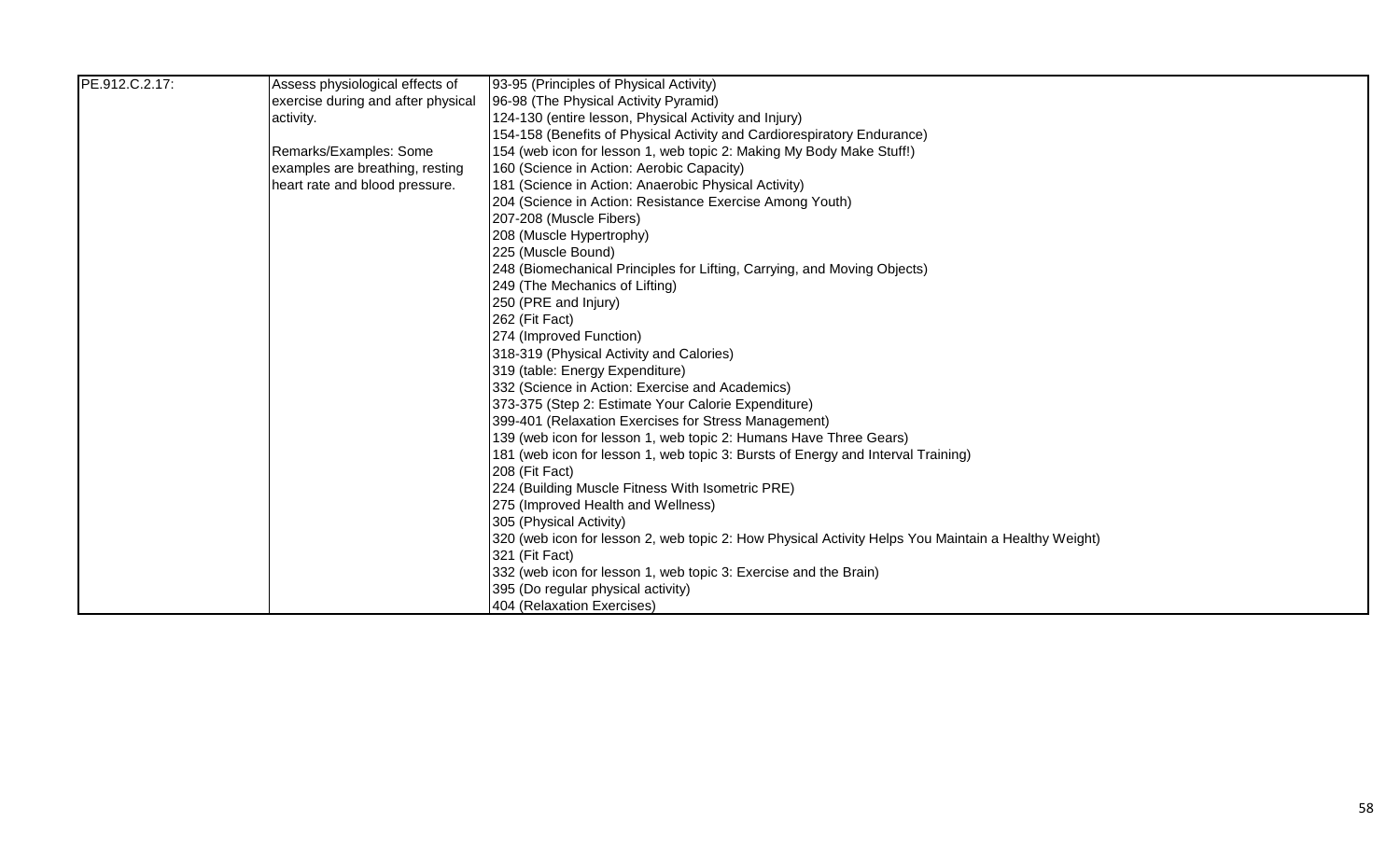| PE.912.C.2.18: | Differentiate between fact and    | 3 (The Scientific Method)                                                                  |
|----------------|-----------------------------------|--------------------------------------------------------------------------------------------|
|                | fallacy as it relates to consumer | 4 (web icon for lesson 1, web topic 2: Scientific Method)                                  |
|                | physical fitness products and     | 7 (Fitness Technology: World Wide Web)                                                     |
|                | programs.                         | 7 (web icon for lesson 1, web topic 3: World Wide Web)                                     |
|                |                                   | 48-49 (Building Knowledge and Understanding)                                               |
|                | Remarks/Examples: Some            | 55 (Fitness Technology: Smartphones and Tablet Computers)                                  |
|                | examples are weight-loss pills,   | 65 (Consumer Corner: Too Good to Be True)                                                  |
|                | food labels and exercise          | 65 (web icon for lesson 2, web topic 3: Don't Get Played!)                                 |
|                | equipment.                        | 130 (Consumer Corner: Putting Technology Into Action)                                      |
|                |                                   | 192 (Consumer Corner: Using the Web for Fitness, Health, and Wellness Information)         |
|                |                                   | 261-264 (Ergogenic Aids)                                                                   |
|                |                                   | 263 (Consumer Corner: Health and Fitness in a Bottle)                                      |
|                |                                   | 263 (web icon for lesson 2, web topic 2: Health and Fitness in a Bottle)                   |
|                |                                   | 307 (Science in Action: Media Misrepresentation)                                           |
|                |                                   | 345-351 (entire lesson, Health and Fitness Quackery)                                       |
|                |                                   | 347 (Consumer Corner: Reliable Consumer Groups)                                            |
|                |                                   | 348 (Science in Action: Sport and Energy Drinks)                                           |
|                |                                   | 353-357 (entire lesson, Evaluating Health Clubs, Equipment, Media, and Internet Materials) |
|                |                                   | 358-359 (Learning to Think Critically)                                                     |
|                |                                   | 359 (Academic Connection: Critical Thinking Skills)                                        |
|                |                                   | 378-379 (Food Labels)                                                                      |
|                |                                   | 380-382 (Common Food Myths)                                                                |
|                |                                   | 381 (Fitness Technology: What's in Your Food?)                                             |
|                |                                   | 403 (Academic Connection: Literacy)                                                        |
|                |                                   | 416 (Consumer Corner: Consumer Communities)                                                |
|                |                                   | 431 (Consumer Corner: TV Tactics-Creating Needs)                                           |
| PE.912.C.2.18: |                                   | 46 (table: Self-Management Skills for Fitness, Health, and Wellness)                       |
| (continued)    |                                   | 75 (Science in Action: Science Prepares Us for Safe Exercise)                              |
|                |                                   | 192 (web icon for lesson 2, web topic 4: Health on the Web)                                |
|                |                                   | 220 (Fit Fact)                                                                             |
|                |                                   | 220 (web icon for lesson 2, web topic 3: Resistance Training for Youth)                    |
|                |                                   | 246 (Fitness Technology: Exercise Machines With Memory)                                    |
|                |                                   | 275 (Fit Fact)                                                                             |
|                |                                   | 310 (Fitness Technology: Bioelectrical Impedance Analysis)                                 |
|                |                                   | 333 (Fitness Technology: Swim Watches)                                                     |
|                |                                   | 365 (web icon for lesson 1, web topic 2: Nutrition Science)                                |
|                |                                   | 369 (Science in Action: Vitamin and Mineral Supplements)                                   |
|                |                                   | 382 (Nutrition Advertising Strategy and Tactics)                                           |
|                |                                   | 382 (web icon for lesson 2, web topic 3: Nutrition Guidelines)                             |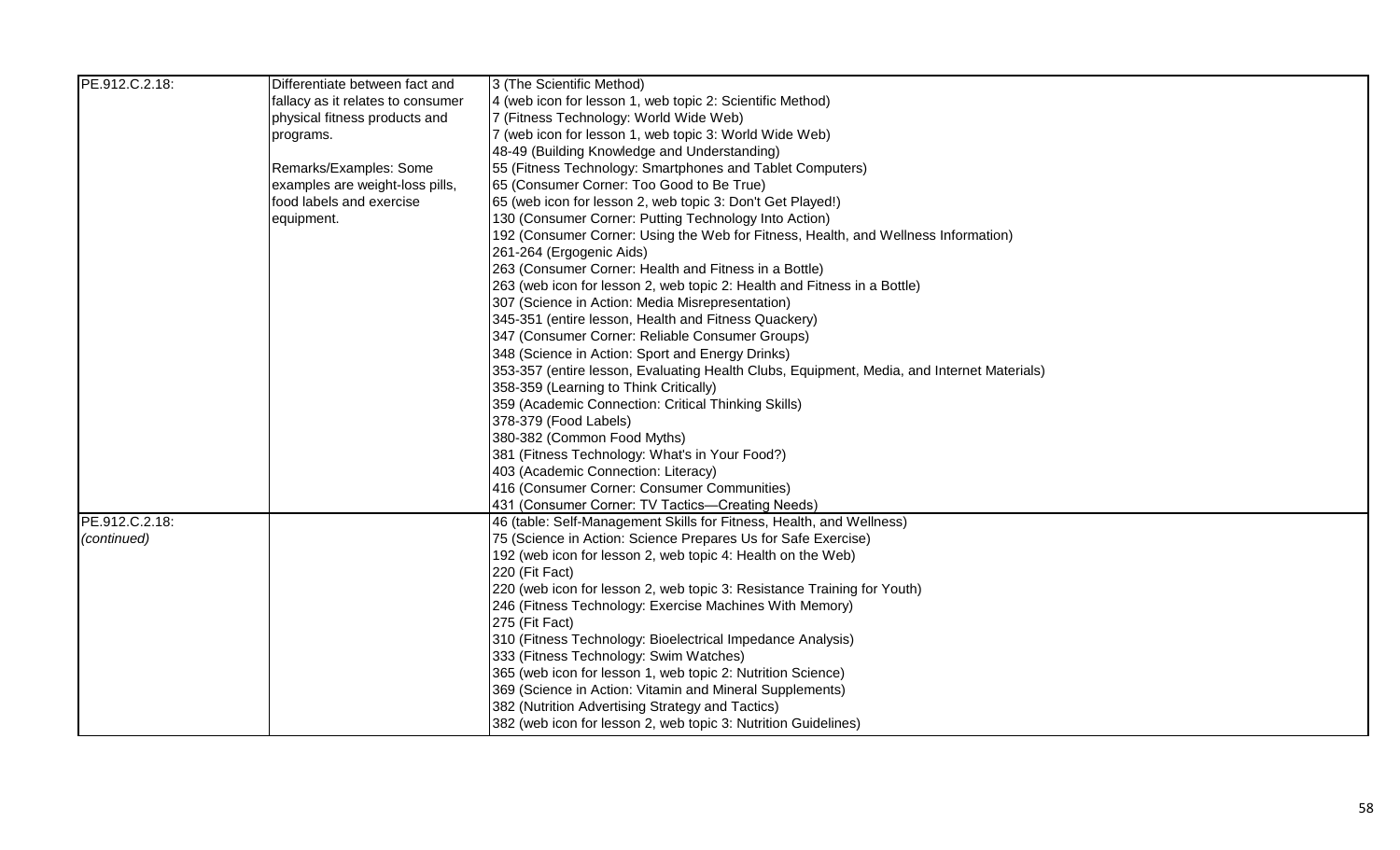| PE.912.C.2.22: | Explain the skill-related         | 14-16 (Part 2: Skill-Related Physical Fitness Challenges)                |
|----------------|-----------------------------------|--------------------------------------------------------------------------|
|                | components of fitness and how     | 20-23 (Skill-Related Physical Fitness)                                   |
|                | they enhance performance levels.  | <b>23 (Fit Fact)</b>                                                     |
|                |                                   | [111-112 (Skill-Related Fitness)                                         |
|                | Remarks/Examples: The skill-      | 112-113 (Assessing Skill-Related Fitness)                                |
|                | related components of fitness are | 113-114 (Building a Skill-Related Fitness Profile)                       |
|                | speed, coordination, balance,     | 115 (table: Sue's Skill-Related Fitness Profile)                         |
|                | power, agility and reaction time. | 119-123 (Assessing Skill-Related Physical Fitness)                       |
|                |                                   | 193-194 (Skills for Choosing Good Activities)                            |
|                |                                   | 19 (The Parts of Physical Fitness)                                       |
|                |                                   | <b>69 (Exercise Circuits)</b>                                            |
|                |                                   | 112 (web icon for lesson 1, web topic 2: Training Skill-Related Fitness) |
|                |                                   | 116 (Practice)                                                           |
|                |                                   | 131 (Taking Charge: Improving Performance Skills)                        |
|                |                                   | 131-132 (Self-Management: Skills for Improving Performance)              |
|                |                                   | 203 (Strength and Power)                                                 |
|                |                                   | 286 (Yoga, Tai Chi, and Pilates)                                         |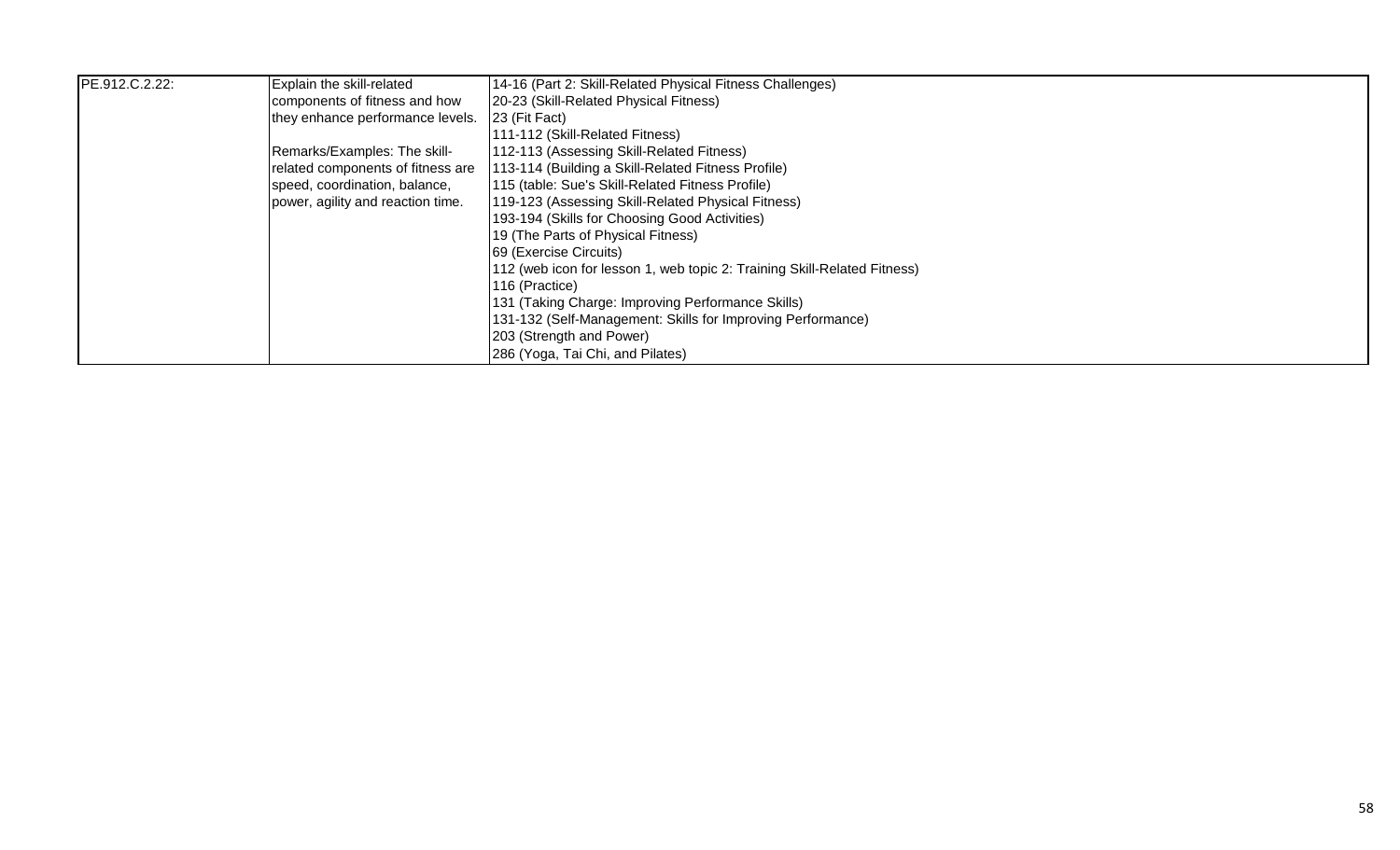| PE.912.C.2.23: | Apply appropriate technology and  | 7 (Fitness Technology: World Wide Web)                                                 |
|----------------|-----------------------------------|----------------------------------------------------------------------------------------|
|                | analyze data to evaluate, monitor | 7 (web icon for lesson 1, web topic 3: World Wide Web)                                 |
|                | and/or improve performance.       | 35 (Fitness Technology: Fitnessgram)                                                   |
|                |                                   | 35 (web icon for lesson 1, web topic 3: Fitnessgram)                                   |
|                |                                   | 55 (Fitness Technology: Smartphones and Tablet Computers)                              |
|                |                                   | 65 (Consumer Corner: Too Good to Be True)                                              |
|                |                                   | 73 (Medical Readiness)                                                                 |
|                |                                   | 79 (Fitness Technology: High-Tech Exercise Clothing)                                   |
|                |                                   | 80 (web topic for lesson 1, web topic 4: BMI Calculator)                               |
|                |                                   | 98 (Fitness Technology: Activitygram)                                                  |
|                |                                   | 101 (web topic for lesson 1, web topic 4: What Is My Aerobic Capacity?)                |
|                |                                   | 103 (Science in Action: Personal Fitness Assessment)                                   |
|                |                                   | 103 (web topic for lesson 2, web topic 2: Personal Test Battery)                       |
|                |                                   | 113 (Fitness Technology: Motion Analysis Systems)                                      |
|                |                                   | 130 (Consumer Corner: Putting Technology Into Action)                                  |
|                |                                   | 142 (Fitness Technology: Pedometers and Accelerometers)                                |
|                |                                   | 157 (Fitness Technology: Heart Rate Monitors)                                          |
|                |                                   | 177 (Fitness Technology: Global Positioning System)                                    |
|                |                                   | 192 (Consumer Corner: Using the Web for Fitness, Health, and Wellness Information)     |
|                |                                   | 207 (Fitness Technology: Isokinetic Exercise Machines)                                 |
|                |                                   | 246 (Fitness Technology: Exercise Machines With Memory)                                |
|                |                                   | 279 (Fitness Technology: Goniometers)                                                  |
|                |                                   | 306-308 (Laboratory Measurements for Assessing Body Composition)                       |
|                |                                   | 310 (Fitness Technology: Bioelectrical Impedance Analysis)                             |
|                |                                   | 333 (Fitness Technology: Swim Watches)                                                 |
|                |                                   | 347 (Consumer Corner: Reliable Consumer Groups)                                        |
|                |                                   | 347 (web icon for lesson 1, web topic 2: Reliable Web Resources)                       |
|                |                                   | 351 (Fitness Technology: Quack Machines)                                               |
|                |                                   | 356-357 (Evaluating Internet Resources)                                                |
|                |                                   | 381 (Fitness Technology: What's in Your Food?)                                         |
|                |                                   | 393 (web icon for lesson 1, web topic 3: Teen Resources (Hotlines and Social Support)) |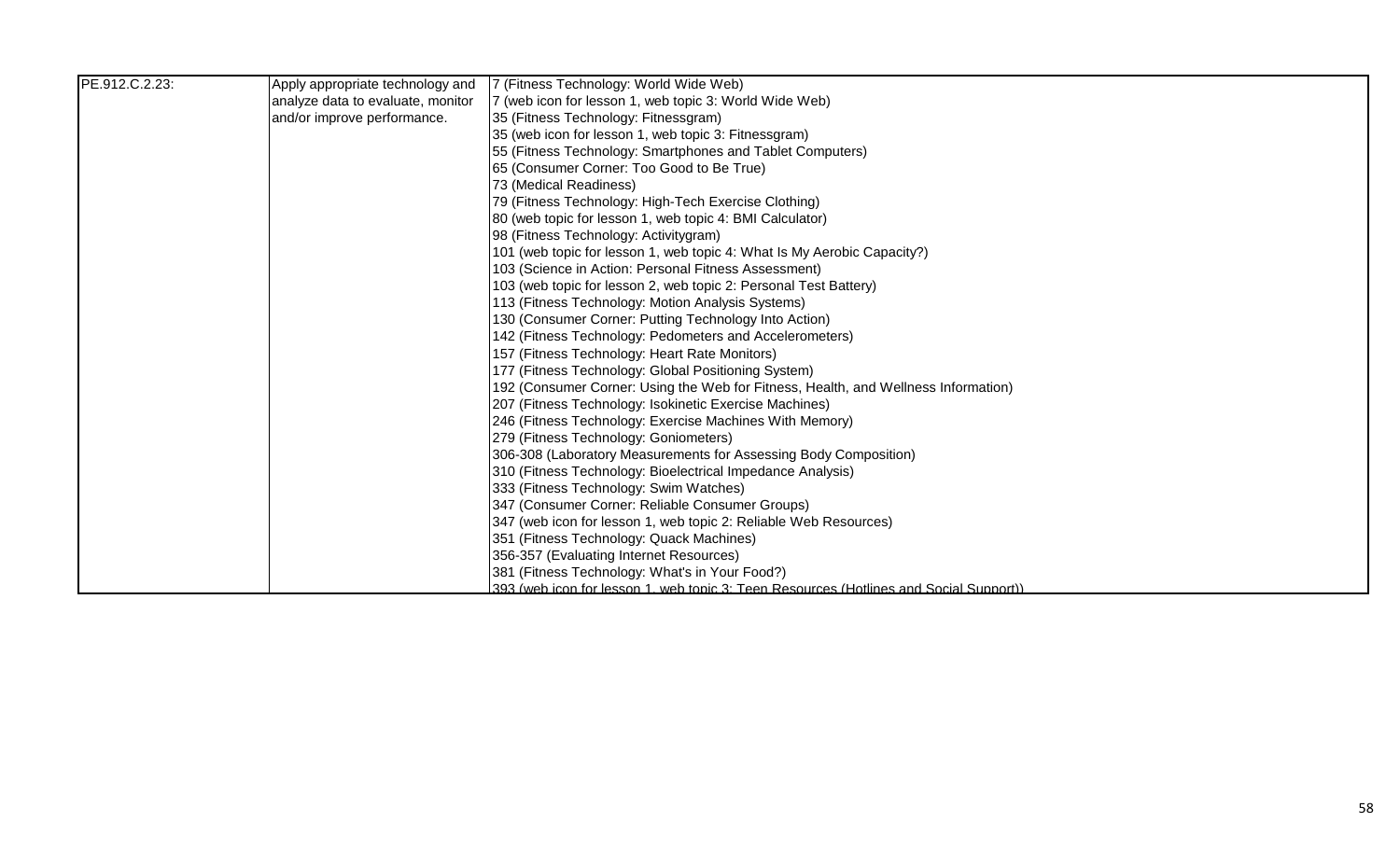| PE.912.C.2.23: |                                      | 397 (Fitness Technology: Prevention of Cyberbullying)                                |
|----------------|--------------------------------------|--------------------------------------------------------------------------------------|
| (continued)    |                                      | 403 (Academic Connection: Literacy)                                                  |
|                |                                      | 408 (Fitness Technology: Sleep Tracking)                                             |
|                |                                      | 416 (Consumer Corner: Consumer Communities)                                          |
|                |                                      | 432 (Fitness Technology: Computers Keep Getting Smarter)                             |
|                |                                      | 440 (Science in Action: Biomechanical Analysis)                                      |
|                |                                      | 446 (Fitness Technology: Movement Analysis Apps)                                     |
|                |                                      | 466 (Fitness Technology: Social Support)                                             |
|                |                                      | 55 (web topic for lesson 1, web topic 3: FitPhones?)                                 |
|                |                                      | 98 (web topic for lesson 1, web topic 3: Activitygram)                               |
|                |                                      | 147 (web topic for lesson 1, web topic 3: Logging Your Behaviors)                    |
|                |                                      | 157 (web topic for lesson 1, web topic 3: Monitoring Heart Rate)                     |
|                |                                      | 160 (web topic for lesson 1, web topic 4: Graded Exercise Test and Aerobic Capacity) |
|                |                                      | 166 (web topic for lesson 2, web topic 3: Calculating Your Target Heart Rate Zone)   |
|                |                                      | 207 (web topic for lesson 1, web topic 2: Isokinetic Machines)                       |
|                |                                      | 223 (Fit Fact)                                                                       |
|                |                                      | 359 (Academic Connection: Critical Thinking Skills)                                  |
|                |                                      | 373 (web topic for lesson 1, web topic 4: Food Logs)                                 |
| PE.912.L.3.1:  | Participate in a variety of physical | Taking Action features for every chapter:                                            |
|                | activities to meet the               | 26 (The Warm-Up)                                                                     |
|                | recommended number of minutes        | 50 (Fitness Trails)                                                                  |
|                | of moderate to vigorous physical     | 69 (Exercise Circuits)                                                               |
|                | activity beyond physical education   | 90 (Walking for Health)                                                              |
|                | on five or more days of the week.    | 108 (Physical Activity Pyramid Circuit)                                              |
|                |                                      | 133 (Safe Exercise Circuit)                                                          |
|                |                                      | 150 (Your Moderate Physical Activity Plan)                                           |
|                |                                      | 172 (Target Heart Rate Workouts)                                                     |
|                |                                      | 195 (Your Vigorous Physical Activity Plan)                                           |
|                |                                      | 242 (Resistance Machine Exercises)                                                   |
|                |                                      | 270 (Your Muscle Fitness Exercise Plan)                                              |
|                |                                      | 299 (Your Flexibility Exercise Plan)                                                 |
|                |                                      | 324 (Elastic Band Workout)                                                           |
|                |                                      | 342 (Your Physical Activity Plan)                                                    |
|                |                                      | 360 (My Health and Fitness Club)                                                     |
|                |                                      | 386 (Burn It Up Workout)                                                             |
|                |                                      | 404 (Relaxation Exercises)                                                           |
|                |                                      | 419 (Your Healthy Lifestyle Plan)                                                    |
|                |                                      | 434 (Cooperative Games)                                                              |
|                |                                      | 452 (Applying Principles)                                                            |
|                |                                      | 469 (Team Building)                                                                  |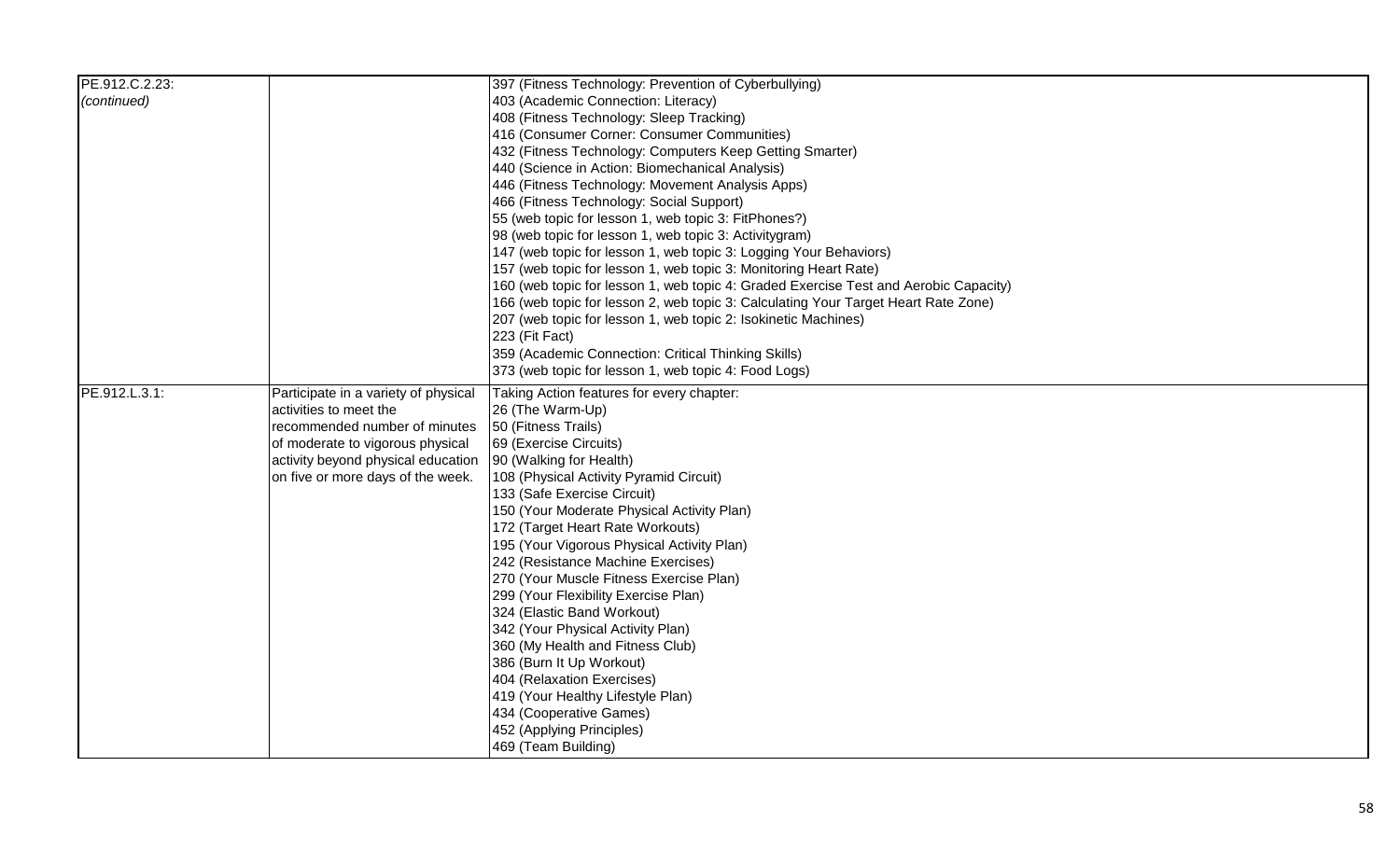| PE.912.L.3.1: | 61-64 (The Five Steps of Planning)                                                                  |
|---------------|-----------------------------------------------------------------------------------------------------|
| (continued)   | 96-98 (The Physical Activity Pyramid)                                                               |
|               | 107 (Academic Connection: Percentages)                                                              |
|               | 137-142 (entire lesson, Moderate Physical Activity Facts)                                           |
|               | 144-147 (entire lesson, Preparing a Moderate Physical Activity Plan)                                |
|               | 153-160 (entire lesson, Cardiorespiratory Endurance Facts)                                          |
|               | 165 (table)                                                                                         |
|               | 175-183 (entire lesson, Vigorous Aerobics, Sport, and Recreation)                                   |
|               | 186-192 (entire lesson, Preparing and Performing a Safe and Vigorous Physical Activity Program)     |
|               | 204 (Science in Action: Resistance Exercise Among Youth)                                            |
|               | 219 (table: Fitness Target Zones for Muscle Fitness)                                                |
|               | 265-267 (Planning a Muscle Fitness Exercise Program)                                                |
|               | 286 (Basic Flexibility Exercises)                                                                   |
|               | 288-291 (Planning a Flexibility Exercise Program)                                                   |
|               | 327-333 (entire lesson, Physical Activity and Fitness Assessment)                                   |
|               | 34-35 (Step 5: Practicing a Self-Directed Healthy Lifestyle)                                        |
|               | 46 (table)                                                                                          |
|               | 50 (web icon for lesson 2, web topic 3: Work Out in the Outdoors?)                                  |
|               | 66 (Using Self-Planning Skills)                                                                     |
|               | 96 (USDHHS activity guidelines)                                                                     |
|               | 97 (national guidelines)                                                                            |
|               | 140 (Science in Action: Sedentary Living)                                                           |
|               | 144 (introduction)                                                                                  |
|               | 145 (web icon for lesson 1, web topic 2: Get Started With Moderate Physical Activity)               |
|               | 220 (Fit Fact)                                                                                      |
|               | [223 (web icon for lesson 2, web topic 4: Partner and Homemade Muscle Fitness)                      |
|               | 245 (web icon for lesson 1, web topic 2: Building Core Muscles)                                     |
|               | 320 (web icon for lesson 2, web topic 2: How Physical Activity Helps You Maintain a Healthy Weight) |
|               | 431 (Step 3: Prepare a Plan)                                                                        |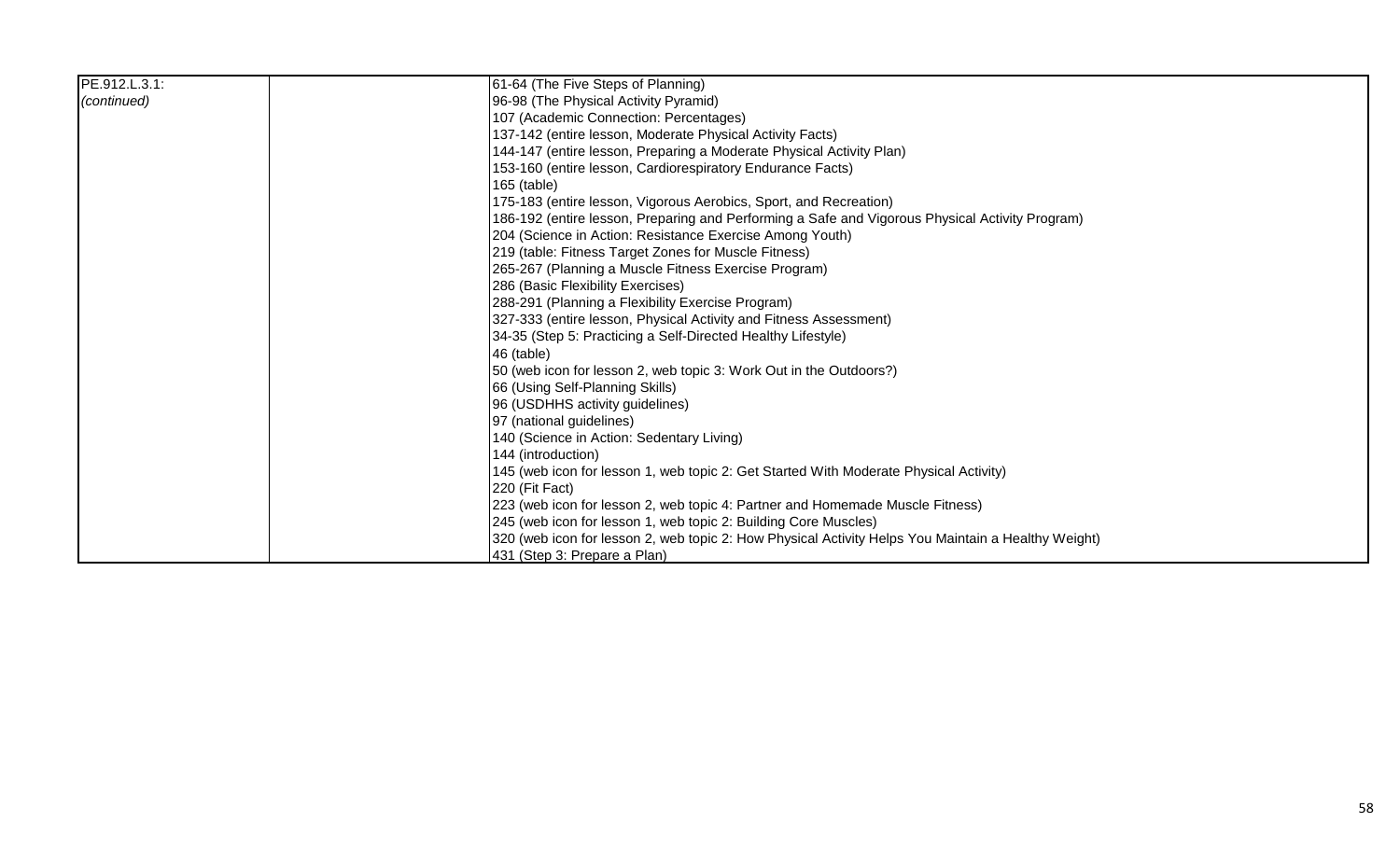| PE.912.L.3.2: | Participate in a variety of activities | Taking Action features for every chapter:                                                           |
|---------------|----------------------------------------|-----------------------------------------------------------------------------------------------------|
|               | that promote the health-related        | 26 (The Warm-Up)                                                                                    |
|               | components of fitness.                 | 50 (Fitness Trails)                                                                                 |
|               |                                        | 69 (Exercise Circuits)                                                                              |
|               | Remarks/Examples: The health-          | 90 (Walking for Health)                                                                             |
|               | related components of fitness are      | 108 (Physical Activity Pyramid Circuit)                                                             |
|               | cardiorespiratory endurance,           | 133 (Safe Exercise Circuit)                                                                         |
|               | muscular strength, muscular            | 150 (Your Moderate Physical Activity Plan)                                                          |
|               | endurance, flexibility, and body       | 172 (Target Heart Rate Workouts)                                                                    |
|               | composition.                           | 195 (Your Vigorous Physical Activity Plan)                                                          |
|               |                                        | 242 (Resistance Machine Exercises)                                                                  |
|               |                                        | 270 (Your Muscle Fitness Exercise Plan)                                                             |
|               |                                        | 299 (Your Flexibility Exercise Plan)                                                                |
|               |                                        | 324 (Elastic Band Workout)                                                                          |
|               |                                        | 342 (Your Physical Activity Plan)                                                                   |
|               |                                        | 360 (My Health and Fitness Club)                                                                    |
|               |                                        | 386 (Burn It Up Workout)                                                                            |
|               |                                        | 404 (Relaxation Exercises)                                                                          |
|               |                                        | 419 (Your Healthy Lifestyle Plan)                                                                   |
|               |                                        | 434 (Cooperative Games)                                                                             |
|               |                                        | 452 (Applying Principles)                                                                           |
|               |                                        | 469 (Team Building)                                                                                 |
| PE.912.L.3.2: |                                        | 61-64 (The Five Steps of Program Planning)                                                          |
| (continued)   |                                        | 144-147 (entire lesson, Preparing a Moderate Physical Activity Plan)                                |
|               |                                        | 188-192 (Preparing a Vigorous Physical Activity Plan)                                               |
|               |                                        | 265-268 (Planning a Muscle Fitness Exercise Program)                                                |
|               |                                        | 288-291 (Planning a Flexibility Exercise Program)                                                   |
|               |                                        | 327-333 (entire lesson, Physical Activity and Fitness Assessment)                                   |
|               |                                        | 19 (web icon for lesson 2, web topic 3: Components of Health-Related Fitness)                       |
|               |                                        | 34 (Step 5: Practicing a Self-Directed Healthy Lifestyle)                                           |
|               |                                        | 46 (table)                                                                                          |
|               |                                        | 50 (web icon for lesson 2, web topic 3: Work Out in the Outdoors?)                                  |
|               |                                        | 66 (Using Self-Planning Skills)                                                                     |
|               |                                        | 147 (web icon for lesson 1, web topic 3: Logging Your Behaviors)                                    |
|               |                                        | 176 (web icon for lesson 1, web topic 2: That's Hot!)                                               |
|               |                                        | 181 (web icon for lesson 1, web topic 3: Bursts of Energy and Interval Training)                    |
|               |                                        | 223 (web icon for lesson 2, web topic 4: Partner and Homemade Muscle Fitness)                       |
|               |                                        | 245 (web icon for lesson 1, web topic 2: Building Core Muscles)                                     |
|               |                                        | 320 (web icon for lesson 2, web topic 2: How Physical Activity Helps You Maintain a Healthy Weight) |
|               |                                        | 431 (Step 3: Prepare a Plan)                                                                        |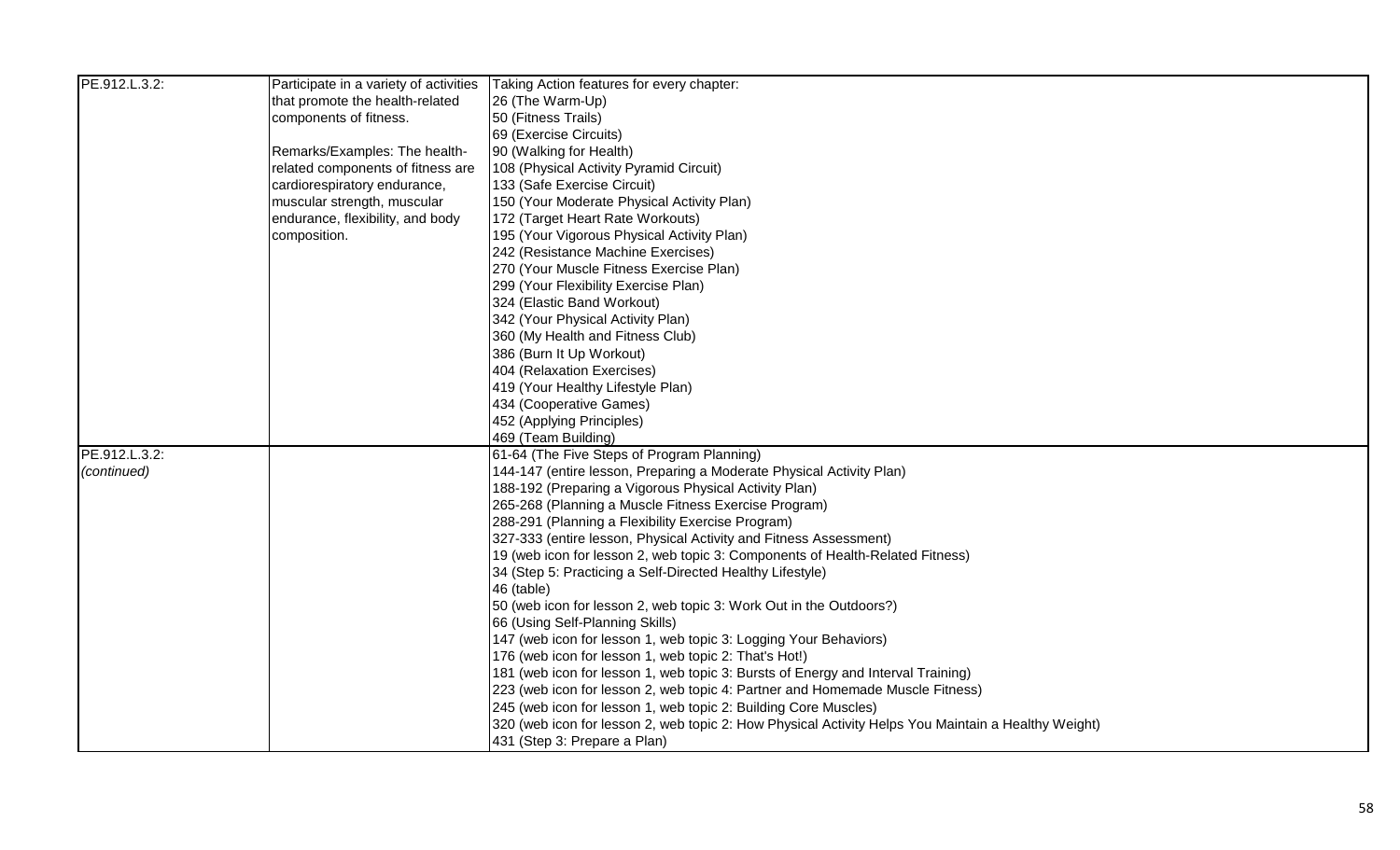| PE.912.L.3.3: | Identify a variety of activities that | 394 (Self-Assessment: Identifying Signs of Stress)                                    |
|---------------|---------------------------------------|---------------------------------------------------------------------------------------|
|               | promote effective stress              | 395-396 (Physical Coping)                                                             |
|               | management.                           | 399-400 (Relaxation Exercises for Stress Management)                                  |
|               |                                       | 401 (Contract-Relax Method of Muscle Relaxation)                                      |
|               |                                       | 402 (Taking Charge: Managing Competitive Stress)                                      |
|               |                                       | 402-403 (Skills to Manage Competitive Stress)                                         |
|               |                                       | 404 (Taking Action: Relaxation Exercises)                                             |
|               |                                       | 32 (Feeling Good; Learning Better)                                                    |
|               |                                       | 33 (Program Overview)                                                                 |
|               |                                       | 43 (Stages of Change for a Healthy Lifestyle)                                         |
|               |                                       | 46 (table: Self-Management Skills)                                                    |
|               |                                       | 47 (Skills That Help You Maintain Changes)                                            |
|               |                                       | 50 (web icon for lesson 2, web topic 3: Work Out in the Outdoors?)                    |
|               |                                       | 67 (Skills for Setting Goals)                                                         |
|               |                                       | 145 (web icon for lesson 1, web topic 2: Get Started With Moderate Physical Activity) |
|               |                                       | 286 (web icon for lesson 2, web topic 2: Yoga and Tai Chi)                            |
|               |                                       | 337 (table: Self-Management Skills)                                                   |
|               |                                       | 389 (introduction)                                                                    |
|               |                                       | 390-392 (Step 2: Identify Causes of Stress)                                           |
|               |                                       | 393 (Step 4: Learn Coping Skills)                                                     |
|               |                                       | 395 (table: Five Types of Coping Skills)                                              |
|               |                                       | 430 (table: Examples of the Use of Strategies and Tactics)                            |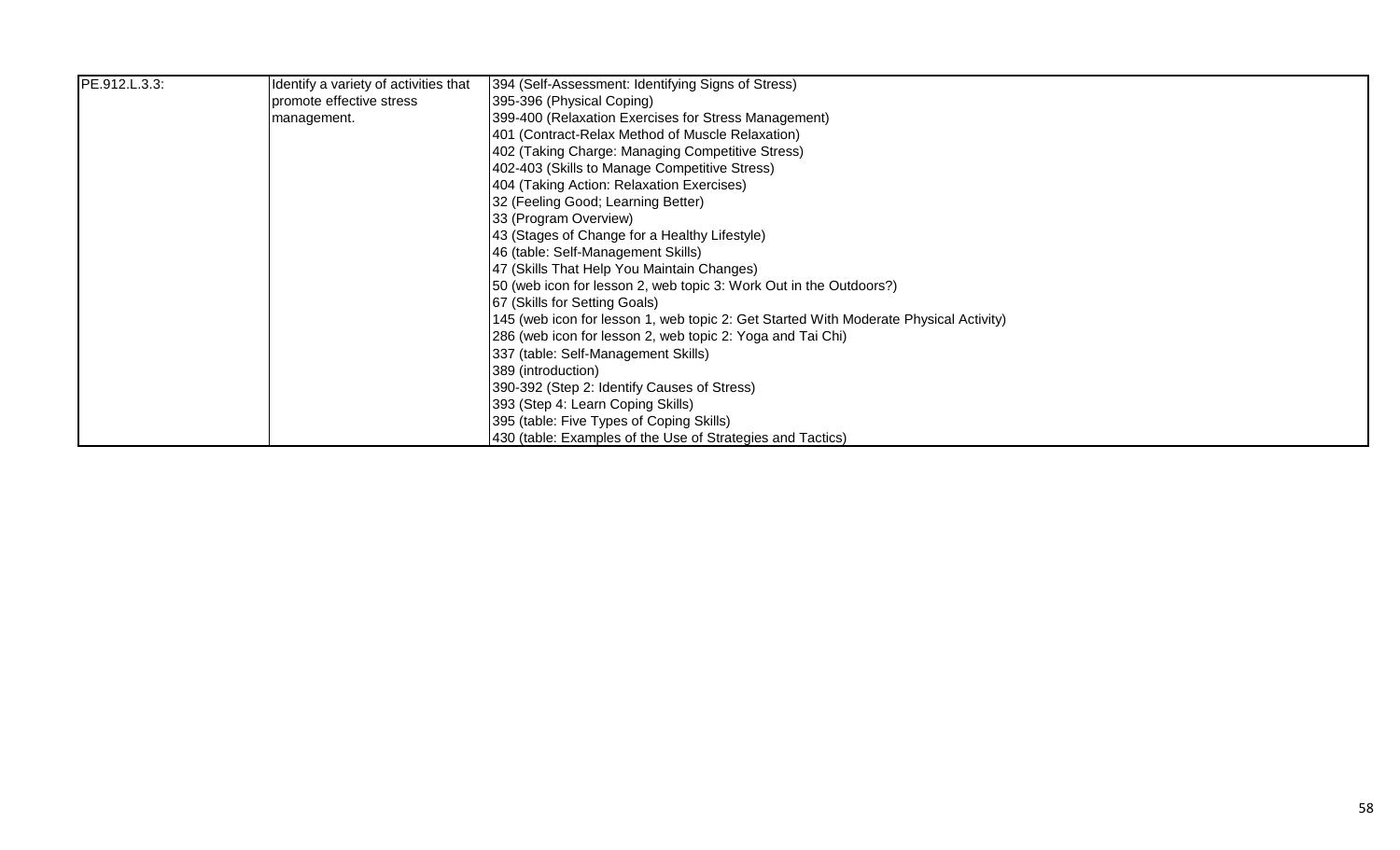| PE.912.L.3.6: |                              | Identify risks and safety factors that 73-79 (entire lesson, Safe and Smart Physical Activity) |
|---------------|------------------------------|------------------------------------------------------------------------------------------------|
|               | may affect physical activity | 75 (Science Prepares Us for Safe Exercise)                                                     |
|               | throughout life.             | 79 (High-Tech Exercise Clothing)                                                               |
|               |                              | 88-89 (Reducing Risk Factors)                                                                  |
|               |                              | 124-130 (entire lesson, Physical Activity and Injury)                                          |
|               |                              | 204 (Science in Action: Resistance Exercise Among Youth)                                       |
|               |                              | 207-208 (Muscle Fibers)                                                                        |
|               |                              | 208 (Muscle Hypertrophy)                                                                       |
|               |                              | 225 (Muscle Bound)                                                                             |
|               |                              | 241-242 (Preventing Relapse)                                                                   |
|               |                              | 246-247 (Back Problems; Posture Problems)                                                      |
|               |                              | 247-248 (Back and Posture Improvement and Maintenance)                                         |
|               |                              | 249 (The Mechanics of Lifting)                                                                 |
|               |                              | 250 (PRE and Injury)                                                                           |
|               |                              | 262 (Fit Fact)                                                                                 |
|               |                              | 275 (Fit Fact)                                                                                 |
|               |                              | 298 (Overcoming Barriers)                                                                      |
|               |                              | 384-385 (Saying No)                                                                            |
|               |                              | 397 (Prevention of Cyberbullying)                                                              |
|               |                              | 408-410 (Making Healthy Lifestyle Choices)                                                     |
| PE.912.L.3.6: |                              | 87 (Overuse Injuries)                                                                          |
| (continued)   |                              | 98 (Flexibility Exercises)                                                                     |
|               |                              | 124 (web icon for lesson 2, web topic 2: That's Gonna Leave a Mark!)                           |
|               |                              | 130 (web icon for lesson 2, web topic 3: Concussions)                                          |
|               |                              | 176 (Aerobic Dance)                                                                            |
|               |                              | 184 (Assessing Jogging Techniques)                                                             |
|               |                              | 207 (Isokinetic Exercise Machines)                                                             |
|               |                              | 224 (Building Power)                                                                           |
|               |                              | 245 (introductory paragraph)                                                                   |
|               |                              | 275 (Rehabilitation From Injury and Medical Problems)                                          |
|               |                              | 275 (web icon for lesson 1, web topic 2: Physical and Occupational Therapy)                    |
|               |                              | 276 (Range-of-Motion Exercise)                                                                 |
|               |                              | 305 (web icon for lesson 1, web topic 2: Metabolic Syndrome)                                   |
|               |                              | 305 (web icon for lesson 1, web topic 3: Eating Disorders)                                     |
|               |                              | 408 (Sleep Tracking)                                                                           |
|               |                              | 408 (Fit Fact)                                                                                 |
|               |                              | 409 (Fit Fact)                                                                                 |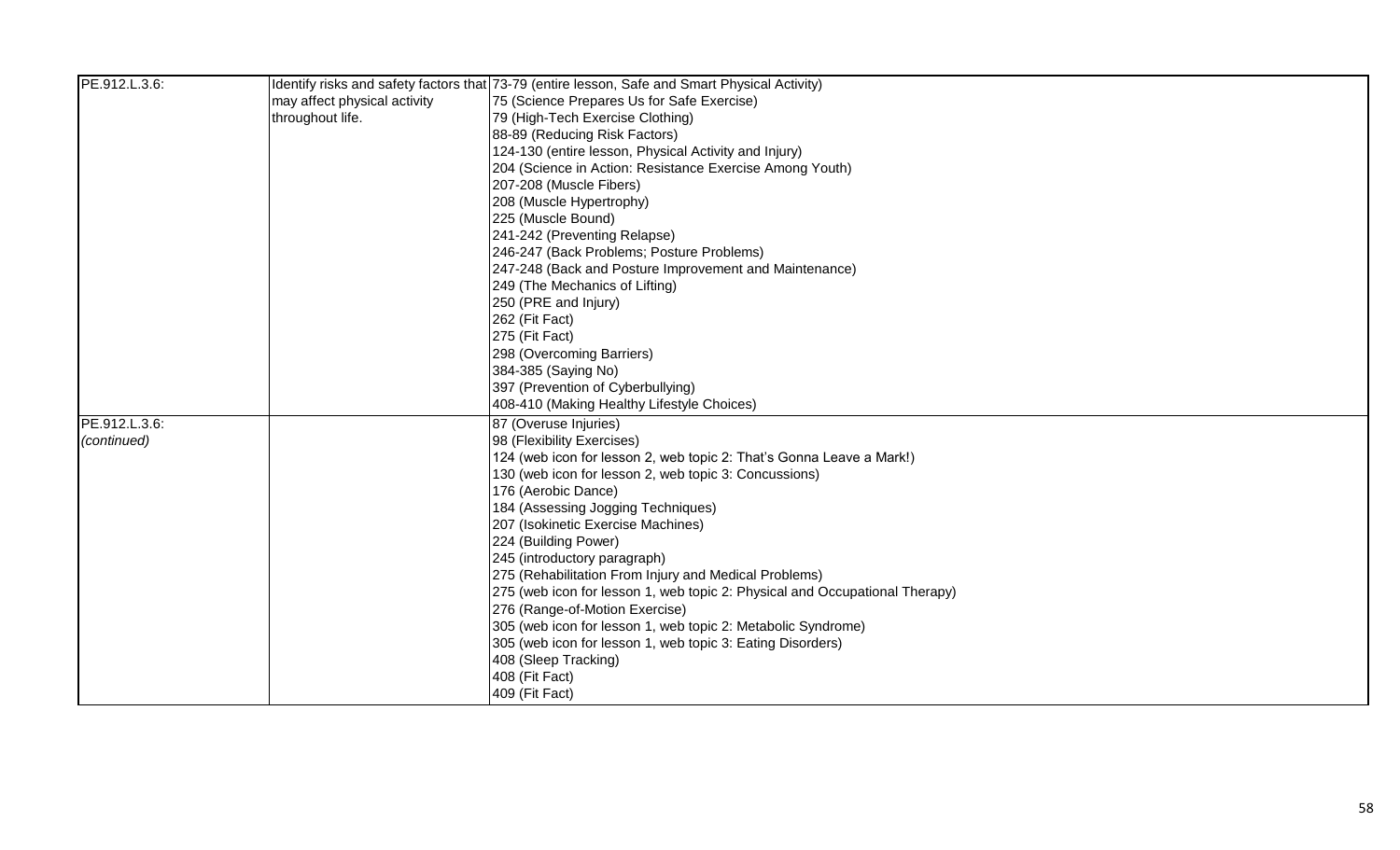| PE.912.L.4.1: |                                   | Design a personal fitness program. 11-16 (Self-Assessment: Physical Fitness Challenges)           |
|---------------|-----------------------------------|---------------------------------------------------------------------------------------------------|
|               |                                   | 36-42 (Self-Assessment: Practicing Physical Fitness Tests)                                        |
|               | Remarks/Examples: Some            | 53 (web icon for lesson 1, web topic 2: Goal Setting)                                             |
|               | examples of things to consider    | 57-60 (Self-Assessment: Assessing Muscle Fitness)                                                 |
|               |                                   | 61-64 (The Five Steps of Program Planning)                                                        |
|               | when designing a personal fitness |                                                                                                   |
|               | program are timelines and current | 61 (web icon for lesson 2, web topic 2: Steps in Program Planning)                                |
|               | fitness level.                    | 80-81 (Self-Assessment: Body Composition and Flexibility)                                         |
|               |                                   | 100-101 (Self-Assessment: PACER and Trunk Lift)                                                   |
|               |                                   | 119-123 (Self-Assessment: Assessing Skill-Related Physical Fitness)                               |
|               |                                   | 143 (Self-Assessment: Walking Test)                                                               |
|               |                                   | 144-147 (entire lesson, Preparing a Moderate Physical Activity Plan)                              |
|               |                                   | 161-162 (Self-Assessment: Step Test and One-Mile Run Test)                                        |
|               |                                   | 184-185 (Self-Assessment: Assessing Jogging Techniques)                                           |
|               |                                   | 188-192 (Preparing a Vigorous Physical Activity Plan)                                             |
|               |                                   | 210-217 (Self-Assessment: Muscle Fitness Testing)                                                 |
|               |                                   | 258-260 (Self-Assessment: Healthy Back Test)                                                      |
|               |                                   | 265-268 (Planning a Muscle Fitness Exercise Program)                                              |
|               |                                   | 282-285 (Self-Assessment: Arm, Leg, and Trunk Flexibility)                                        |
|               |                                   | 288-291 (Planning a Flexibilitiy Exercise Program)                                                |
|               |                                   | 312-316 (Self-Assessment: Body Measurements)                                                      |
|               |                                   | 327-333 (entire lesson, Physical Activity and Fitness Assessment)                                 |
|               |                                   | 334-335 (Self-Assessment: Your Personal Fitness Test Battery)                                     |
|               |                                   | 352 (Self-Assessment: Assessing Your Posture)                                                     |
|               |                                   | 373-376 (Self-Assessment: Energy Balance)                                                         |
| PE.912.L.4.1: |                                   | 8 (web icon for lesson 1, web topic 4: Warm-Up = Hot Topic)                                       |
| (continued)   |                                   | [26 (web icon for lesson 2, web topic 4: Dynamic and Stretching Warm-Ups: What's the Difference?) |
|               |                                   | 34 (Step 5: Practicing a Self-Directed Healthy Lifestyle)                                         |
|               |                                   | 46 (table)                                                                                        |
|               |                                   | 66 (Using Self-Planning Skills)                                                                   |
|               |                                   | 103 (web icon for lesson 2, web topic 2: Fitness Test Battery)                                    |
|               |                                   | 208 (web icon for lesson 1, web topic 3: Measuring Strength)                                      |
|               |                                   | 220 (web icon for lesson 2, web topic 3: Resistance Training for Youth)                           |
|               |                                   | 268 (web icon for lesson 2, web topic 3: Periodization)                                           |
|               |                                   | 431 (Step 3: Prepare a Plan)                                                                      |
|               |                                   |                                                                                                   |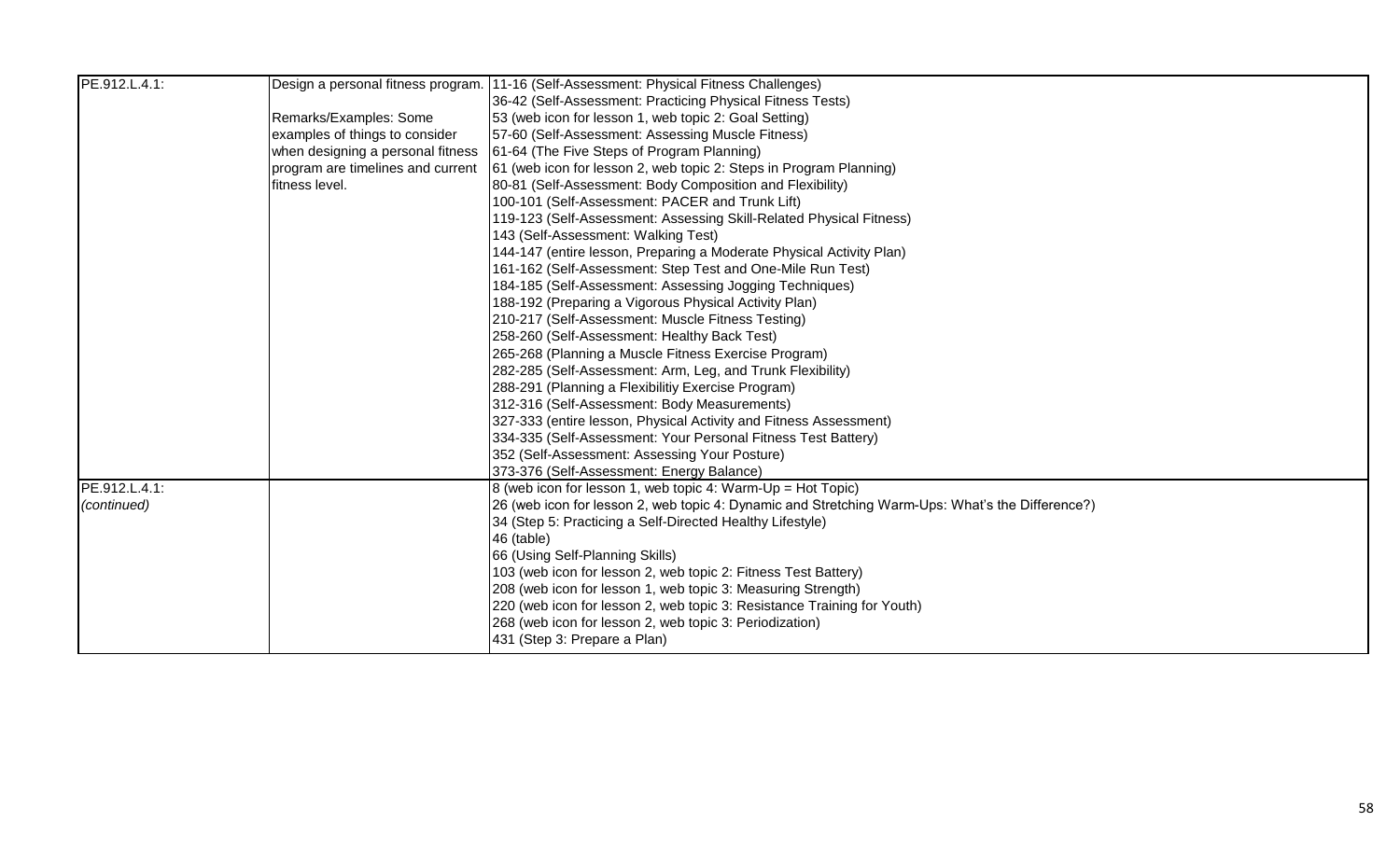| PE.912.L.4.2: | Identify ways to self-assess and   | 11-16 (Self-Assessment: Physical Fitness Challenges)                |
|---------------|------------------------------------|---------------------------------------------------------------------|
|               | modify a personal fitness program. | 35 (Step 6: Achieving Lifelong Fitness, Health, and Wellness)       |
|               |                                    | 35 (Fitness Technology: Fitnessgram)                                |
|               |                                    | 36-42 (Self-Assessment: Practicing Physical Fitness Tests)          |
|               |                                    | 43-44 (Stages of Change for a Healthy Lifestyle)                    |
|               |                                    | 53 (web icon for lesson 1, web topic 2: Goal Setting)               |
|               |                                    | 55 (web icon for lesson 1, web topic 3: FitPhones?)                 |
|               |                                    | 57-60 (Self-Assessment: Assessing Muscle Fitness)                   |
|               |                                    | 61-64 (The Five Steps of Program Planning (step 5))                 |
|               |                                    | 61 (web icon for lesson 2, web topic 2: Steps in Program Planning)  |
|               |                                    | 80-81 (Self-Assessment: Body Composition and Flexibility)           |
|               |                                    | 100-101 (Self-Assessment: PACER and Trunk Lift)                     |
|               |                                    | 103 (web icon for lesson 2, web topic 2: Fitness Test Battery)      |
|               |                                    | 119-123 (Self-Assessment: Assessing Skill-Related Physical Fitness) |
|               |                                    | 143 (Self-Assessment: Walking Test)                                 |
|               |                                    | 144-147 (Preparing a Moderate Physical Activity Plan (step 5))      |
|               |                                    | 147 (web icon for lesson 2, web topic 3: Logging Your Behaviors)    |
|               |                                    | 161-162 (Self-Assessment: Step Test and One-Mile Run Test)          |
|               |                                    | 184-185 (Self-Assessment: Assessing Jogging Techniques)             |
|               |                                    | 188-192 (Preparing a Vigorous Act. Plan (step 5))                   |
|               |                                    | 210-217 (Self-Assessment: Muscle Fitness Testing)                   |
|               |                                    | 258-260 (Self-Assessment: Healthy Back Test)                        |
|               |                                    | 265-268 (Planning a Muscle Fitness Exercise Program (step 5))       |
|               |                                    | 282-285 (Self-Assessment: Arm, Leg, and Trunk Flexibility)          |
|               |                                    | 288-291 (Planning a Flexibility Exercise Program (step 5))          |
|               |                                    | 312-316 (Self-Assessment: Body Measurements)                        |
|               |                                    | 327-333 (Physical Activity and Fitness Assessment (step 5))         |
|               |                                    | 334-335 (Self-Assessment: Your Personal Fitness Test Battery)       |
|               |                                    | 352 (Self-Assessment: Assessing Your Posture)                       |
|               |                                    | 373-376 (Self-Assessment: Energy Balance)                           |
|               |                                    | 461 (Self-Assessment: Modifving Rules in Games)                     |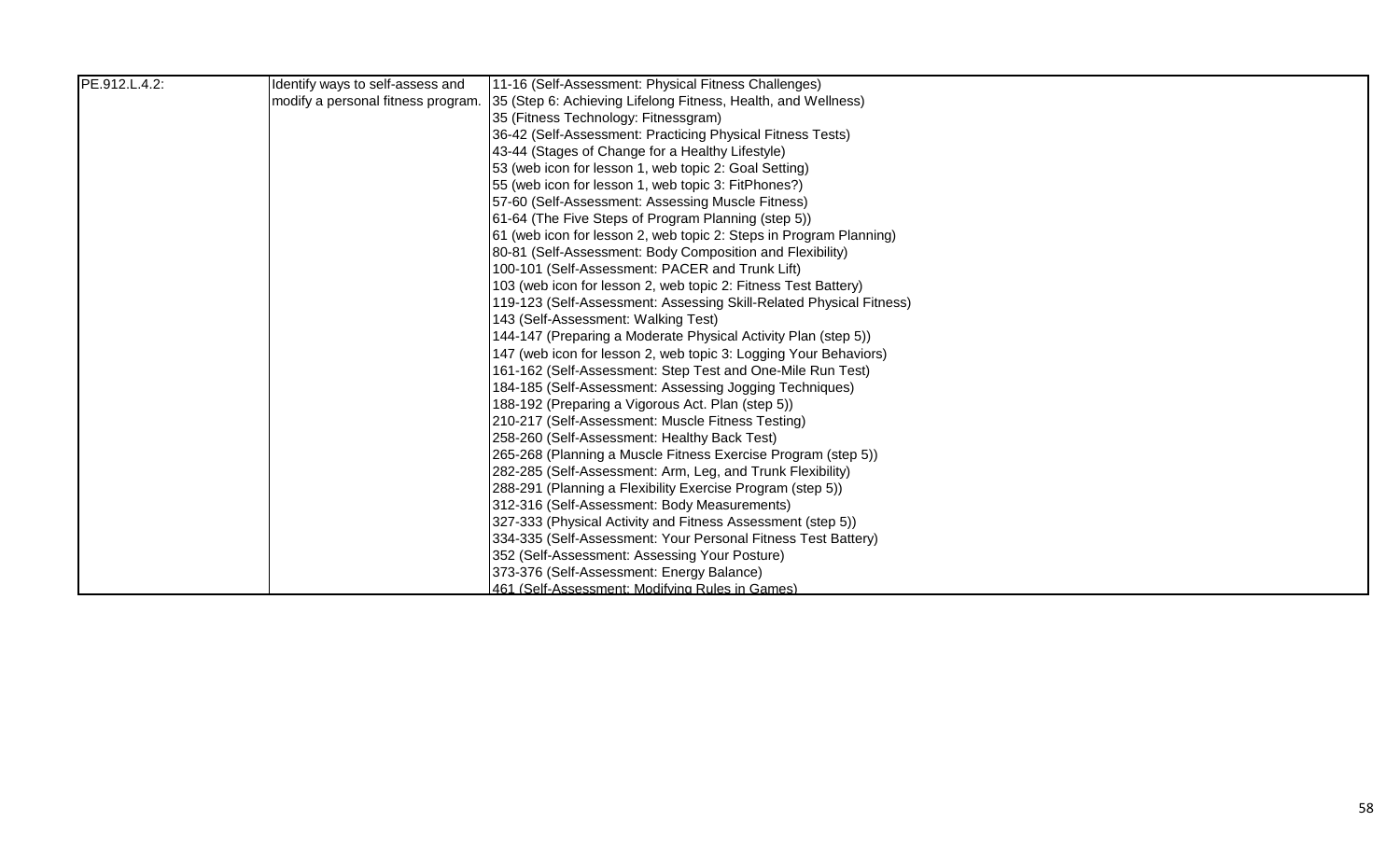| PE.912.L.4.2: |                                       | 34 (Step 5: Practicing a Self-Directed Healthy Lifestyle)                           |
|---------------|---------------------------------------|-------------------------------------------------------------------------------------|
| (continued)   |                                       | 43 (web icon for lesson 2, web topic 2: What Stage Are You At?)                     |
|               |                                       | 46 (table)                                                                          |
|               |                                       | 66 (Using Self-Planning Skills)                                                     |
|               |                                       | 98 (web icon for lesson 1, web topic 3: Activitygram)                               |
|               |                                       | 101 (web icon for lesson 1, web topic 4: What Is My Aerobic Capacity?)              |
|               |                                       | 142 (web icon for lesson 1, web topic 3: Keeping Track of Physical Activity)        |
|               |                                       | 157 (web icon for lesson 1, web topic 3: Monitoring Heart Rate)                     |
|               |                                       | 160 (web icon for lesson 1, web topic 4: Graded Exercise Test and Aerobic Capacity) |
|               |                                       | 166 (web icon for lesson 2, web topic 3: Calculating Your Target Heart Rate Zone)   |
|               |                                       | 208 (web icon for lesson 1, web topic 3: Measuring Strength)                        |
|               |                                       | 321 (web icon for lesson 2, web topic 3: Estimating Energy Requirements)            |
|               |                                       | 330 (both columns below table)                                                      |
|               |                                       | 355-356 (Evaluating Exercise Videos)                                                |
|               |                                       | 373 (web icon for lesson 1, web topic 4: Food Logs)                                 |
|               |                                       | 383 (Eating Before Physical Activity)                                               |
|               |                                       | 431 (Step 3: Prepare a Plan)                                                        |
|               |                                       | 458 (Making and Enforcing Rules)                                                    |
| PE.912.L.4.3: | Identify strategies for setting goals | 1 (Healthy People 2020 Goals)                                                       |
|               |                                       | when developing a personal fitness 18-19 (Personal Health and Community Health)     |
|               | program.                              | 53-56 (entire lesson, Goal Setting)                                                 |
|               |                                       | 53 (web icon for lesson 1, web topic 2: Goal Setting)                               |
|               |                                       | 56 (Optimal Challenge)                                                              |
|               |                                       | 62-63 (Step 3: Set Goals)                                                           |
|               |                                       | 67 (Taking Charge: Setting Goals)                                                   |
|               |                                       | 67-68 (Skills for Setting Goals)                                                    |
|               |                                       | 135 (Healthy People 2020 Goals)                                                     |
|               |                                       | 145-146 (Step 3: Set Goals)                                                         |
|               |                                       | 191 (Step 3: Set Goals)                                                             |
|               |                                       | 197 (Healthy People 2020 Goals)                                                     |
|               |                                       | 265-266 (Step 3: Set Goals)                                                         |
|               |                                       | 289-291 (Step 3: Set Goals)                                                         |
|               |                                       | 301 (Healthy People 2020 Goals)                                                     |
|               |                                       | 329-330 (Step 3: Set Goals)                                                         |
|               |                                       | 421 (Healthy People 2020 Goals)                                                     |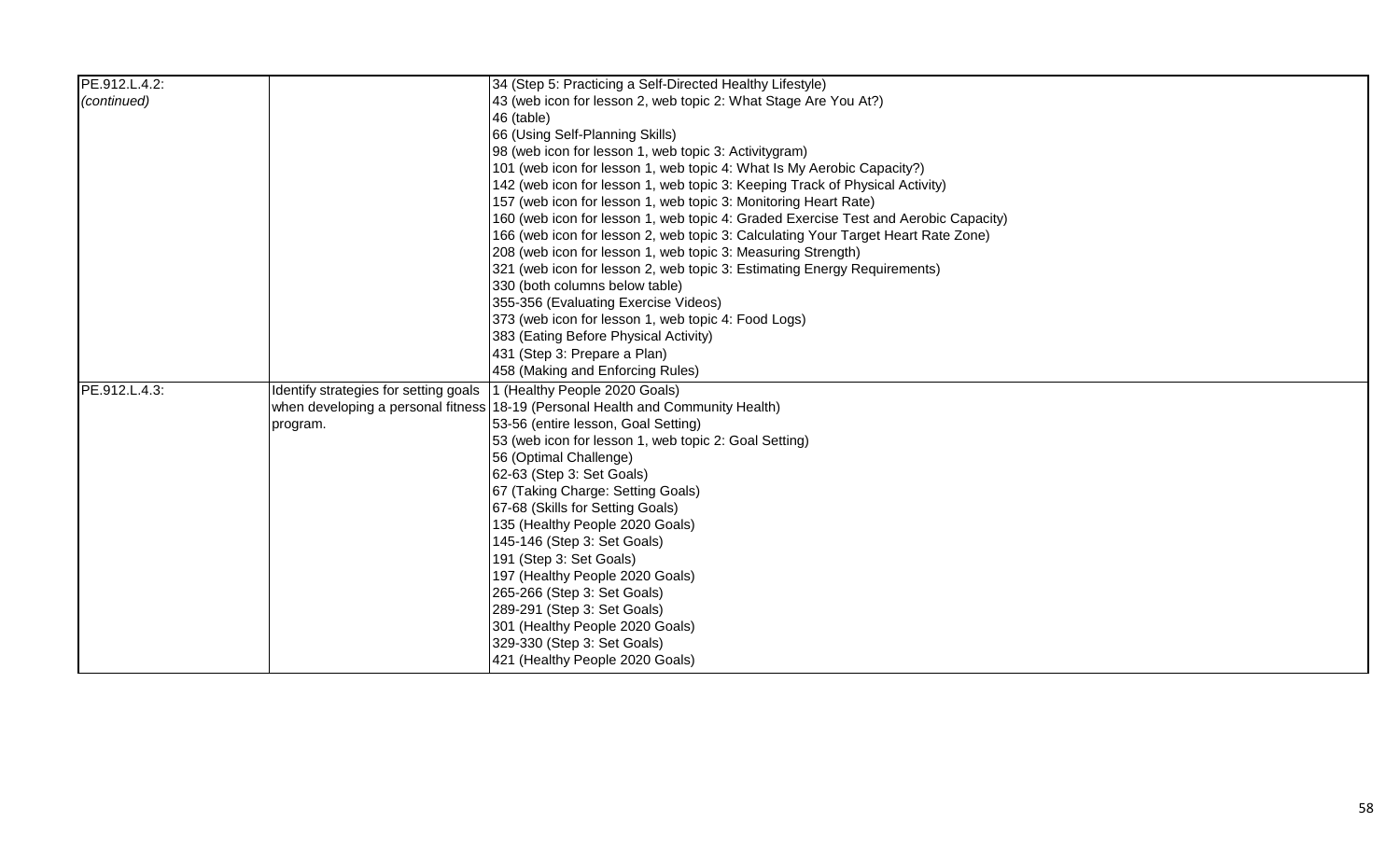| PE.912.L.4.3: | 45-46 (Skills That Help You Make Changes)                                    |
|---------------|------------------------------------------------------------------------------|
| (continued)   | 46 (table: Self-Management Skills)                                           |
|               | 53 (Fit Fact)                                                                |
|               | 54 (Fit Fact)                                                                |
|               | 56 (Quote)                                                                   |
|               | 61 (web icon for lesson 2, web topic 2: Steps in Program Planning)           |
|               | 68 (Academic Connection: Mnemonics and Acronyms)                             |
|               | 98 (web icon for lesson 1, web topic 3: Activitygram)                        |
|               | 103 (web icon for lesson 2, web topic 2: Fitness Test Battery)               |
|               | 106-107 (Learning to Self-Monitor)                                           |
|               | 142 (web icon for lesson 1, web topic 3: Keeping Track of Physical Activity) |
|               | 147 (web icon for lesson 1, web topic 3: Logging Your Behaviors)             |
|               | 170-171 (Skills for Building Self-Confidence)                                |
|               | 187 (web icon for lesson 2, web topic 2: Fitness for Active Sports)          |
|               | 210 (Muscle Fitness Testing)                                                 |
|               | 241 (Skills for Preventing Relapse)                                          |
|               | 268 (web icon for lesson 2, web topic 3: Periodization)                      |
|               | 298 (Skills for Overcoming Barriers)                                         |
|               | 327 (Fit Fact)                                                               |
|               | 418 (Skills for Thinking Success)                                            |
|               | 429 (Quote)                                                                  |
|               | 451 (Be realistic)                                                           |
|               | 455-458 (Teams and Teamwork)                                                 |
|               | 456 (table)                                                                  |
|               | 457 (Science in Action: Group Cohesiveness)                                  |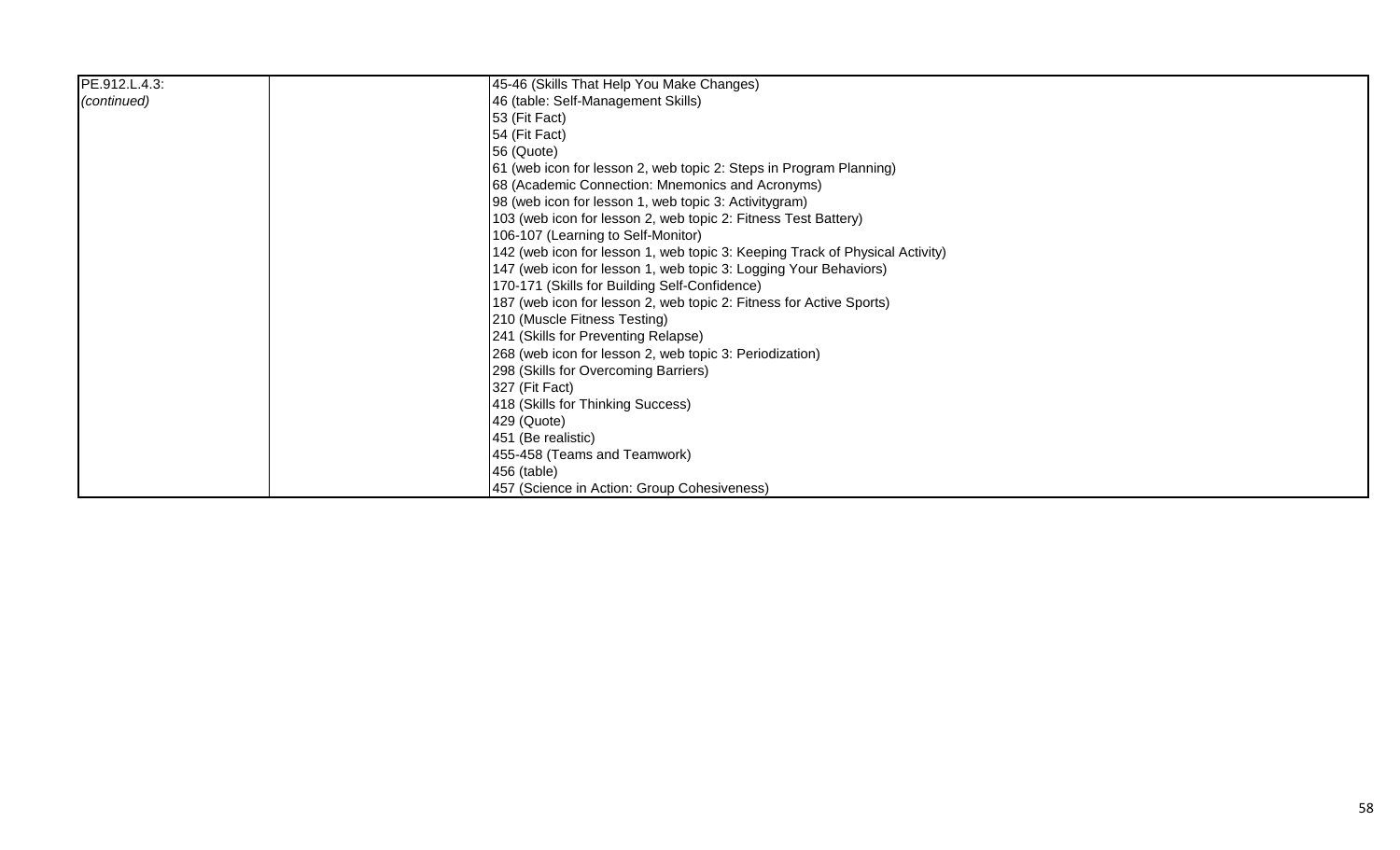| PE.912.L.4.4: | Use available technology to   | 7 (Fitness Technology: World Wide Web)                                                 |
|---------------|-------------------------------|----------------------------------------------------------------------------------------|
|               | assess, design and evaluate a | 7 (web icon for lesson 1, web topic 3: World Wide Web)                                 |
|               | personal fitness program.     | 35 (Fitness Technology: Fitnessgram)                                                   |
|               |                               | 55 (Fitness Technology: Smartphones and Tablet Computers)                              |
|               |                               | 55 (web icon for lesson 1, web topic 3: FitPhones?)                                    |
|               |                               | 65 (Consumer Corner: Too Good to Be True)                                              |
|               |                               | 73-74 (Medical Readiness)                                                              |
|               |                               | 98 (Fitness Technology: Activitygram)                                                  |
|               |                               | 103 (Science in Action: Personal Fitness Assessment)                                   |
|               |                               | 103 (web icon for lesson 2, web topic 2: Fitness Test Battery)                         |
|               |                               | 113 (Fitness Technology: Motion Analysis Systems)                                      |
|               |                               | 130 (Consumer Corner: Putting Technology Into Action)                                  |
|               |                               | 142 (Fitness Technology: Pedometers and Accelerometers)                                |
|               |                               | 157 (Fitness Technology: Heart Rate Monitors)                                          |
|               |                               | 177 (Fitness Technology: Global Positioning System)                                    |
|               |                               | 192 (Consumer Corner: Using the Web for Fitness, Health, and Wellness Information)     |
|               |                               | 207 (Fitness Technology: Isokinetic Exercise Machines)                                 |
|               |                               | 246 (Fitness Technology: Exercise Machines With Memory)                                |
|               |                               | 279 (Fitness Technology: Goniometers)                                                  |
|               |                               | 306-309 (Laboratory Measurements for Assessing Body Composition)                       |
|               |                               | 310 (Fitness Technology: Bioelectrical Impedance Analysis)                             |
|               |                               | 333 (Fitness Technology: Swim Watches)                                                 |
|               |                               | 343 (Project: prepare Fitnessgram report)                                              |
|               |                               | 347 (Consumer Corner: Reliable Consumer Groups)                                        |
|               |                               | 347 (web icon for lesson 1, web topic 2: Reliable Web Resources)                       |
|               |                               | 351 (Fitness Technology: Quack Machines)                                               |
|               |                               | 356-357 (Evaluating Internet Resources)                                                |
|               |                               | 361 (Project: evaluate club or media information)                                      |
|               |                               | 393 (web icon for lesson 1, web topic 3: Teen Resources (Hotlines and Social Support)) |
|               |                               | 403 (Academic Connection: Literacy)                                                    |
|               |                               | 416 (Consumer Corner: Consumer Communities)                                            |
|               |                               | 435 (Project: investigate, prepare blog or podcast)                                    |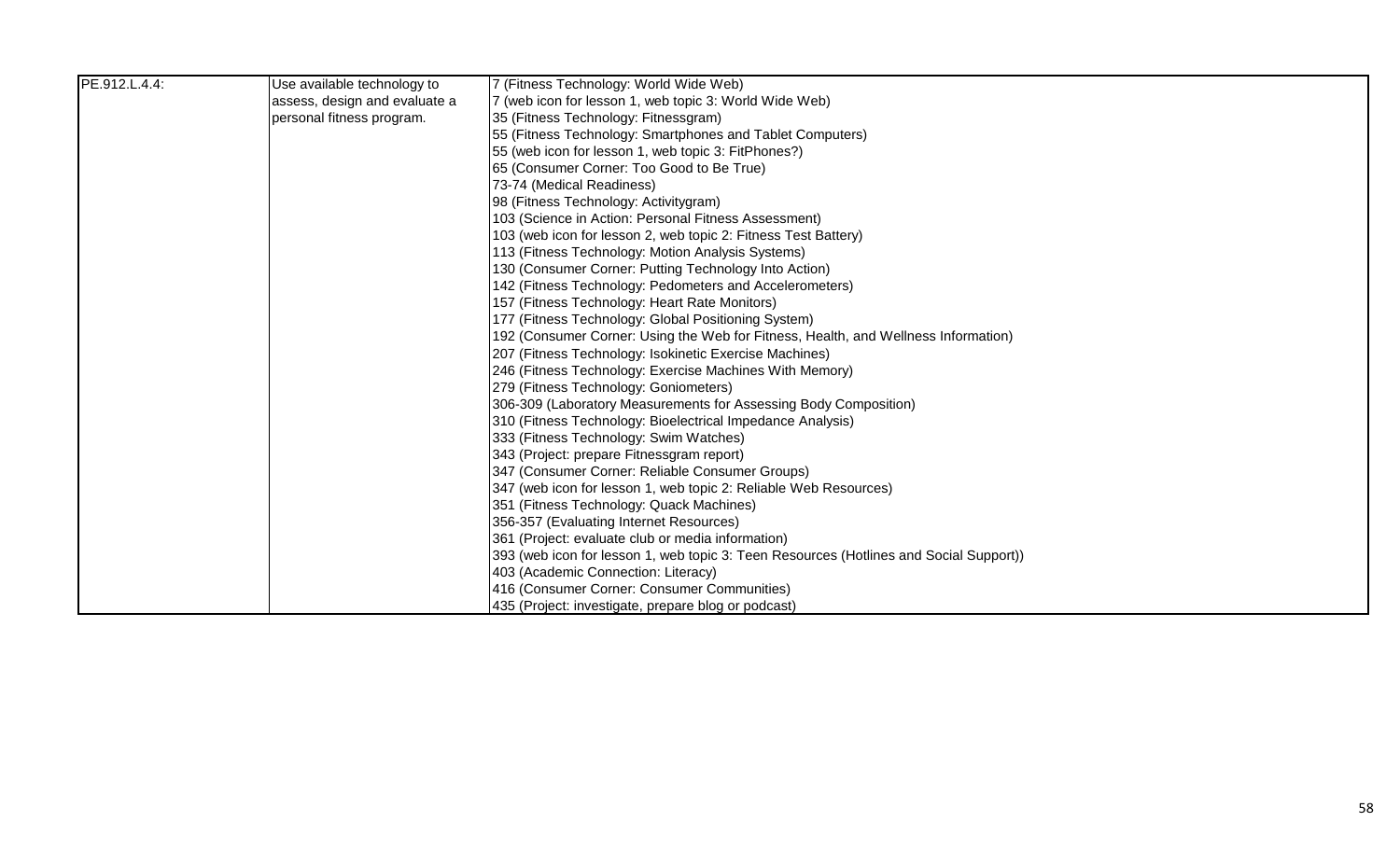| PE.912.L.4.4: | 440 (Science in Action: Biomechanical Analysis)                                     |
|---------------|-------------------------------------------------------------------------------------|
| (continued)   | 446 (Fitness Technology: Movement Analysis Apps)                                    |
|               | 466 (Fitness Technology: Social Support)                                            |
|               | 80 (web icon for lesson 1, web topic 4: BMI Calculator)                             |
|               | 98 (web icon for lesson 1, web topic 3: Activitygram)                               |
|               | 142 (web icon for lesson 1, web topic 3: Keeping Track of Physical Activity)        |
|               | 157 (web icon for lesson 1, web topic 3: Monitoring Heart Rate)                     |
|               | 160 (web icon for lesson 1, web topic 4: Graded Exercise Test and Aerobic Capacity) |
|               | 166 (web icon for lesson 2, web topic 3: Calculating Your Target Heart Rate Zone)   |
|               | 189 (web icon for lesson 2, web topic 3: How Hard Is That Activity?)                |
|               | 207 (web icon for lesson 1, web topic 2: Isokinetic Machines)                       |
|               | 223 (Fit Fact)                                                                      |
|               | [321 (web icon for lesson 2, web topic 3: Estimating Energy Requirements)           |
|               | 359 (Academic Connection: Critical Thinking Skills)                                 |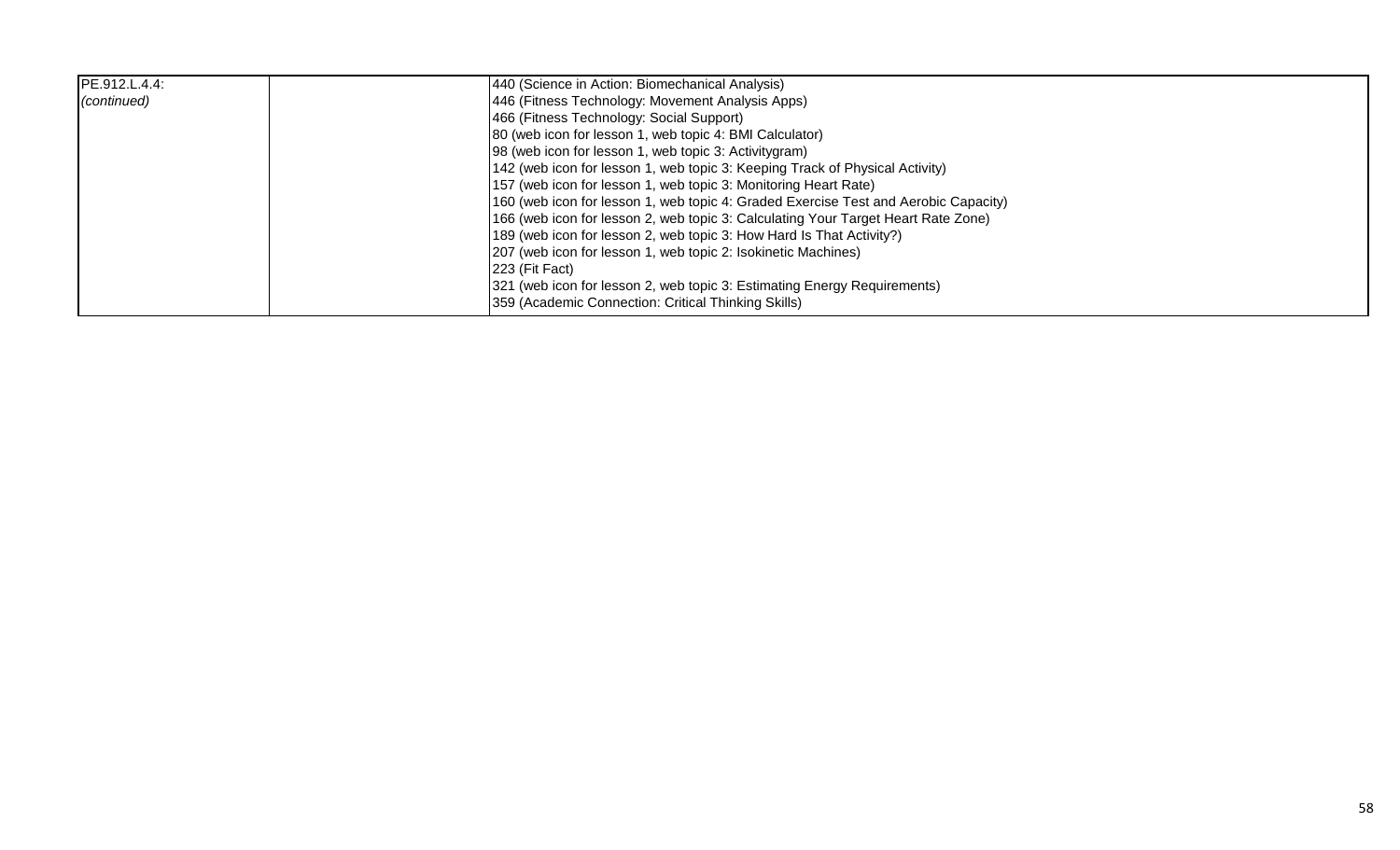| PE.912.L.4.5: | Apply the principles of training to | 36-42 (Self-Assessment: Practicing Physical Fitness Tests)                                          |
|---------------|-------------------------------------|-----------------------------------------------------------------------------------------------------|
|               | personal fitness goals.             | 57-60 (Self-Assessment: Assessing Muscle Fitness)                                                   |
|               |                                     | 80-81 (Self-Assessment: Body Composition and Flexibility)                                           |
|               | Remarks/Examples: Some              | 93 (web icon for lesson 1, web topic 2: The Principle of Overload)                                  |
|               | examples of training principles are | 100-101 (Self-Assessment: PACER and Trunk Lift)                                                     |
|               | overload, specificity and           | 127 (Risky Exercises)                                                                               |
|               | progression.                        | 139-140 (How Much Moderate Physical Activity Is Enough?)                                            |
|               |                                     | 161-162 (Self-Assessment: Step Test and One-Mile Run Test)                                          |
|               |                                     | 163-164 (How Much Vigorous Activity Is Enough?)                                                     |
|               |                                     | 184-185 (Self-Assessment: Assessing Jogging Techniques)                                             |
|               |                                     | 201-203 (Muscle Fitness Facts)                                                                      |
|               |                                     | 204-205 (Fitness Principles and Muscle Fitness)                                                     |
|               |                                     | 205-208 (Muscle and Muscle Biomechanics)                                                            |
|               |                                     | 207 (Fitness Technology: Isokinetic Exercise Machines)                                              |
|               |                                     | 208-209 (Muscle Fitness Assessment)                                                                 |
|               |                                     | 209 (Absolute Versus Relative Strength)                                                             |
|               |                                     | 210-217 (Self-Assessment: Muscle Fitness Testing)                                                   |
|               |                                     | 218-226 (entire lesson, Building Muscle Fitness)                                                    |
|               |                                     | 218 (web icon for lesson 2, web topic 2: Milo of Crotona: Progression and Overload Illustrated)     |
|               |                                     | 242 (Taking Action: Resistance Machine Exercises)                                                   |
|               |                                     | 245-250 (entire lesson, Core Fitness, Posture, and Back Care)                                       |
|               |                                     | 249 (Science in Action: The Mechanics of Lifting)                                                   |
|               |                                     | 258-260 (Self-Assessment: Healthy Back Test)                                                        |
|               |                                     | 261-264 (Ergogenic Aids)                                                                            |
|               |                                     | 265-268 (Preparing a Muscle Fitness Exercise Program)                                               |
|               |                                     | 273-275 (Benefits of Good Flexibility)                                                              |
|               |                                     | 286 (Yoga, Tai Chi, and Pilates)                                                                    |
|               |                                     | 288-291 (Planning a Flexibility Exercise Program)                                                   |
|               |                                     | 312-316 (Self-Assessment: Body Measurements)                                                        |
|               |                                     | 327-333 (entire lesson, Physical Activity and Fitness Assessment)                                   |
|               |                                     | 334-335 (Self-Assessment: Your Personal Fitness Test Battery)                                       |
|               |                                     | 352 (Self-Assessment: Assessing Your Posture)                                                       |
| PE.912.L.4.5: |                                     | 112 (web icon for lesson 1, web topic 2: Training Skill-Related Fitness)                            |
| (continued)   |                                     | 139 (web icon for lesson 1, web topic 2: Humans Have Three Gears)                                   |
|               |                                     | 145 (web icon for lesson 1, web topic 2: Get Started With Moderate Physical Activity)               |
|               |                                     | 154 (web icon for lesson 1, web topic 2: Making My Body Make Stuff!)                                |
|               |                                     | 164 (web icon for lesson 2, web topic 2: How Are You Feeling?)                                      |
|               |                                     | 181 (web icon for lesson 1, web topic 3: Bursts of Energy and Interval Training)                    |
|               |                                     | 268 (web icon for lesson 2, web topic 3: Periodization)                                             |
|               |                                     | 270 (Your Muscle Fitness Exercise Plan)                                                             |
|               |                                     | 320 (web icon for lesson 2, web topic 2: How Physical Activity Helps You Maintain a Healthy Weight) |
|               |                                     |                                                                                                     |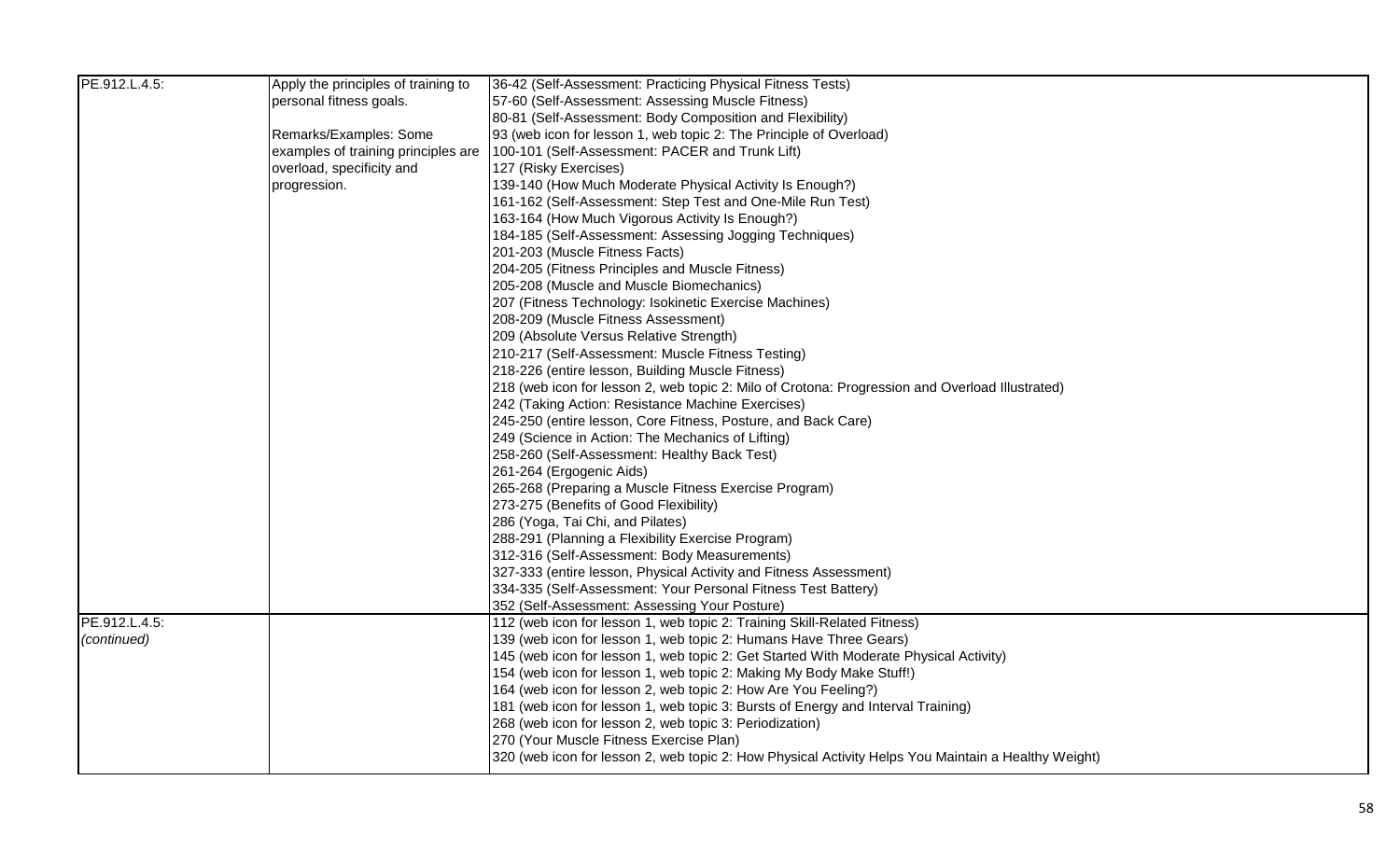| PE.912.L.4.6: | Identify health-related problems  | 35 (Fitness Technology: Fitnessgram)                              |
|---------------|-----------------------------------|-------------------------------------------------------------------|
|               | associated with low levels of     | [73-74 (Medical Readiness)                                        |
|               | cardiorespiratory endurance,      | [74-78 (Readiness for Extreme Environmental Conditions)           |
|               | muscular strength and endurance,  | 82-87 (entire lesson, Health and Wellness Benefits)               |
|               | flexibility and body composition. | 88-89 (Reducing Risk Factors)                                     |
|               |                                   | 89 (Academic Connection: Statistics)                              |
|               |                                   | 94-95 (FITT Formula)                                              |
|               |                                   | 102-105 (entire lesson, How Much Fitness is Enough?)              |
|               |                                   | 106-107 (Learning to Self-Monitor)                                |
|               |                                   | 124-126 (Common Injuries; Preventing Injury)                      |
|               |                                   | 127-129 (Risky Exercises)                                         |
|               |                                   | 160 (How Much Cardiorespiratory Endurance Is Enough?)             |
|               |                                   | 160 (Science in Action: Aerobic Capacity)                         |
|               |                                   | 188-191 (Preparing a Vigorous Physical Activity Plan)             |
|               |                                   | 195 (Taking Action: Your Vigorous Physical Activity Plan)         |
|               |                                   | 208-209 (Muscle Fitness Assessment)                               |
|               |                                   | 246-247 (Back Problems)                                           |
|               |                                   | 247 (Posture Problems)                                            |
|               |                                   | 249 (The Mechanics of Lifting)                                    |
|               |                                   | 310-311 (What Is My Ideal Body Weight?)                           |
|               |                                   | 327-333 (entire lesson, Physical Activity and Fitness Assessment) |
|               |                                   | 342 (Taking Action: Your Physical Activity Plan)                  |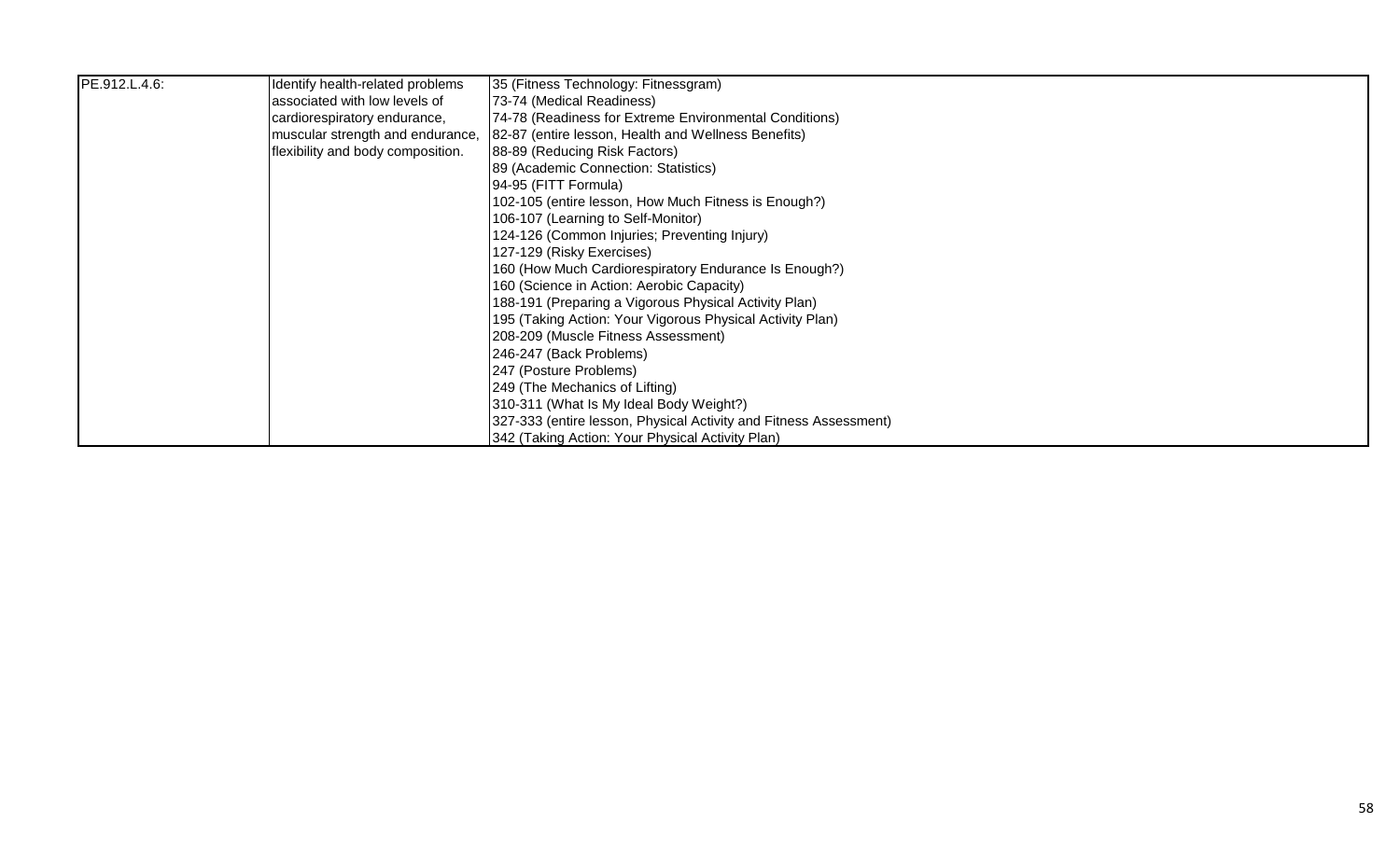| PE.912.L.4.6: | 3 (The Scientific Method)                                                                       |
|---------------|-------------------------------------------------------------------------------------------------|
| (continued)   | 35 (web icon for lesson 1, web topic 3: Fitnessgram)                                            |
|               | 61 (Step 1: Determine Your Personal Needs)                                                      |
|               | 64 (Step 5: Keep a Log and Evaluate Your Program)                                               |
|               | 82 (web icon for lesson 2, web topic 2: Heartbroken: The Truth About America's Number 1 Killer) |
|               | 84 (web icon for lesson 2, web topic 4: Risk Factors)                                           |
|               | 88 (Skills for Reducing Risk Factors)                                                           |
|               | 140 (table: FIT Formulas for Health and Wellness Benefits From Moderate Physical Activity)      |
|               | 144 (Step 1: Determine Your Personal Needs)                                                     |
|               | 147 (Step 5: Keep a Log and Evaluate Your Program)                                              |
|               | 188 (Step 1: Determine Your Personal Needs)                                                     |
|               | 241 (Preventing Relapse)                                                                        |
|               | 243 (Project)                                                                                   |
|               | 248 (Healthy Back Test)                                                                         |
|               | 265 (Step 1: Determine Your Personal Needs)                                                     |
|               | 269 (Skills for Finding Social Support)                                                         |
|               | 278 (table: FIT Formula and Fitness Target Zones for Stretching Exercise)                       |
|               | 279 (Fitness Technology: Goniometers)                                                           |
|               | 288-289 (Step 1: Determine Your Personal Needs)                                                 |
|               | 305 (web icon for lesson 1, web topic 2: Metabolic Syndrome)                                    |
|               | 305 (web icon for lesson 1, web topic 3: Eating Disorders)                                      |
|               | 307 (web icon for lesson 1, web topic 4: Media Distortions of the Body)                         |
|               | 318 (table: FIT Formula for Fat Control)                                                        |
|               | 327 (Step 1: Determine Your Personal Needs)                                                     |
|               | 333 (Fitness Technology: Swim Watches)                                                          |
|               | 337 (table: Self-Management Skills)                                                             |
|               | 358-359 (Skills for Thinking Critically)                                                        |
|               | 404 (Taking Action: Relaxation Exercises)                                                       |
|               | 414 (Step 1: Determine Your Personal Needs)                                                     |
|               | 431 (Step 2: Collect New Information)                                                           |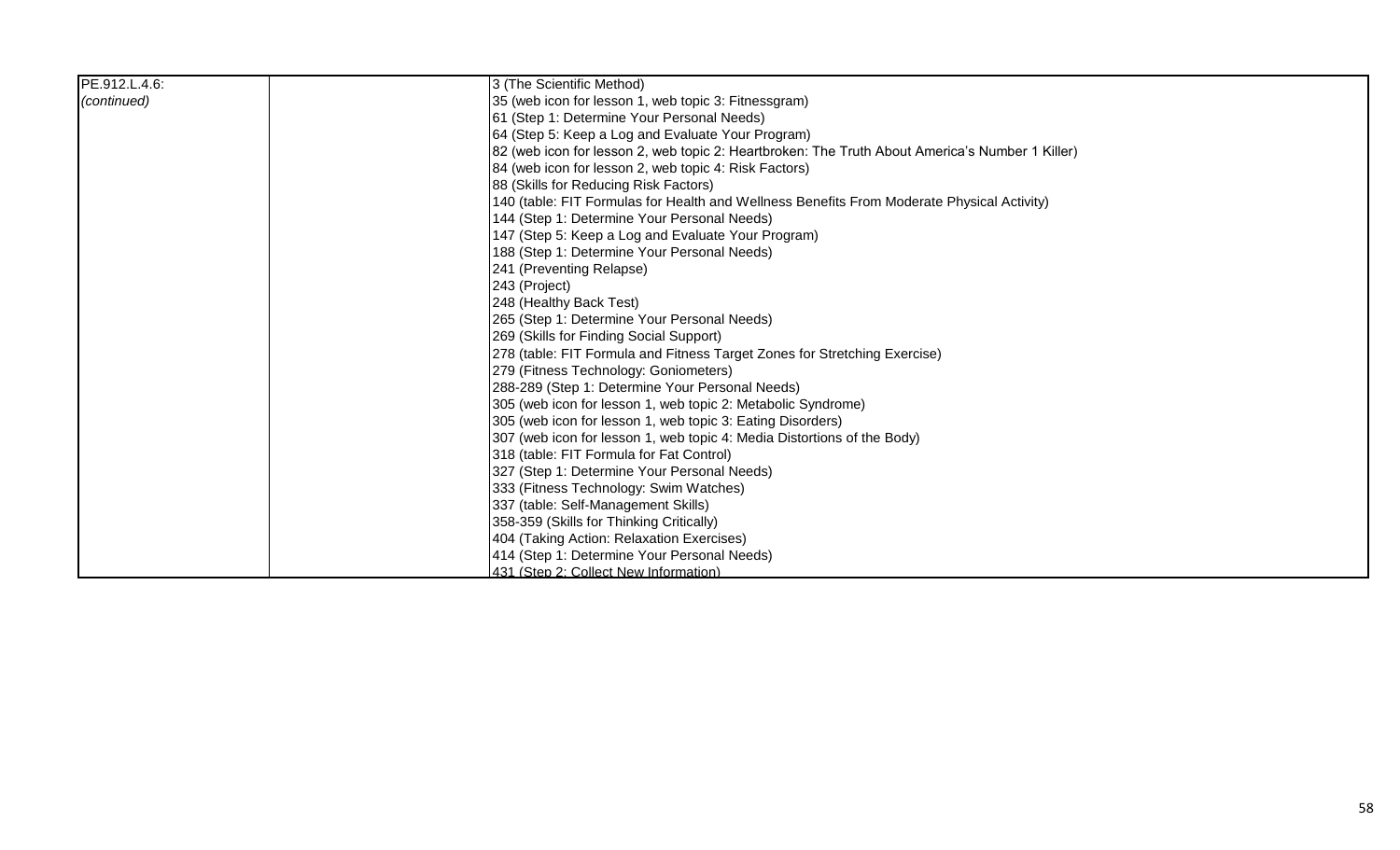| PE.912.L.4.7: | Evaluate how to make changes in | 18 (figure: The total health and wellness chain)                                    |
|---------------|---------------------------------|-------------------------------------------------------------------------------------|
|               | an individual wellness plan as  | 29-31 (Determinants of Fitness, Health, Wellness)                                   |
|               | lifestyle changes occur.        | 31 (Science in Action: Heredity and Fitness, Health, and Wellness)                  |
|               |                                 | 33-35 (Stairway to Lifetime Fitness, Health, and Wellness)                          |
|               |                                 | 34 (figure: The Stairway to Lifetime Fitness, Health, and Wellness)                 |
|               |                                 | 43-44 (Stages of Change for a Healthy Lifestyle)                                    |
|               |                                 | 43 (web icon for lesson 2, web topic 2: What Stage Are You At?)                     |
|               |                                 | 45-47 (Self-Management Skills)                                                      |
|               |                                 | 48-49 (Skills for Building Knowledge and Understanding)                             |
|               |                                 | 61-64 (The Five Steps of Program Planning (step 5))                                 |
|               |                                 | 144-147 (Preparing a Moderate Physical Activity Plan (step 5))                      |
|               |                                 | 188-192 (Preparing a Vigorous Physical Activity Plan (step 5))                      |
|               |                                 | 192 (Consumer Corner: Using the Web for Fitness, Health, and Wellness Information)  |
|               |                                 | 265-268 (Planning a Muscle Fitness Exercise Program (step 5))                       |
|               |                                 | 288-291 (Planning a Flexibility Exercise Program (step 5))                          |
|               |                                 | 305 (Body Fatness, Health, and Wellness)                                            |
|               |                                 | 307 (Science in Action: Media Misrepresentation)                                    |
|               |                                 | 327-333 (Physical Activity and Fitness Assessment (step 5))                         |
|               |                                 | 413 (Healthy Lifestyle Questionnaire)                                               |
|               |                                 | 414-415 (Healthy Lifestyle Planning (step 5))                                       |
|               |                                 | 462-467 (entire lesson, Active Living Opportunities)                                |
| PE.912.L.4.7: |                                 | 3-4 (The Scientific Method)                                                         |
| (continued)   |                                 | 5 (Fit Fact)                                                                        |
|               |                                 | 17 (introduction)                                                                   |
|               |                                 | 18 (Personal Health and Community Health)                                           |
|               |                                 | 24 (Learning to Self-Assess)                                                        |
|               |                                 | 27 (Thinking Critically)                                                            |
|               |                                 | 27 (Project)                                                                        |
|               |                                 | 61 (web icon for lesson 2, web topic 2: Steps in Program Planning)                  |
|               |                                 | 147 (web icon for lesson 1, web topic 3: Logging Your Behaviors)                    |
|               |                                 | 160 (web icon for lesson 1, web topic 4: Graded Exercise Test and Aerobic Capacity) |
|               |                                 | 373 (web icon for lesson 1, web topic 4: Food Logs)                                 |
|               |                                 | 378 (web icon for lesson 2, web topic 2: Serving Sizes)                             |
|               |                                 | 416 (Consumer Corner: Consumer Communities)                                         |
|               |                                 | 419 (Your Healthy Lifestyle Plan)                                                   |
|               |                                 |                                                                                     |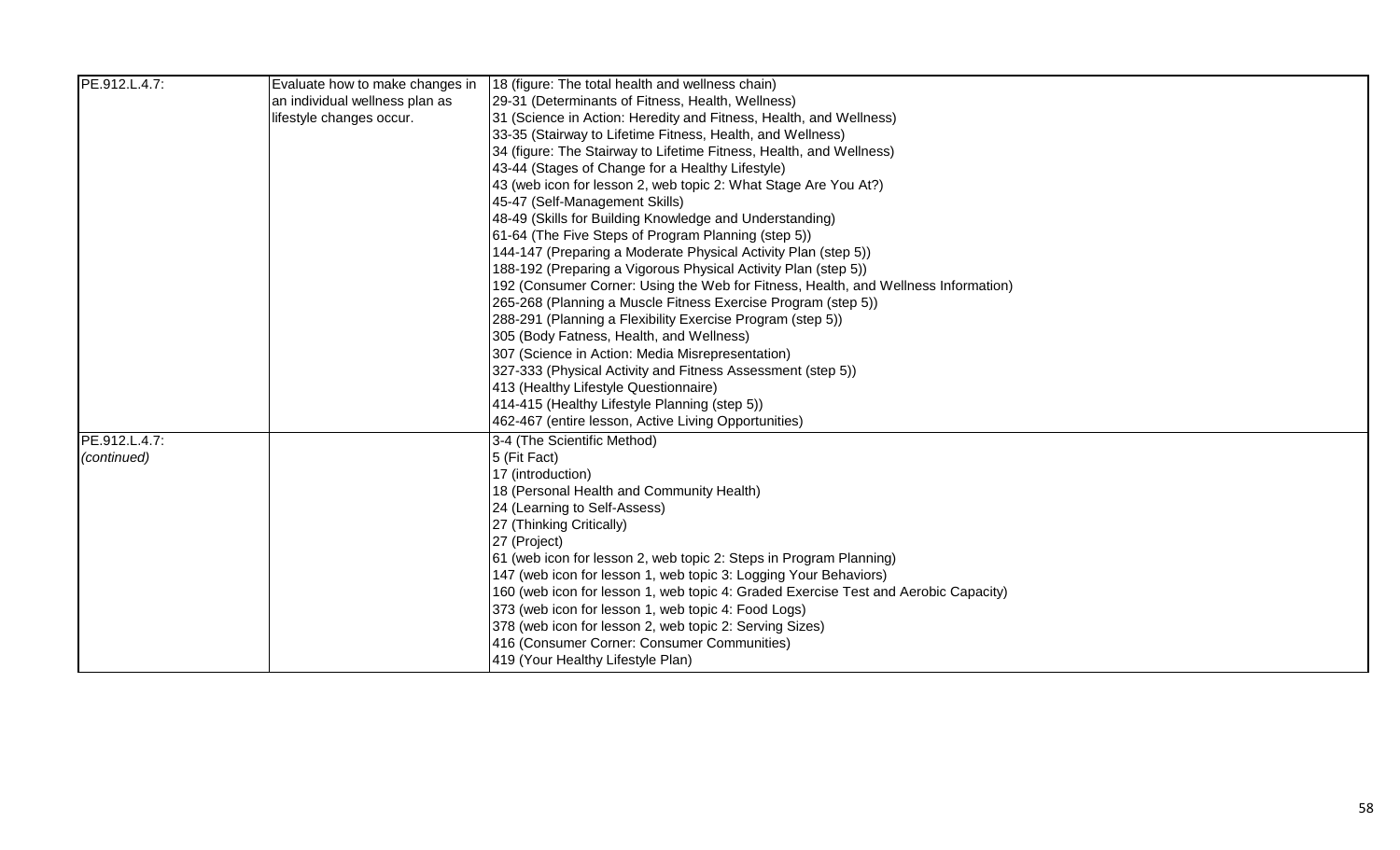| PE.912.M.1.12: | Select and perform complex       | 36-42 (Self-Assessment: Practicing Physical Fitness Tests)                      |
|----------------|----------------------------------|---------------------------------------------------------------------------------|
|                | movements using a variety of     | 57-60 (Self-Assessment: Assessing Muscle Fitness)                               |
|                | equipment which lead to improved | 80-81 (Self-Assessment: Body Composition and Flexibility)                       |
|                | or maintained muscular strength  | 100-101 (Self-Assessment: PACER and Trunk Lift)                                 |
|                | and endurance.                   | 161-162 (Self-Assessment: Step Test and One-Mile Run Test)                      |
|                |                                  | 201-203 (Muscle Fitness Facts)                                                  |
|                |                                  | Remarks/Examples: An example is 204-205 (Fitness Principles and Muscle Fitness) |
|                | performing plyometrics.          | 205-208 (Muscles and Muscle Biomechanics)                                       |
|                |                                  | 206 (plyometrics)                                                               |
|                |                                  | 207 (Fitness Technology: Isokinetic Exercise Machines)                          |
|                |                                  | 208-209 (Muscle Fitness Assessment)                                             |
|                |                                  | 209 (Absolute Versus Relative Strength)                                         |
|                |                                  | 210-217 (Self-Assessment: Muscle Fitness Testing)                               |
|                |                                  | 218-226 (entire lesson, Building Muscle Fitness)                                |
|                |                                  | 227-231 (Free Weight Exercises)                                                 |
|                |                                  | 232-236 (Resistance Machine Exercises)                                          |
|                |                                  | 237-240 (Isometric Exercises)                                                   |
|                |                                  | 242 (Taking Action: Resistance Machine Exercises)                               |
|                |                                  | 245-250 (entire lesson, Core Fitness, Posture, and Back Care)                   |
|                |                                  | 249 (Science in Action: The Mechanics of Lifting)                               |
|                |                                  | 251-254 (Core Muscle Fitness Exercises)                                         |
|                |                                  | 255-257 (Calisthenics)                                                          |
|                |                                  | 258-260 (Self-Assessment: Healthy Back Test)                                    |
|                |                                  | 261-264 (Ergogenic Aids)                                                        |
|                |                                  | 265-268 (Planning a Muscle Fitness Exercise Program)                            |
|                |                                  | 273-275 (Benefits of Good Flexibility)                                          |
|                |                                  | 286-287 (Yoga, Tai Chi, and Pilates)                                            |
|                |                                  | 288-291 (Planning a Flexibility Exercise Program)                               |
|                |                                  | 312-316 (Self-Assessment: Body Measurements)                                    |
|                |                                  | 327-333 (entire lesson, Physical Activity and Fitness Assessment)               |
|                |                                  | 334-335 (Self-Assessment: Your Personal Fitness Test Battery)                   |
|                |                                  | 352 (Self-Assessment: Assessing Your Posture)                                   |
| PE.912.M.1.12: |                                  | 207 (web icon for lesson 1, web topic 2: Isokinetic Machines)                   |
| (continued)    |                                  | 208 (web icon for lesson 1, web topic 3: Measuring Strength)                    |
|                |                                  | 270 (Your Muscle Fitness Exercise Plan)                                         |
|                |                                  | 286 (web icon for lesson 2, web topic 2: Yoga and Tai Chi)                      |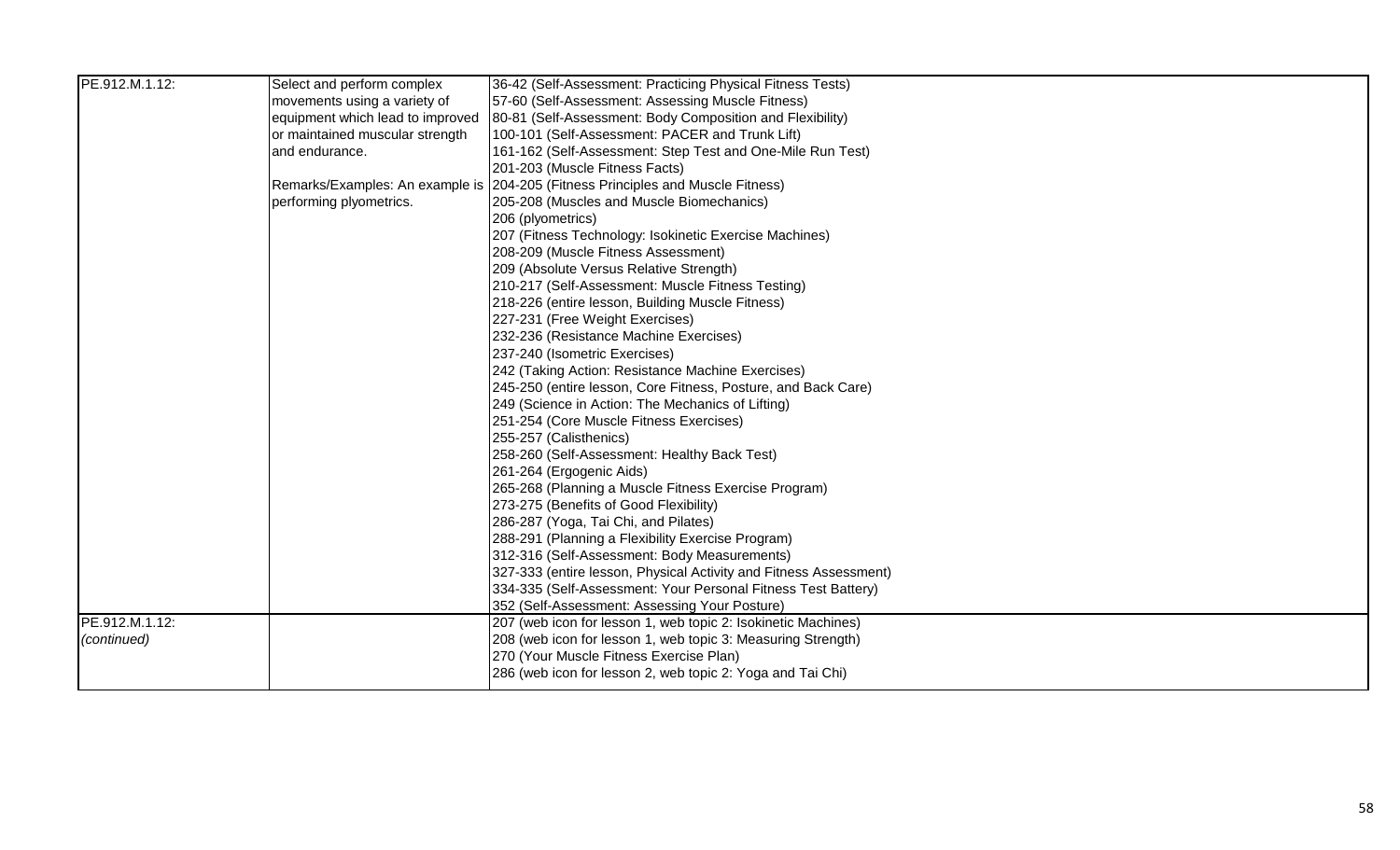| PE.912.M.1.13: | Perform a student-designed  | [188-191 (Preparing a Vigorous Physical Activity Plan)                            |
|----------------|-----------------------------|-----------------------------------------------------------------------------------|
|                | cardiorespiratory enhancing | [195 (Taking Action: Your Vigorous Physical Activity Plan)                        |
|                | workout.                    | 327-333 (entire lesson, Physical Activity and Fitness Assessment)                 |
|                |                             | 342 (Taking Action: Your Physical Activity Plan)                                  |
|                |                             | [50 (web icon for lesson 2, web topic 3: Work Out in the Outdoors?)               |
|                |                             | 154 (web icon for lesson 1, web topic 2: Making My Body Make Stuff!)              |
|                |                             | 157 (web icon for lesson 1, web topic 3: Monitoring Heart Rate)                   |
|                |                             | 166 (web icon for lesson 2, web topic 3: Calculating Your Target Heart Rate Zone) |
|                |                             | 176 (web icon for lesson 1, web topic 2: That's Hot!)                             |
|                |                             | 181 (web icon for lesson 1, web topic 3: Bursts of Energy and Interval Training)  |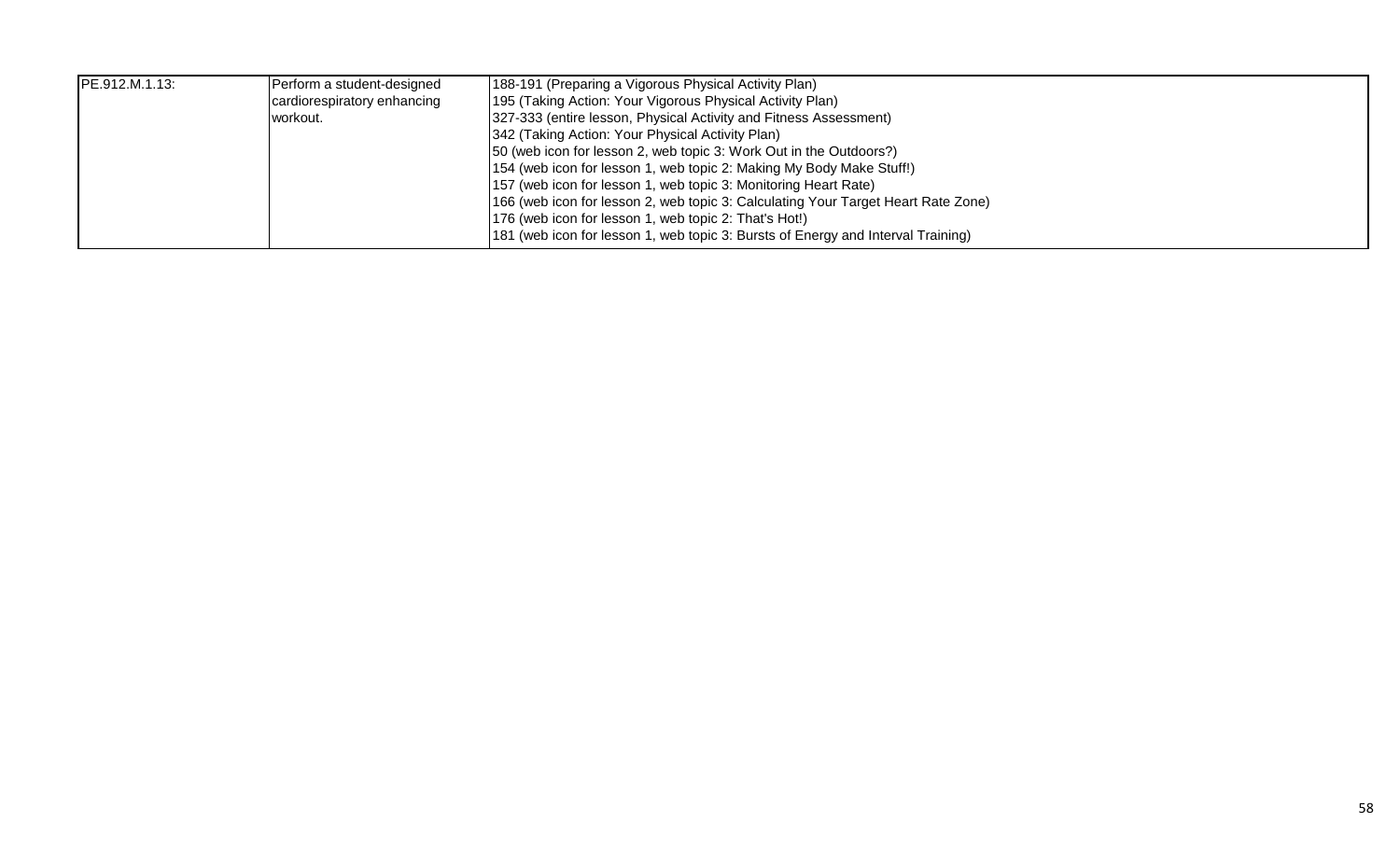| PE.912.M.1.14: | Utilize technology to assess,        | 7 (Fitness Technology: World Wide Web)                                                 |
|----------------|--------------------------------------|----------------------------------------------------------------------------------------|
|                | enhance and maintain health and      | 35 (Fitness Technology: Fitnessgram)                                                   |
|                | skill-related fitness levels.        | 35 (web icon for lesson 1, web topic 3: Fitnessgram)                                   |
|                |                                      | 55 (Fitness Technology: Smartphones and Tablet Computers)                              |
|                | Remarks/Examples: Some               | 65 (Consumer Corner: Too Good to Be True)                                              |
|                | examples of technology are Excel     | 98 (Fitness Technology: Activitygram)                                                  |
|                | spreadsheets or web based            | 98 (web icon for lesson 1, web topic 3: Activitygram)                                  |
|                | programs to chart or log activities, | 103 (Science in Action: Personal Fitness Assessment)                                   |
|                | heart rate monitors, videotapes or   | 113 (Fitness Technology: Motion Analysis Systems)                                      |
|                | digital cameras.                     | 130 (Consumer Corner: Putting Technology Into Action)                                  |
|                |                                      | 142 (Fitness Technology: Pedometers and Accelerometers)                                |
|                |                                      | 157 (Fitness Technology: Heart Rate Monitors)                                          |
|                |                                      | 177 (Fitness Technology: Global Positioning System)                                    |
|                |                                      | 192 (Consumer Corner: Using the Web for Fitness, Health, and Wellness Information)     |
|                |                                      | 207 (Fitness Technology: Isokinetic Exercise Machines)                                 |
|                |                                      | 246 (Fitness Technology: Exercise Machines With Memory)                                |
|                |                                      | 306-309 (Laboratory Measurements for Assessing Body Composition)                       |
|                |                                      | 310 (Fitness Technology: Bioelectrical Impedance Analysis)                             |
|                |                                      | 333 (Fitness Technology: Swim Watches)                                                 |
|                |                                      | 347 (Consumer Corner: Reliable Consumer Groups)                                        |
|                |                                      | 347 (web icon for lesson 1, web topic 2: Reliable Web Resources)                       |
|                |                                      | 351 (Fitness Technology: Quack Machines)                                               |
|                |                                      | 356-357 (Evaluating Internet Resources)                                                |
|                |                                      | 381 (Fitness Technology: What's in Your Food?)                                         |
|                |                                      | 393 (web icon for lesson 1, web topic 3: Teen Resources (Hotlines and Social Support)) |
|                |                                      | 397 (Fitness Technology: Prevention of Cyberbullying)                                  |
|                |                                      | 403 (Academic Connection: Literacy)                                                    |
|                |                                      | 408 (Fitness Technology: Sleep Tracking)                                               |
|                |                                      | 416 (Consumer Corner: Consumer Communities)                                            |
|                |                                      | 432 (Fitness Technology: Computers Keep Getting Smarter)                               |
|                |                                      | 440 (Science in Action: Biomechanical Analysis)                                        |
|                |                                      | 446 (Fitness Technology: Movement Analysis Apps)                                       |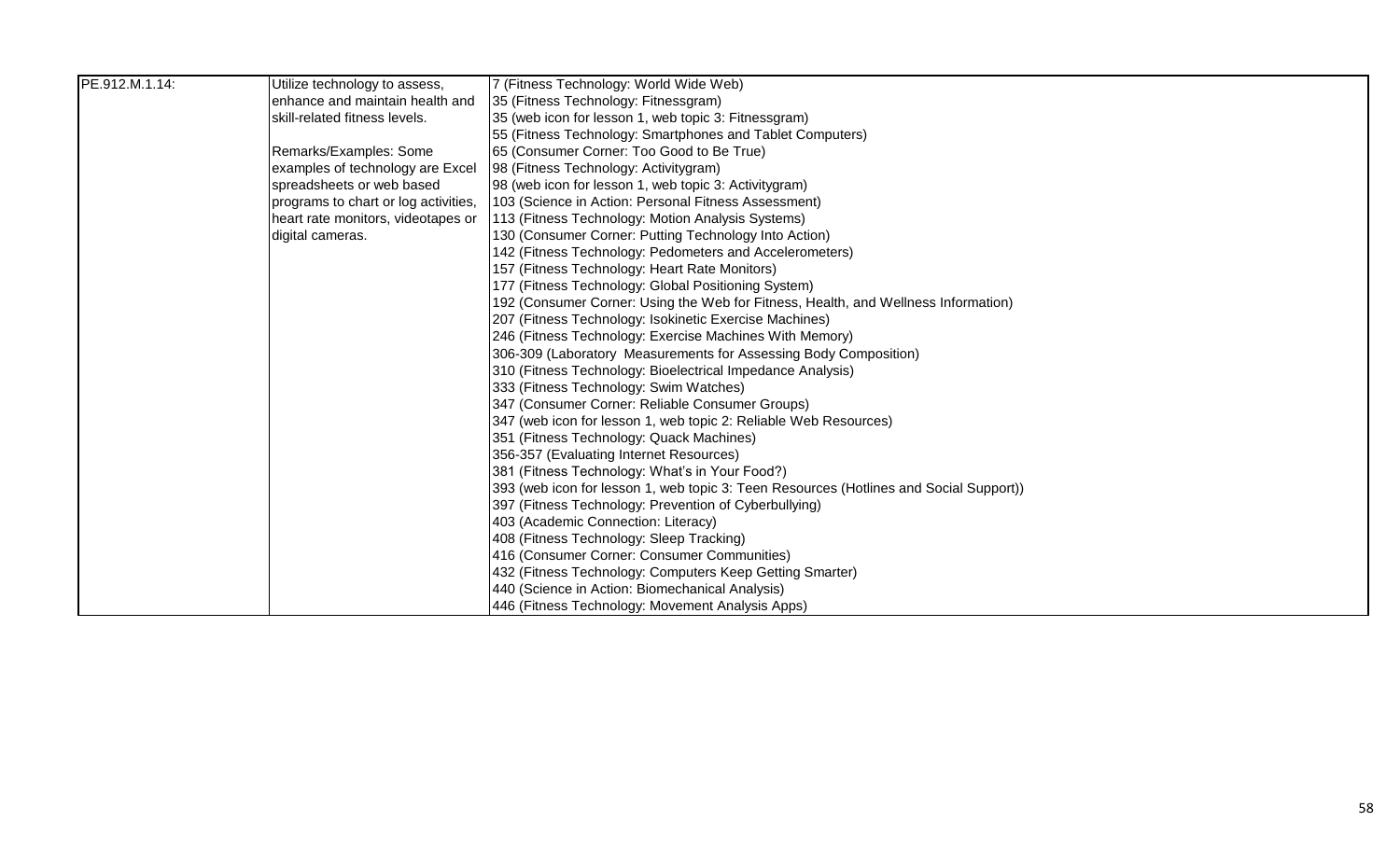| PE.912.M.1.14: |                                 | 55 (web icon for lesson 1, web topic 3: FitPhones?)                                              |
|----------------|---------------------------------|--------------------------------------------------------------------------------------------------|
| (continued)    |                                 | 80 (web icon for lesson 1, web topic 4: BMI Calculator)                                          |
|                |                                 | 103 (web icon for lesson 2, web topic 2: Fitness Test Battery)                                   |
|                |                                 | 142 (web icon for lesson 1, web topic 3: Keeping Track of Physical Activity)                     |
|                |                                 | 160 (web icon for lesson 1, web topic 4: Graded Exercise Test and Aerobic Capacity)              |
|                |                                 | 166 (web icon for lesson 2, web topic 3: Calculating Your Target Heart Rate Zone)                |
|                |                                 | 207 (web icon for lesson 1, web topic 2: Isokinetic Machines)                                    |
|                |                                 | 223 (Fit Fact)                                                                                   |
|                |                                 | 321 (web icon for lesson 2, web topic 3: Estimating Energy Requirements)                         |
|                |                                 | 359 (Academic Connection: Critical Thinking Skills)                                              |
| PE.912.M.1.15: | Select and apply sport/activity | 8-9 (Science in Action: Guidelines for Warming Up and Cooling Down)                              |
|                | specific warm-up and cool-down  | 8 (web icon for lesson 1, web topic 4: Warm-Up = Hot Topic)                                      |
|                | techniques.                     | 26 (web icon for lesson 2, web topic 4: Dynamic and Stretching Warm-Ups: What's the Difference?) |
|                |                                 | 278-279 (Ballistic Stretching)                                                                   |
|                |                                 | 280 (Science in Action: Dynamic Movement Exercise)                                               |
|                |                                 | 287-288 (Guidelines for Flexibility Exercise)                                                    |
|                |                                 | 3 (Lesson Vocabulary)                                                                            |
|                |                                 | 11 (Self-Assessment: Physical Fitness Challenges)                                                |
|                |                                 | 42 (Test of Flexibility)                                                                         |
|                |                                 | 64 (figure: Jordan's two-week written program plan)                                              |
|                |                                 | 69 (Exercise Circuits)                                                                           |
|                |                                 | 79 (Other General Preparation Guidelines)                                                        |
|                |                                 | 172 (Target Heart Rate Workouts)                                                                 |
|                |                                 | 186 (Safety Tips for Vigorous Physical Activity)                                                 |
|                |                                 | 195 (Your Vigorous Physical Activity Plan)                                                       |
|                |                                 | 210 (Self-Assessment: Muscle Fitness Testing)                                                    |
|                |                                 | 270 (Your Muscle Fitness Exercise Plan)                                                          |
|                |                                 | 273 (introduction)                                                                               |
|                |                                 | 282 (Self-Assessment: Arm, Leg, and Trunk Flexibility)                                           |
|                |                                 | 289 (Step 2: Consider Your Program Options)                                                      |
|                |                                 | 290 (figure: Elijah's written flexibility exercise plan)                                         |
|                |                                 | 291 (top of left column)                                                                         |
|                |                                 | 299 (Your Flexibility Exercise Plan)                                                             |
|                |                                 | 329 (Step 3: Set Goals)                                                                          |
|                |                                 | 356 (top of left column)                                                                         |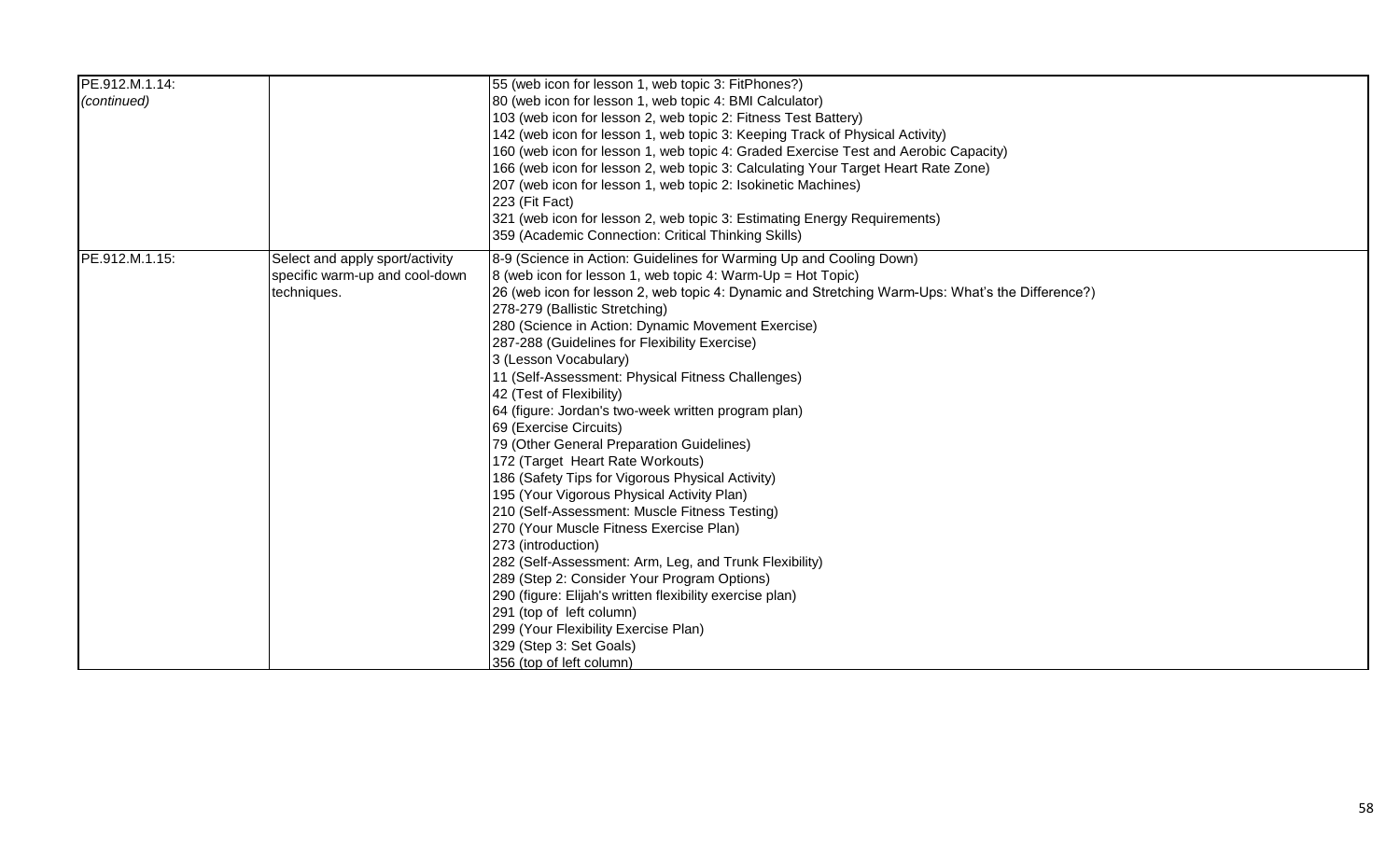| PE.912.M.1.19: | Use correct body alignment,     | 227-231 (Free Weight Exercises)                                                     |
|----------------|---------------------------------|-------------------------------------------------------------------------------------|
|                |                                 | strength, flexibility and coordination 232-236 (Resistance Machine Exercises)       |
|                | in the performance of technical | 237-240 (Isometric Exercises)                                                       |
|                | movements.                      | 245 (Core Muscles)                                                                  |
|                |                                 | 246-247 (Back Problems)                                                             |
|                |                                 | 247 (Posture Problems)                                                              |
|                |                                 | 247-248 (Back and Posture Improvement and Maintenance)                              |
|                |                                 | 248 (Biomechanical Principles for Lifting, Carrying, and Moving Objects)            |
|                |                                 | [249 (Science in Action: The Mechanics of Lifting)                                  |
|                |                                 | 250 (PRE and Injury)                                                                |
|                |                                 | 251-254 (Core Muscle Fitness Exercises)                                             |
|                |                                 | 255-257 (Calisthenics)                                                              |
|                |                                 | 258-260 (Self-Assessment: Healthy Back Test)                                        |
|                |                                 | 275 (Rehabilitation From Injury and Medical Problems)                               |
|                |                                 | 279-280 (Balancing Muscle Fitness and Flexibility)                                  |
|                |                                 | 287-288 (Guidelines for Flexibility Exercise)                                       |
|                |                                 | 292-297 (Flexibility Exercises)                                                     |
|                |                                 | [352 (Self-Assessment: Assessing Your Posture)                                      |
|                |                                 | 286 (web icon for lesson 2, web topic 2: Yoga and Tai Chi)                          |
|                |                                 | [287 (web icon for lesson 2, web topic 3: Safe Flexibility for You and Your Elders) |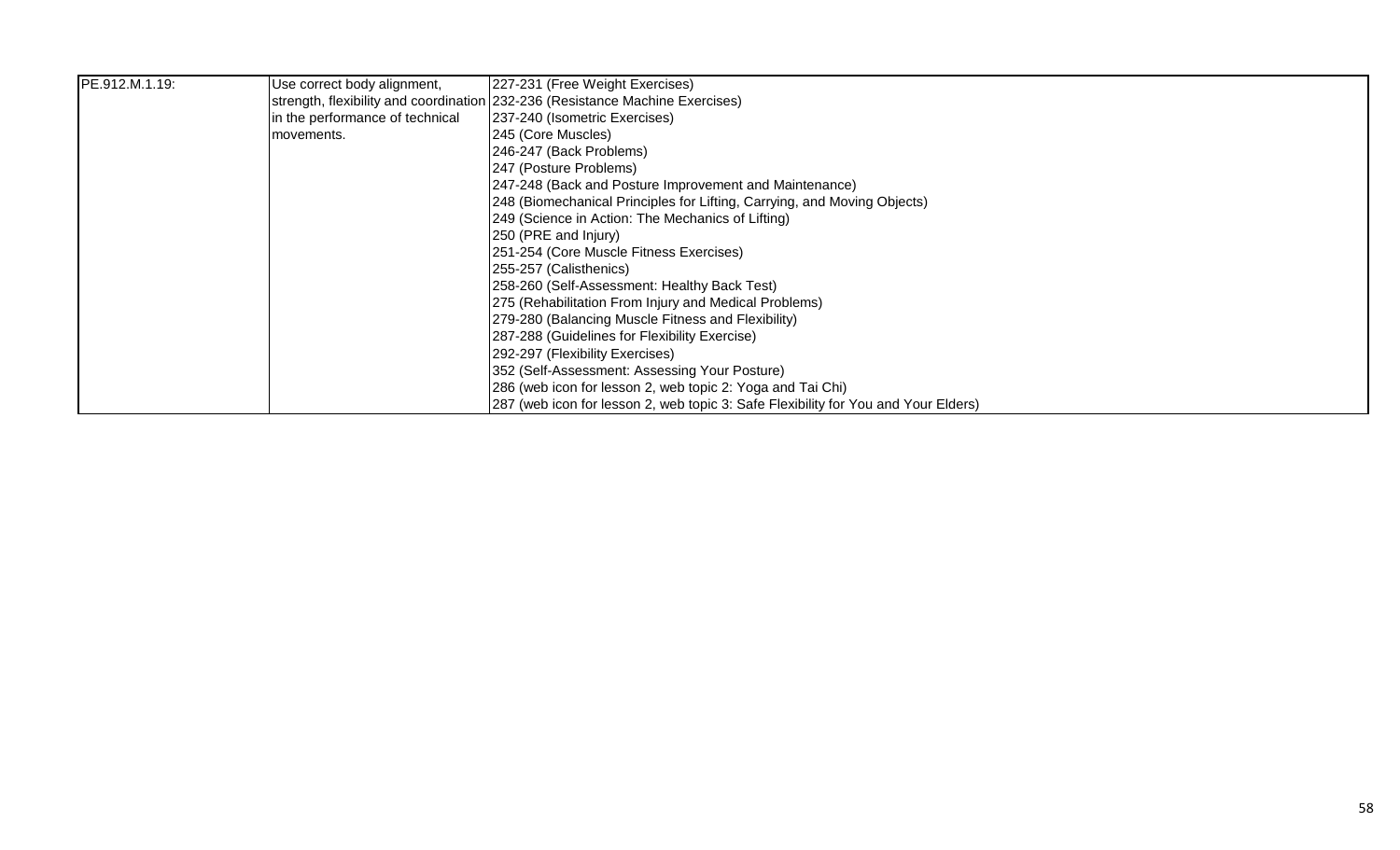| PE.912.M.1.34: | Demonstrate use of the          | 36-42 (Self-Assessment: Practicing Physical Fitness Tests)                            |
|----------------|---------------------------------|---------------------------------------------------------------------------------------|
|                |                                 | mechanical principles as they apply 57-60 (Self-Assessment: Assessing Muscle Fitness) |
|                | to specific course activities.  | 80-81 (Self-Assessment: Body Composition and Flexibility)                             |
|                |                                 | 100-101 (Self-Assessment: PACER and Trunk Lift)                                       |
|                | Remarks/Examples: Some          | 127 (Risky Exercises)                                                                 |
|                | examples are balance, force and | 161-162 (Self-Assessment: Step Test and One-Mile Run Test)                            |
|                | leverage.                       | 184-185 (Self-Assessment: Assessing Jogging Techniques)                               |
|                |                                 | 201-203 (Muscle Fitness Facts)                                                        |
|                |                                 | 205-208 (Muscles and Muscle Biomechanics)                                             |
|                |                                 | 210-217 (Self-Assessment: Muscle Fitness Testing)                                     |
|                |                                 | 242 (Taking Action: Resistance Machine Exercises)                                     |
|                |                                 | 245-250 (entire lesson, Core Fitness, Posture, and Back Care)                         |
|                |                                 | 249 (Science in Action: The Mechanics of Lifting)                                     |
|                |                                 | 258-260 (Self-Assessment: Healthy Back Test)                                          |
|                |                                 | 273-275 (Benefits of Good Flexibility)                                                |
|                |                                 | 312-316 (Self-Assessment: Body Measurements)                                          |
|                |                                 | 334-335 (Self-Assessment: Your Personal Fitness Test Battery)                         |
|                |                                 | 352 (Self-Assessment: Assessing Your Posture)                                         |
|                |                                 | 437-438 (Biomechanical Principles)                                                    |
|                |                                 | 439-441 (Fundamental Skills: Stance and Locomotor Skills)                             |
|                |                                 | 440 (Science in Action: Biomechanical Analysis)                                       |
|                |                                 | 442 (Self-Assessment: Analyzing Basic Skills)                                         |
|                |                                 | 443-449 (entire lesson, Moving Implements and Objects)                                |
|                |                                 | 452 (Applying Principles)                                                             |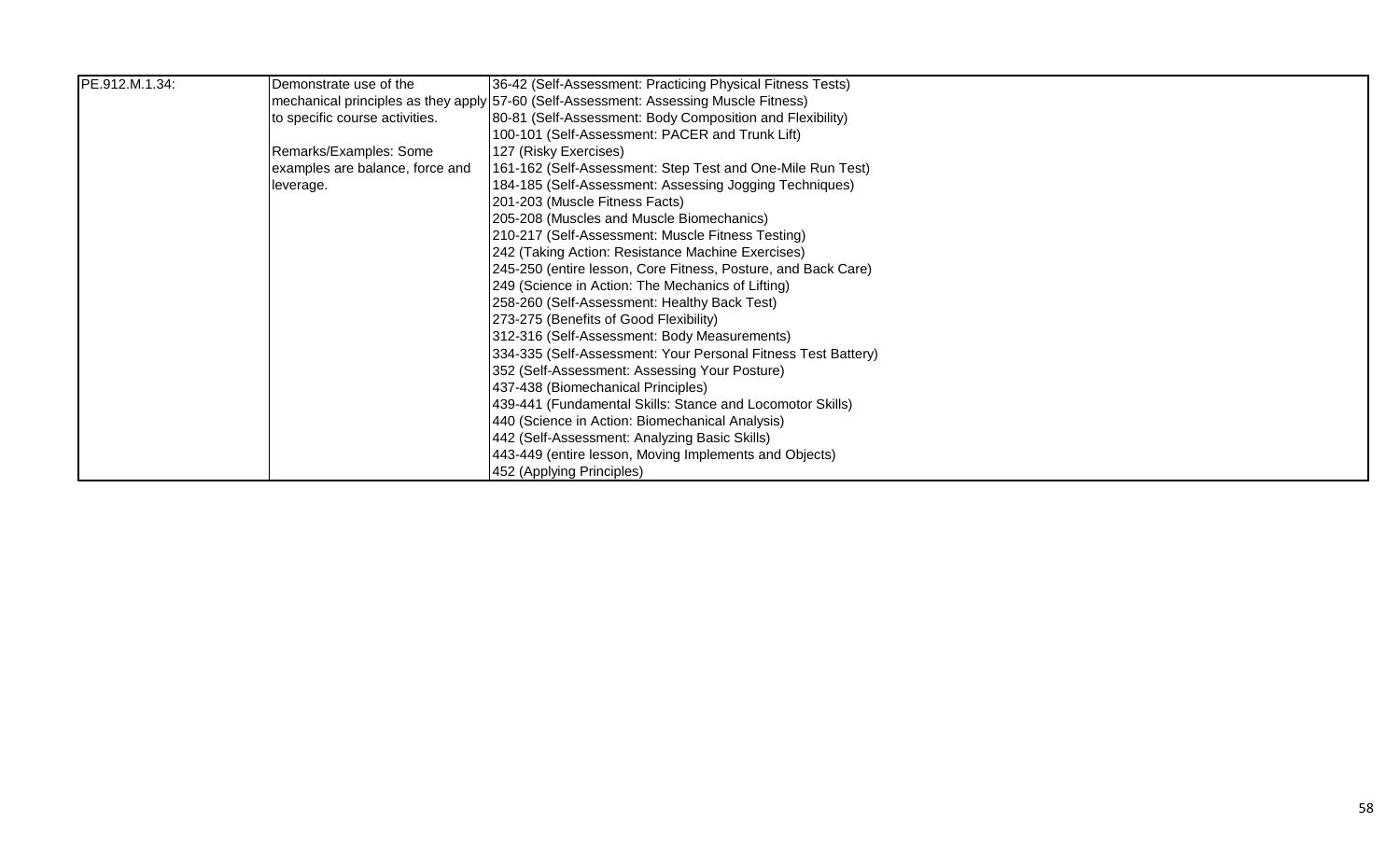| PE.912.M.1.35: |                                   | Select proper equipment and apply 8-9 (Science in Action: Guidelines for Warming Up and Cooling Down) |
|----------------|-----------------------------------|-------------------------------------------------------------------------------------------------------|
|                | all appropriate safety procedures | $8$ (web icon for lesson 1, web topic 4: Warm-Up = Hot Topic)                                         |
|                | necessary for participation.      | 26 (web icon for lesson 2, web topic 4: Dynamic and Stretching Warm-Ups: What's the Difference?)      |
|                |                                   | 73-79 (entire lesson, Safe and Smart Physical Activity)                                               |
|                |                                   | 75 (Science in Action: Science Prepares Us for Safe Exercise)                                         |
|                |                                   | 124-130 (entire lesson, Physical Activity and Injury)                                                 |
|                |                                   | 133 (Safe Exercise Circuit)                                                                           |
|                |                                   | 186 (Safety Tips (equipment))                                                                         |
|                |                                   | 204 (Science in Action: Resistance Exercise Among Youth)                                              |
|                |                                   | 221 (Make sure that your workout area is safe)                                                        |
|                |                                   | 222 (Practicing Proper Exercise and Spotting Technique)                                               |
|                |                                   | 241-242 (Preventing Relapse)                                                                          |
|                |                                   | 246-247 (Back Problems; Posture Problems)                                                             |
|                |                                   | 247-248 (Back and Posture Improvement and Maintenance)                                                |
|                |                                   | 249 (Science in Action: The Mechanics of Lifting)                                                     |
|                |                                   | 250 (PRE and Injury)                                                                                  |
|                |                                   | 262 (Fit Fact)                                                                                        |
|                |                                   | 275 (Fit Fact)                                                                                        |
|                |                                   | 354-355 (Exercise Equipment)                                                                          |
|                |                                   | 408-412 (Making Healthy Lifestyle Choices)                                                            |
|                |                                   | 459 (Etiquette in Physical Activity)                                                                  |
| PE.912.M.1.35: |                                   | 83 (web icon for lesson 2, web topic 3: The ABCs of AEDs)                                             |
| (continued)    |                                   | 87 (Overuse Injuries)                                                                                 |
|                |                                   | 98 (Flexibility Exercises)                                                                            |
|                |                                   | 176 (Aerobic Dance)                                                                                   |
|                |                                   | 184 (Assessing Jogging Techniques)                                                                    |
|                |                                   | 186 (Safety Tips for Vigorous Physical Activity)                                                      |
|                |                                   | 187-188 (Finding the Best Vigorous Activities for You)                                                |
|                |                                   | 188 (photo)                                                                                           |
|                |                                   | 207 (Fitness Technology: Isokinetic Exercise Machines)                                                |
|                |                                   | 220 (web icon for lesson 2, web topic 3: Resistance Training for Youth)                               |
|                |                                   | 224 (Building Power)                                                                                  |
|                |                                   | 245 (introductory paragraph)                                                                          |
|                |                                   | 269 (Get proper equipment)                                                                            |
|                |                                   | 275 (Rehabilitation From Injury and Medical Problems)                                                 |
|                |                                   | 276 (Range-of-Motion Exercise)                                                                        |
|                |                                   | 287 (web icon for lesson 2, web topic 3: Safe Flexibility for You and Your Elders)                    |
|                |                                   | 353-354 (Evaluating Health Clubs)                                                                     |
|                |                                   | 358-359 (Skills for Thinking Critically)                                                              |
|                |                                   | 409 (Fit Fact)                                                                                        |
|                |                                   | 455 (Lesson Vocabulary: etiquette)                                                                    |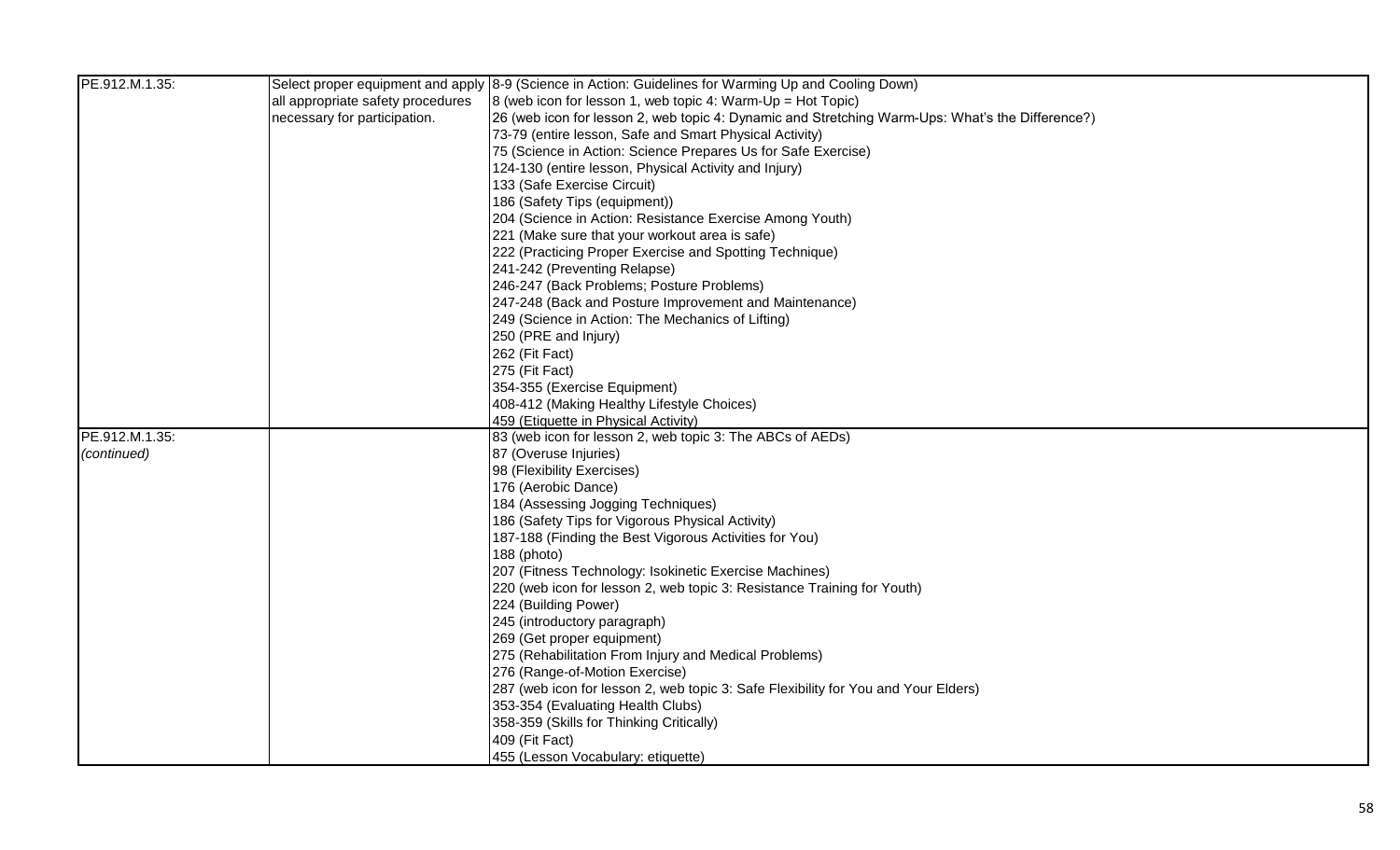| PE.912.M.1.5: | Apply strategies for self-      | 3-4 (The Scientific Method)                                          |
|---------------|---------------------------------|----------------------------------------------------------------------|
|               | improvement based on individual | 24-25 (Skills for Learning to Self-Assess)                           |
|               | strengths and needs.            | 61-66 (entire lesson, Program Planning)                              |
|               |                                 | 144-147 (entire lesson, Preparing a Moderate Physical Activity Plan) |
|               |                                 | 148-149 (Skills for Managing Time)                                   |
|               |                                 | 188-192 (Preparing a Vigorous Physical Activity Plan)                |
|               |                                 | 265-267 (Planning a Muscle Fitness Exercise Program)                 |
|               |                                 | 288-291 (Planning a Flexibility Exercise Program)                    |
|               |                                 | 298 (Skills for Overcoming Barriers)                                 |
|               |                                 | 327-333 (entire lesson, Physical Activity and Fitness Assessment)    |
|               |                                 | 371-372 (The Ideal Diet?)                                            |
|               |                                 | 377-378 (Servings and Portions)                                      |
|               |                                 | 382-383 (Nutrition Advertising Strategies and Tactics)               |
|               |                                 | 384-385 (Skills for Saying No)                                       |
|               |                                 | 395-398 (entire lesson, Managing Stress)                             |
|               |                                 | 414-415 (Healthy Lifestyle Planning)                                 |
|               |                                 | 429-432 (entire lesson, Strategy and Tactics)                        |
|               |                                 | 433 (Skills for Developing Tactics)                                  |
|               |                                 | 17 (introduction)                                                    |
|               |                                 | 31 (Healthy Lifestyle Choices)                                       |
|               |                                 | 31 (Fit Fact)                                                        |
|               |                                 | 32 (Feeling Good)                                                    |
|               |                                 | 34-35 (Steps 4, 5, and 6)                                            |
|               |                                 | 43 (Stages of Change for a Healthy Lifestyle)                        |
|               |                                 | 46 (table, second #1)                                                |
|               |                                 | 53 (introductory paragraph)                                          |
|               |                                 | 85 (Obesity)                                                         |
|               |                                 | 86 (Other Hypokinetic Conditions)                                    |
|               |                                 | 93 (web icon for lesson 1, web topic 2: The Principle of Overload)   |
|               |                                 | 105 (Fit Fact)                                                       |
|               |                                 | 126 (Use moderation)                                                 |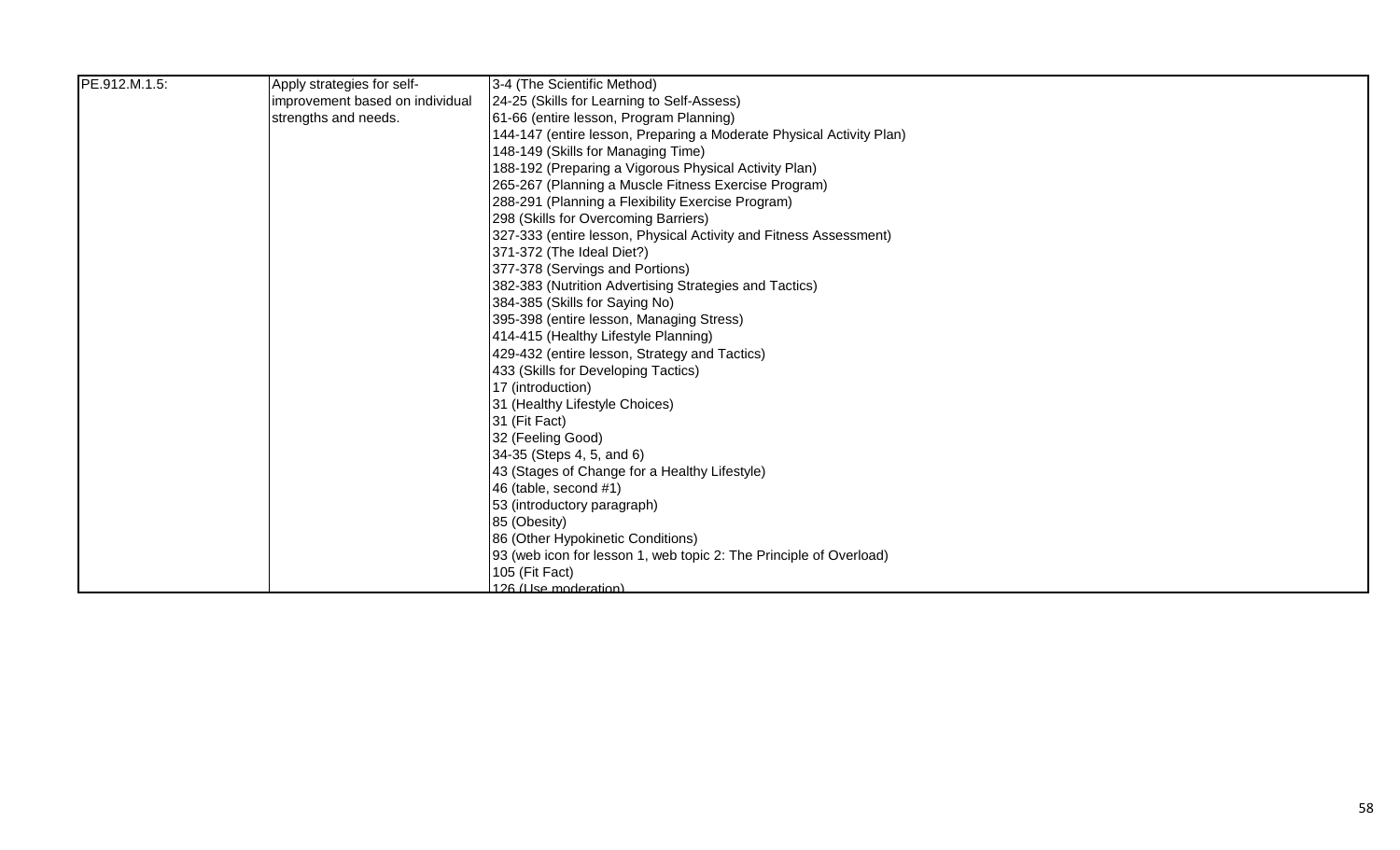| PE.912.M.1.5: | 140 (Science in Action: Sedentary Living)                                          |
|---------------|------------------------------------------------------------------------------------|
| (continued)   | 147 (web icon for lesson 1, web topic 3: Logging Your Behaviors)                   |
|               | 150 (Taking Action: Your Moderate Physical Activity Plan)                          |
|               | 187 (web icon for lesson 2, web topic 2: Fitness for Active Sports)                |
|               | 192 (Consumer Corner: Using the Web for Fitness, Health, and Wellness Information) |
|               | 195 (Taking Action: Your Vigorous Physical Activity Plan)                          |
|               | 246-247 (Back Problems)                                                            |
|               | 261 (introduction)                                                                 |
|               | 264 (Fit Fact)                                                                     |
|               | 268 (web icon for lesson 2, web topic 3: Periodization)                            |
|               | 270 (Taking Action: Your Muscle Fitness Exercise Plan)                             |
|               | 299 (Taking Action: Your Flexibility Exercise Plan)                                |
|               | 303 (Fit Fact)                                                                     |
|               | 306 (Fit Fact)                                                                     |
|               | 337 (table, second #1)                                                             |
|               | 338 (web icon for lesson 2, web topic 3: Changing Negative Attitudes)              |
|               | 339 (Fit Fact)                                                                     |
|               | 342 (Taking Action: Your Physical Activity Plan)                                   |
|               | 373 (web icon for lesson 1, web topic 4: Food Logs)                                |
|               | 382 (Nutrition Advertising Strategies and Tactics)                                 |
|               | 408 (Fitness Technology: Sleep Tracking)                                           |
|               | 408 (Fit Fact)                                                                     |
|               | 419 (Taking Action: Your Healthy Lifestyle Plan)                                   |
|               | 424 (Fit Fact)                                                                     |
|               | 458 (Fit Fact)                                                                     |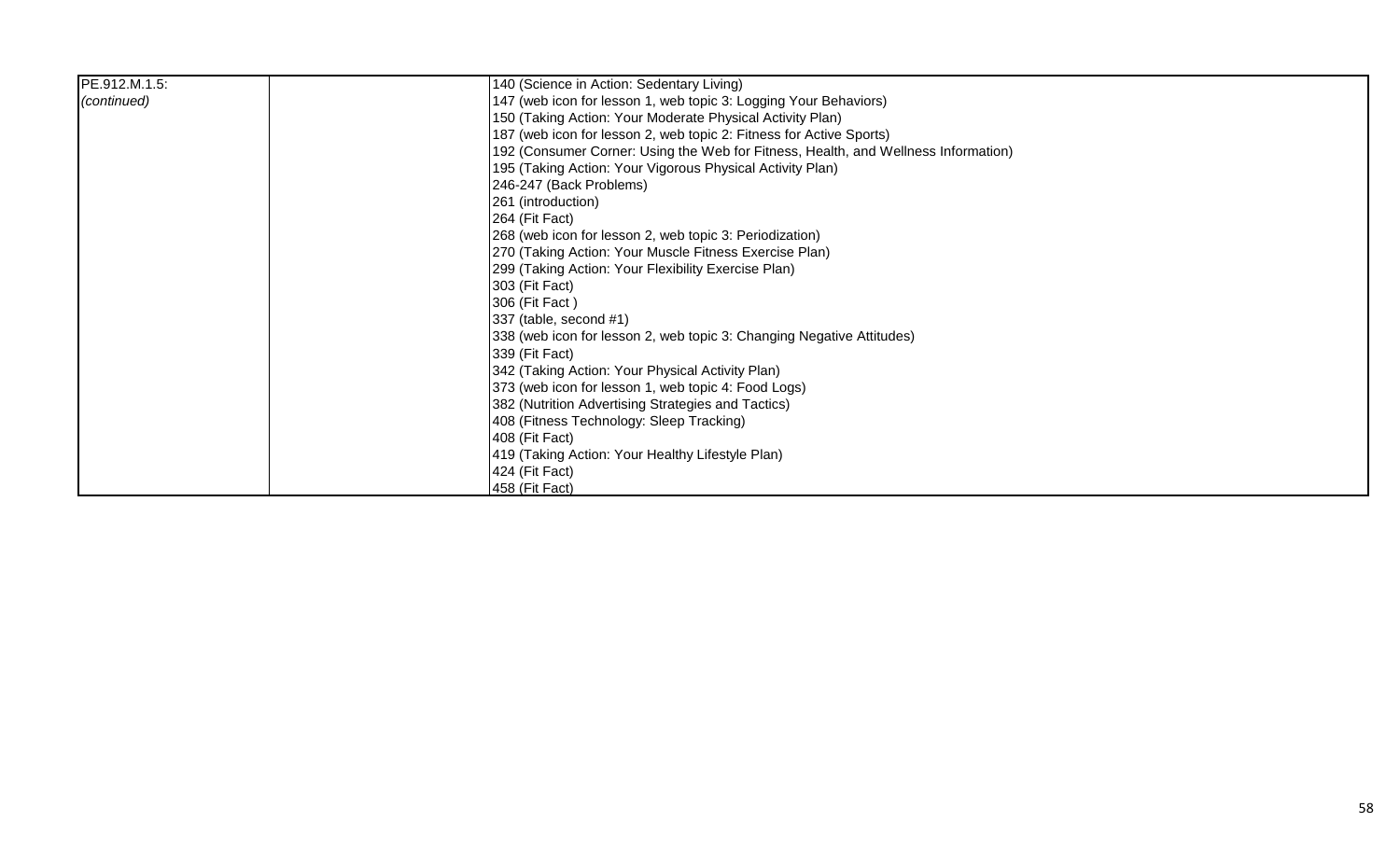| PE.912.R.5.2: | Develop strategies for including                                       | 72, 99, 114, 116, 130, 166, 184, 195, 202, 244, 287, 388, 391, 397, 404, 405, 409, 415, 431, 446, 447, 452, 457, 464, 467 (photos: portraying |
|---------------|------------------------------------------------------------------------|-----------------------------------------------------------------------------------------------------------------------------------------------|
|               | persons of diverse backgrounds                                         | diversity)                                                                                                                                    |
|               | and abilities while participating in a 111-112 (Skill-Related Fitness) |                                                                                                                                               |
|               | variety of physical activities.                                        | 131-132 (Skills for Improving Performance)                                                                                                    |
|               |                                                                        | 141 (Fit Fact)                                                                                                                                |
|               |                                                                        | 145 (web icon for lesson 2, web topic 2: Get Started With Moderate Physical Activity)                                                         |
|               |                                                                        | 176 (Cooper's Aerobics)                                                                                                                       |
|               |                                                                        | 193-194 (Skills for Choosing Good Activities)                                                                                                 |
|               |                                                                        | 269 (Skills for Finding Social Support)                                                                                                       |
|               |                                                                        | 286-287 (Yoga, Tai Chi, and Pilates)                                                                                                          |
|               |                                                                        | 340-341 (Changing Attitudes)                                                                                                                  |
|               |                                                                        | 418 (Skills for Thinking Success)                                                                                                             |
|               |                                                                        | 425 (web icon for lesson 1, web topic 3: The Importance of Physical Education)                                                                |
|               |                                                                        | 459 (Etiquette in Physical Activity)                                                                                                          |
|               |                                                                        | 459-460 (Diversity: Respect for Others)                                                                                                       |
|               |                                                                        | 465-466 (Daring to Try)                                                                                                                       |
|               |                                                                        | 465 (figure: optimal challenge)                                                                                                               |
|               |                                                                        | 466 (Fitness Technology: Social Support)                                                                                                      |
|               |                                                                        | 467 (Helping Others in Physical Activity)                                                                                                     |
|               |                                                                        | 177 (Dance)                                                                                                                                   |
|               |                                                                        | 353 (introduction)                                                                                                                            |
|               |                                                                        | 384 (Saying No)                                                                                                                               |
|               |                                                                        | 426-427 (Dance Education)                                                                                                                     |
|               |                                                                        | 478 (tai chi)                                                                                                                                 |
|               |                                                                        | 478 (yoga)                                                                                                                                    |
| PE.912.R.5.3: | Demonstrate sportsmanship during 455-458 (Teams and Teamwork)          |                                                                                                                                               |
|               | game situations.                                                       | 455 (web icon for lesson 1, web topic 2: Are You a Leader?)                                                                                   |
|               |                                                                        | 457 (Science in Action: Group Cohesiveness)                                                                                                   |
|               | Remarks/Examples: Some                                                 | 458-459 (Making and Enforcing Rules)                                                                                                          |
|               | examples are controlling emotions,                                     | 459 (Etiquette in Physical Activity)                                                                                                          |
|               | resolving conflicts, respecting                                        | 459-460 (Diversity: Respect for Others)                                                                                                       |
|               | opponents and officials, and                                           | 460 (Sportsmanship)                                                                                                                           |
|               | accepting both victory and defeat.                                     | 460 (Sensitivity, Trust, and Respect)                                                                                                         |
|               |                                                                        | 460 (web icon for lesson 1, web topic 4: YOLO, So Don't Be a Bully)                                                                           |
|               |                                                                        | 468 (Skills for Conflict Resolution)                                                                                                          |
|               |                                                                        | 455 (Lesson Vocabulary, sportsmanship)                                                                                                        |
|               |                                                                        | 458 (Fit Fact)                                                                                                                                |
|               |                                                                        | 477 (definition, sportsmanship)                                                                                                               |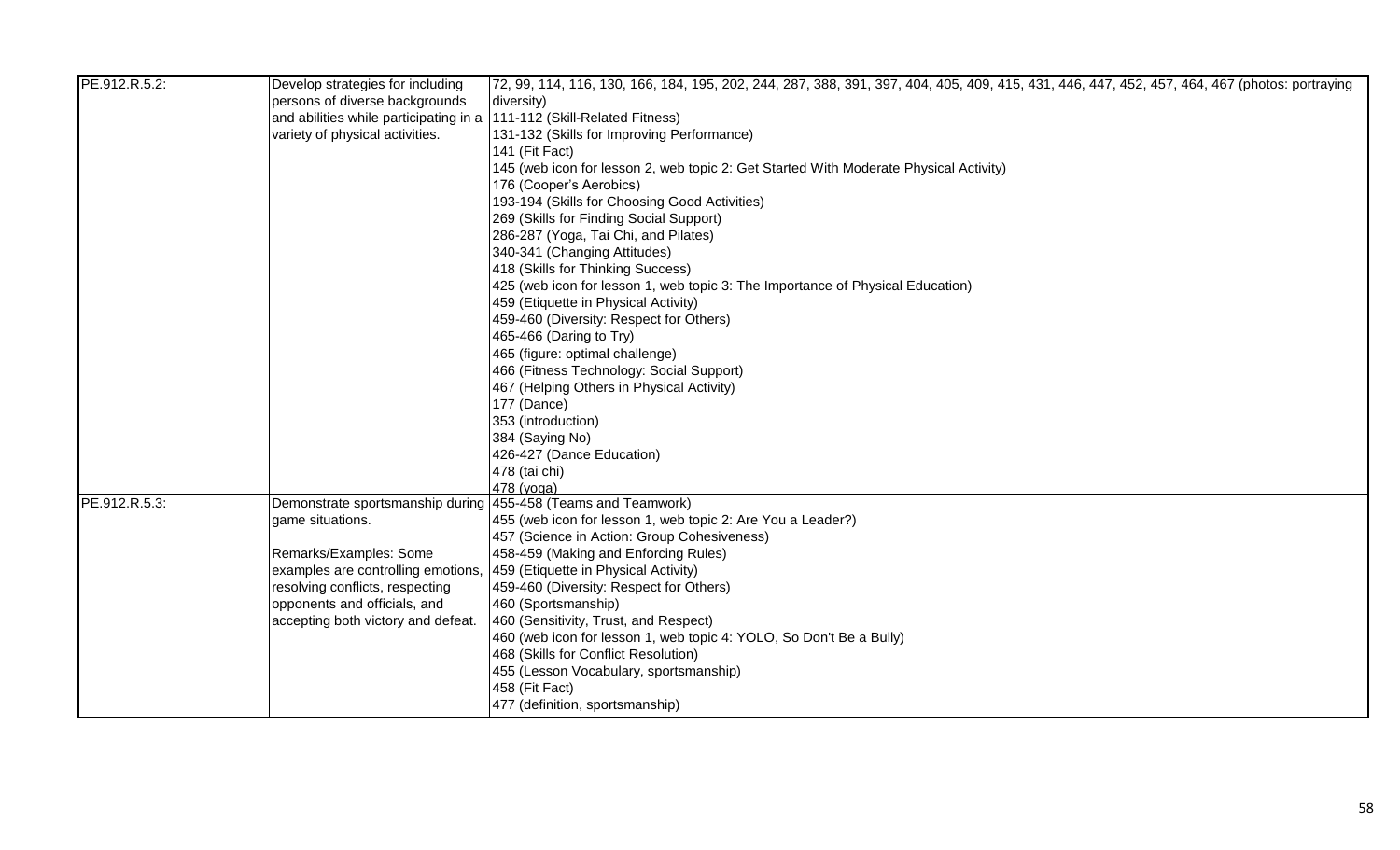| PE.912.R.5.5: |                                     | Demonstrate appropriate etiquette, 8-9 (Science in Action: Guidelines for Warming Up and Cooling Down) |
|---------------|-------------------------------------|--------------------------------------------------------------------------------------------------------|
|               | care of equipment, respect for      | $\vert$ 8 (web icon for lesson 1, web topic 4: Warm-Up = Hot Topic)                                    |
|               | facilities and safe behaviors while | [26 (web icon for lesson 2, web topic 4: Dynamic and Stretching Warm-Ups: What's the Difference?)      |
|               |                                     | participating in a variety of physical 73-79 (entire lesson, Safe and Smart Physical Activity)         |
|               | activities.                         | 75 (Science in Action: Science Prepares Us for Safe Exercise)                                          |
|               |                                     | 88-89 (Reducing Risk Factors)                                                                          |
|               |                                     | 124-130 (entire lesson, Physical Activity and Injury)                                                  |
|               |                                     | 133 (Safe Exercise Circuit)                                                                            |
|               |                                     | 186 (Safety Tips (equipment))                                                                          |
|               |                                     | 204 (Science in Action: Resistance Exercise Among Youth)                                               |
|               |                                     | 221 (Make sure that your workout area is safe)                                                         |
|               |                                     | 222 (Practicing Proper Exercise and Spotting Technique)                                                |
|               |                                     | 241 (Preventing Relapse)                                                                               |
|               |                                     | 246-247 (Back Problems; Posture Problems)                                                              |
|               |                                     | 247-248 (Back and Posture Improvement and Maintenance)                                                 |
|               |                                     | 249 (Science in Action: The Mechanics of Lifting)                                                      |
|               |                                     | 250 (PRE and Injury)                                                                                   |
|               |                                     | 262 (Fit Fact)                                                                                         |
|               |                                     | 275 (Fit Fact)                                                                                         |
|               |                                     | 298 (Overcoming Barriers)                                                                              |
|               |                                     | 354-355 (Exercise Equipment)                                                                           |
|               |                                     | 384-385 (Saying No)                                                                                    |
|               |                                     | 408-412 (Making Healthy Lifestyle Choices)                                                             |
|               |                                     | 459 (Etiquette in Physical Activity)                                                                   |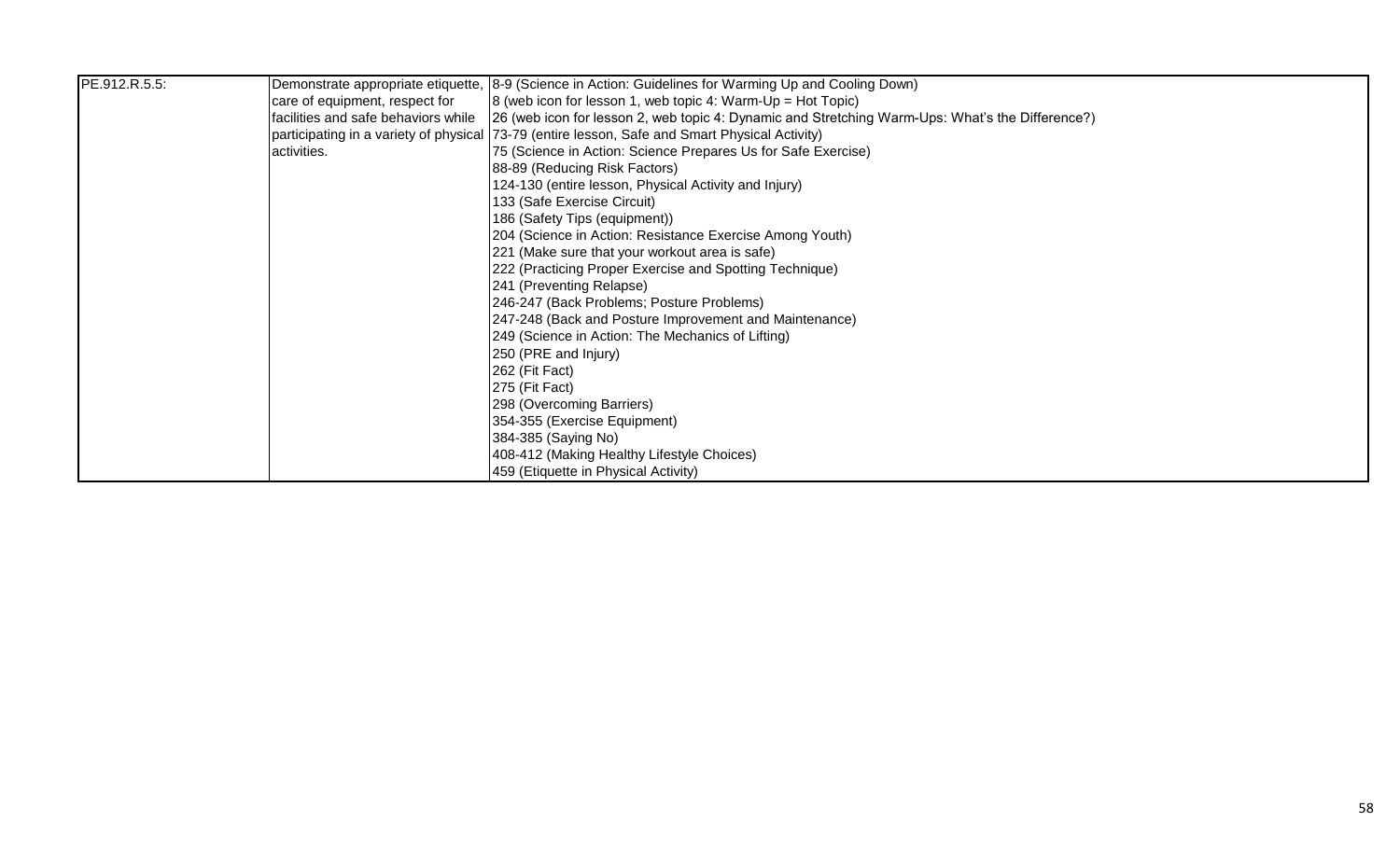| PE.912.R.5.5: | 87 (Overuse Injuries)                                                |
|---------------|----------------------------------------------------------------------|
| (continued)   | 98 (Flexibility Exercises)                                           |
|               | 124 (web icon for lesson 2, web topic 2: That's Gonna Leave a Mark!) |
|               | 176 (Aerobic Dance)                                                  |
|               | 184 (Assessing Jogging Techniques)                                   |
|               | 186 (Safety Tips for Vigorous Physical Activity)                     |
|               | 187-188 (Finding the Best Vigorous Activities for You)               |
|               | 188 (photo)                                                          |
|               | 207 (Fitness Technology: Isokinetic Exercise Machines)               |
|               | 224 (Building Power)                                                 |
|               | 245 (introductory paragraph)                                         |
|               | 269 (Get proper equipment)                                           |
|               | 275 (Rehabilitation From Injury and Medical Problems)                |
|               | 276 (Range-of-Motion Exercise)                                       |
|               | 353-354 (Evaluating Health Clubs)                                    |
|               | 358-359 (Skills for Thinking Critically)                             |
|               | 409 (Fit Fact)                                                       |
|               | 455 (Lesson Vocabulary, etiquette)                                   |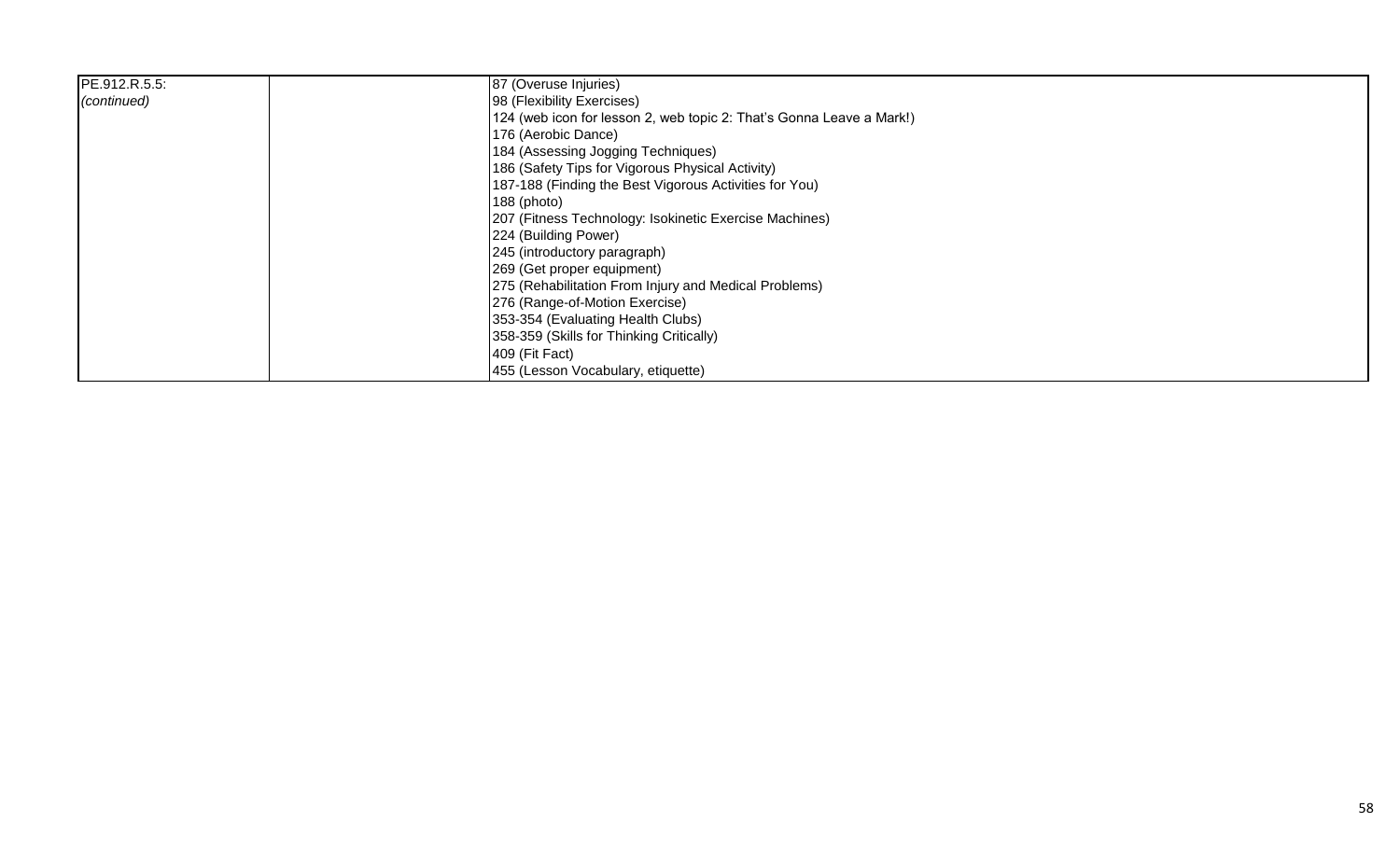| PE.912.R.6.1: | Discuss opportunities for           | 61-64 (The Five Steps of Program Planning)                                                                |
|---------------|-------------------------------------|-----------------------------------------------------------------------------------------------------------|
|               |                                     | participation in a variety of physical 61 (web icon for lesson 2, web topic 2: Steps in Program Planning) |
|               | activities outside of the school    | 96-99 (The Physical Activity Pyramid)                                                                     |
|               | setting that contribute to personal | [115 (table: Skill-Related Benefits of Sports and Other Activities)                                       |
|               | enjoyment and the attainment or     | 138 (table: Moderate Physical Activities for Teens)                                                       |
|               | maintenance of a healthy lifestyle. | 144-147 (entire lesson, Preparing a Moderate Physical Activity Plan)                                      |
|               |                                     | 175-183 (entire lesson, Vigorous Aerobics, Sport, and Recreation)                                         |
|               |                                     | 185 (Beginner's Jogging Workout)                                                                          |
|               |                                     | 187-188 (Finding the Best Vigorous Activities for You)                                                    |
|               |                                     | 188-192 (Preparing a Vigorous Physical Activity Plan)                                                     |
|               |                                     | 190 (table: Health-Related Benefits of Selected Vigorous Physical Activities)                             |
|               |                                     | 193-194 (Skills for Choosing Good Activities)                                                             |
|               |                                     | 227-231 (Free Weight Exercises)                                                                           |
|               |                                     | 232-236 (Resistance Machine Exercises)                                                                    |
|               |                                     | 237-240 (Isometric Exercises)                                                                             |
|               |                                     | 251-254 (Core Muscle Fitness Exercises)                                                                   |
|               |                                     | 255-257 (Calisthenics)                                                                                    |
|               |                                     | 265-268 (Planning a Muscle Fitness Exercise Program)                                                      |
|               |                                     | 288-291 (Planning a Flexibility Exercise Program)                                                         |
|               |                                     | 292-297 (Flexibility Exercises)                                                                           |
|               |                                     | 327-333 (entire lesson, Physical Activity and Fitness Assessment)                                         |
|               |                                     | 462-467 (entire lesson, Active Living Opportunities)                                                      |
|               |                                     | 33-34 (Step 1: Making Healthy Lifestyle Choices)                                                          |
|               |                                     | 49 (Academic Connection: Accurate Use of Words)                                                           |
|               |                                     | [50 (web icon for lesson 2, web topic 3: Work Out in the Outdoors?)                                       |
|               |                                     | 145 (web icon for lesson 1, web topic 2: Get Started With Moderate Physical Activity)                     |
|               |                                     | 245 (web icon for lesson 1, web topic 2: Building Core Muscles)                                           |
|               |                                     | 286 (web icon for lesson 2, web topic 2: Yoga and Tai Chi)                                                |
|               |                                     | 320 (web icon for lesson 2, web topic 2: How Physical Activity Helps You Maintain a Healthy Weight)       |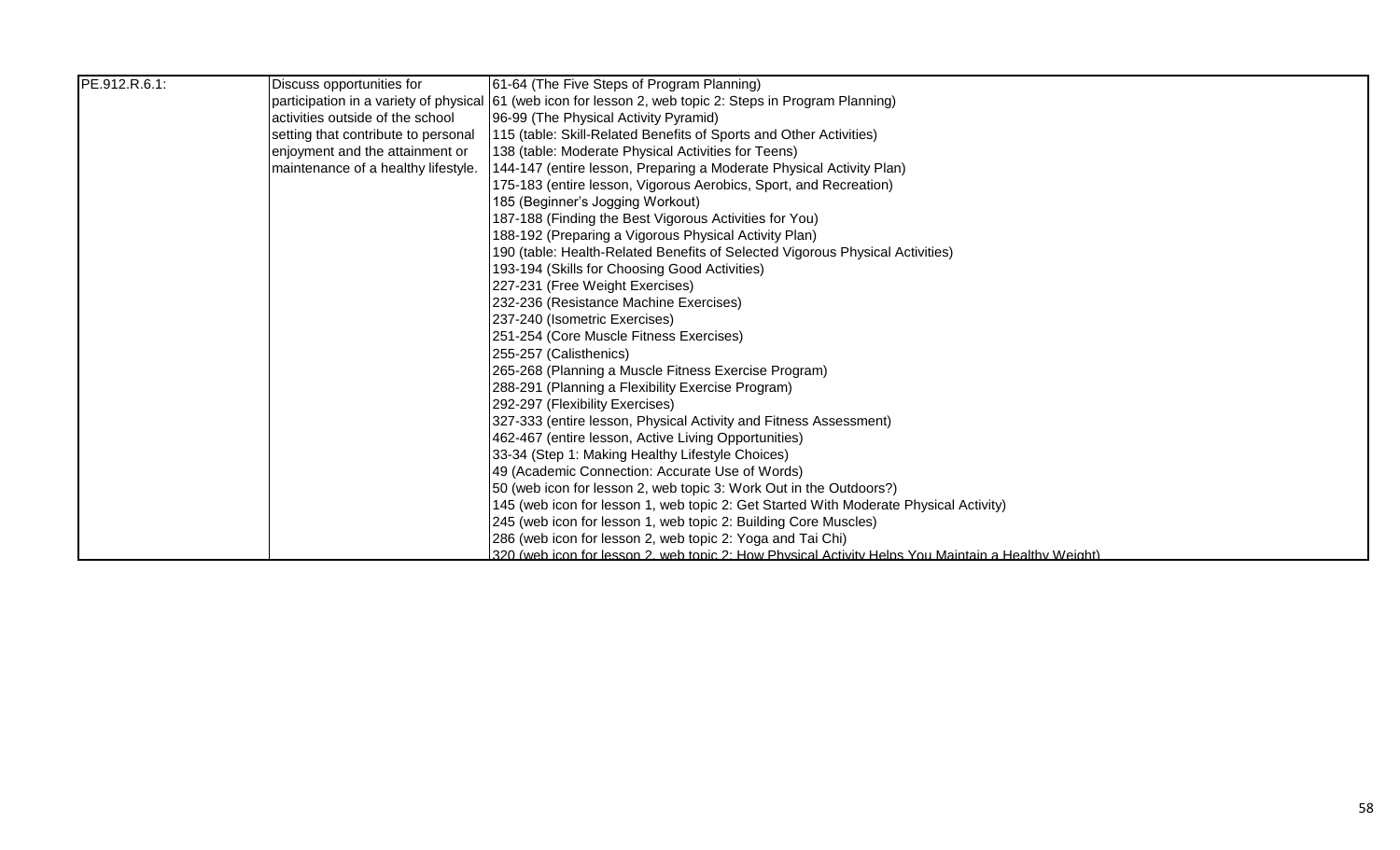| PE.912.R.6.2: | Analyze physical activities from   | [31 (Science in Action: Heredity and Fitness, Health, and Wellness)                    |
|---------------|------------------------------------|----------------------------------------------------------------------------------------|
|               | which benefits can be derived.     | 31 (Healthy Lifestyle Choices)                                                         |
|               |                                    | 31 (web icon for lesson 1, web topic 2: Be Active, Stay Healthy!)                      |
|               | Remarks/Examples: Some             | 32-33 (Benefits of Healthy Lifestyles for Teens)                                       |
|               | examples of potential benefits are | 33-35 (Stairway to Lifetime Fitness, Health, and Wellness)                             |
|               | physical, mental, emotional and    | 43-44 (Stages of Change for a Healthy Lifestyle)                                       |
|               | social.                            | 45-47 (Self-Management Skills)                                                         |
|               |                                    | 82-87 (entire lesson, Health and Wellness Benefits)                                    |
|               |                                    | 93-99 (entire lesson, How Much Physical Activity Is Enough?)                           |
|               |                                    | 96 (The Physical Activity Pyramid)                                                     |
|               |                                    | 113-114 (Building a Skill-Related Fitness Profile)                                     |
|               |                                    | 115 (table: Skill-Related Benefits of Sports and Other Activities)                     |
|               |                                    | 126 (injury prevention guidelines)                                                     |
|               |                                    | 127-129 (Risky Exercises)                                                              |
|               |                                    | 133 (Safe Exercise Circuit)                                                            |
|               |                                    | 139 (Why Should I Do Moderate Physical Activities?)                                    |
|               |                                    | 139-142 (How Much Moderate Physical Activity Is Enough?)                               |
|               |                                    | 145 (Step 2: Consider Your Program Options)                                            |
|               |                                    | 154-158 (Benefits of Physical Activity and Cardiorespiratory Endurance)                |
|               |                                    | 175-183 (entire lesson, Vigorous Aerobics, Sport, and Recreation)                      |
|               |                                    | 181 (Science in Action: Anaerobic Physical Activity)                                   |
|               |                                    | 189 (Step 2: Consider Your Program Options)                                            |
|               |                                    | 193 (Activity Participation)                                                           |
|               |                                    | 218 (Health Benefits of PRE and Muscle Fitness)                                        |
|               |                                    | [223-225 (Clarifying Progressive Resistance Training Terms, and other headings)        |
|               |                                    | 227-231 (Free Weight Exercises)                                                        |
|               |                                    | 232-236 (Resistance Machine Exercises)                                                 |
|               |                                    | 237-240 (Isometric Exercises)                                                          |
|               |                                    | [246-250 (Back Problems; Posture Problems; and other back and posture health headings) |
|               |                                    | 251-254 (Core Muscle Fitness Exercises)                                                |
|               |                                    | 255-257 (Calisthenics)                                                                 |
|               |                                    | 273-275 (Benefits of Good Flexibility)                                                 |